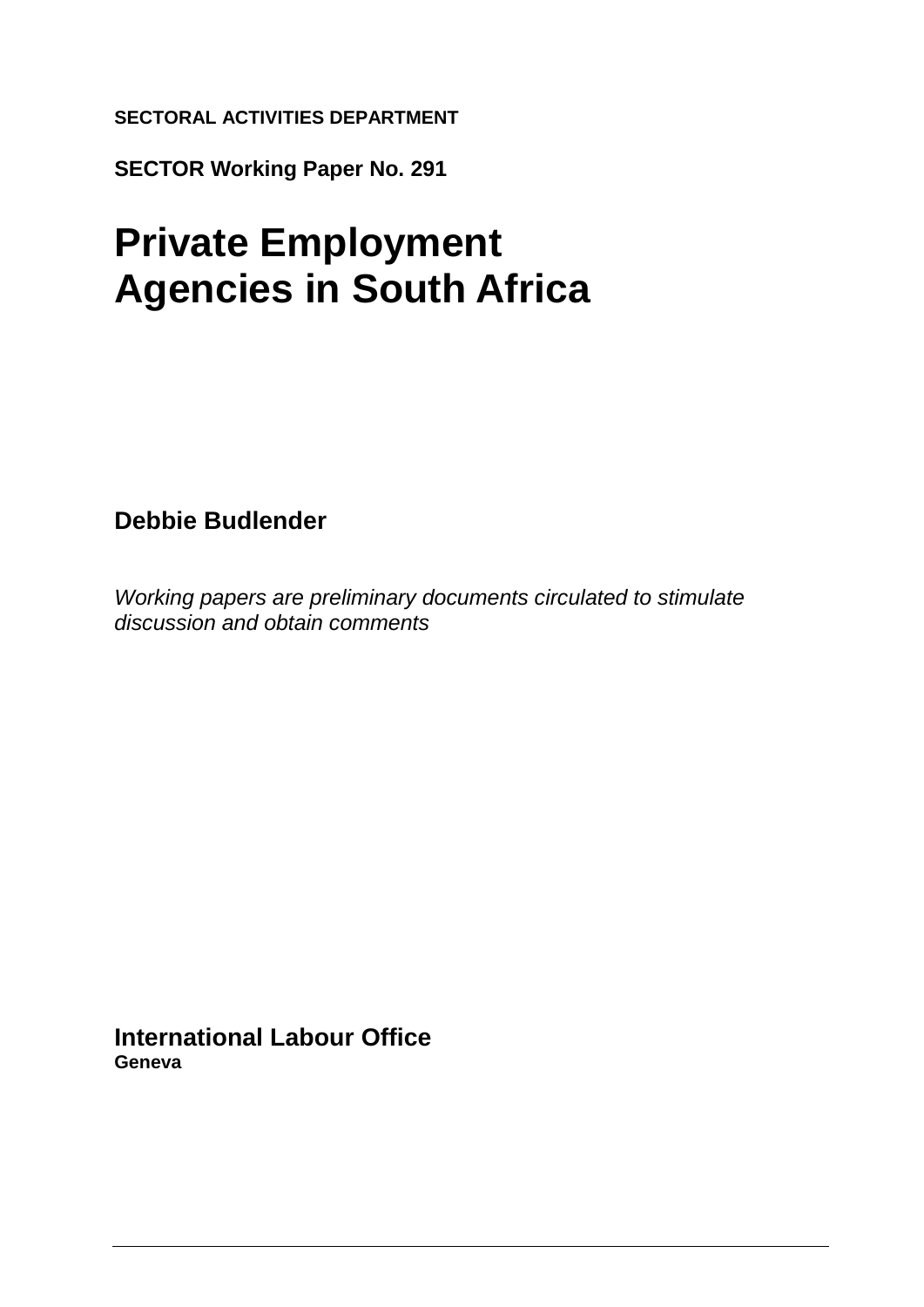Copyright © International Labour Organization 2013 First published 2013

Publications of the International Labour Office enjoy copyright under Protocol 2 of the Universal Copyright Convention. Nevertheless, short excerpts from them may be reproduced without authorization, on condition that the source is indicated. For rights of reproduction or translation, application should be made to ILO Publications (Rights and Permissions), International Labour Office, CH-1211 Geneva 22, Switzerland, or by email: [pubdroit@ilo.org.](mailto:pubdroit@ilo.org) The International Labour Office welcomes such applications.

Libraries, institutions and other users registered with reproduction rights organizations may make copies in accordance with the licences issued to them for this purpose. Visit [www.ifrro.org](http://www.ifrro.org/) to find the reproduction rights organization in your country.

Budlender, Debbie.

Private employment agencies in South Africa / Debbie Budlender, International Labour Office, Sectoral Activities Department.- Geneva: ILO, 2013

Sectoral Activities working paper; No. 291

ISBN 9789221281269; 9789221281276 (web pdf)

International Labour Organization. Sectoral Activities Dept.

private employment agency / labour legislation / role of ILO / ILO Convention / South African R

13.02.4

*ILO Cataloguing in Publication Data*

The designations employed in ILO publications, which are in conformity with United Nations practice, and the presentation of material therein do not imply the expression of any opinion whatsoever on the part of the International Labour Office concerning the legal status of any country, area or territory or of its authorities, or concerning the delimitation of its frontiers.

The responsibility for opinions expressed in signed articles, studies and other contributions rests solely with their authors, and publication does not constitute an endorsement by the International Labour Office of the opinions expressed in them.

Reference to names of firms and commercial products and processes does not imply their endorsement by the International Labour Office, and any failure to mention a particular firm, commercial product or process is not a sign of disapproval.

ILO publications and electronic products can be obtained through major booksellers or ILO local offices in many countries, or direct from ILO Publications, International Labour Office, CH-1211 Geneva 22, Switzerland. Catalogues or lists of new publications are available free of charge from the above address, or by email: [pubvente@ilo.org](mailto:pubvente@ilo.org)

Visit our web site: [www.ilo.org/publns](http://www.ilo.org/publns)

Printed in Switzerland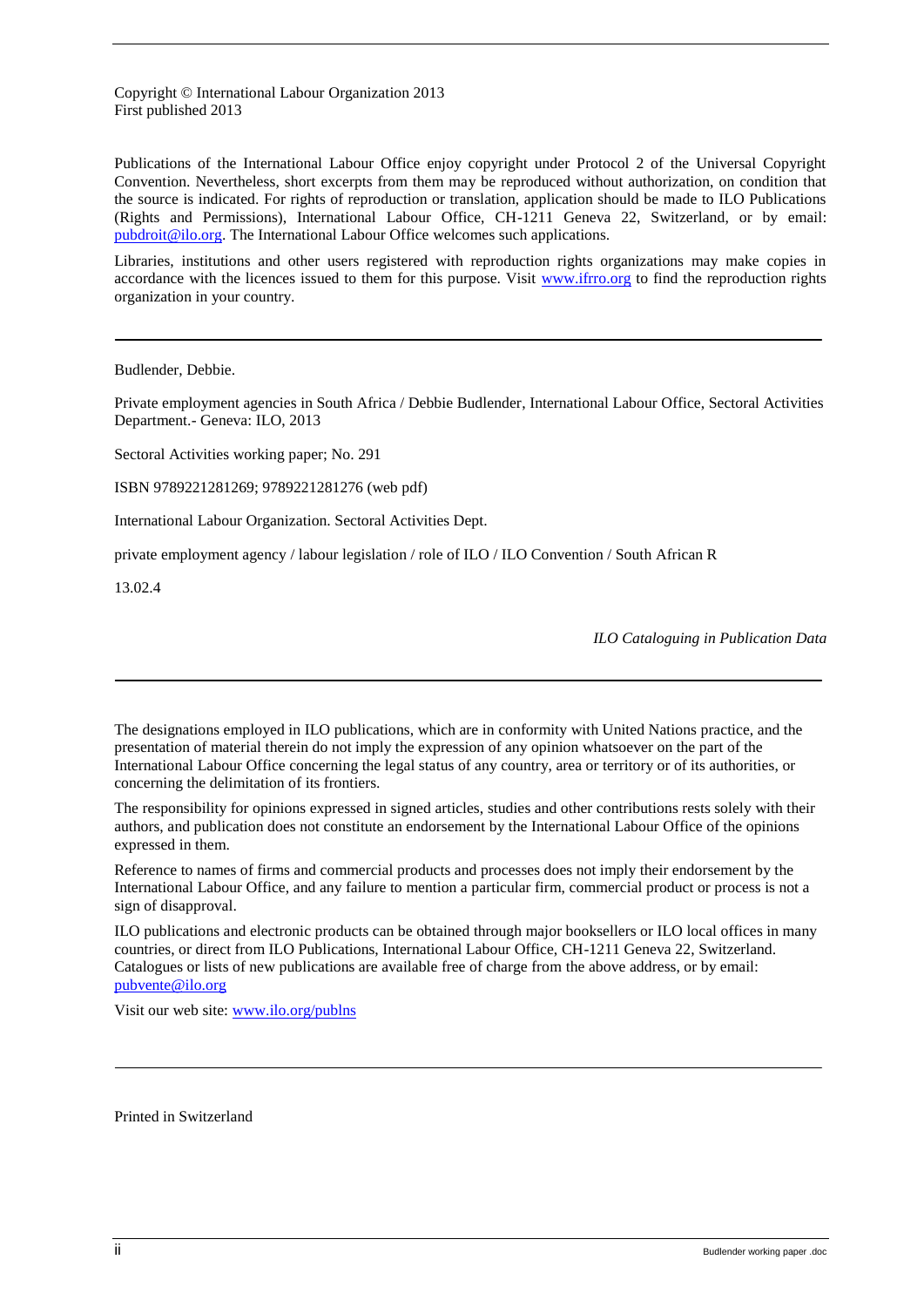### **Contents**

|    | Comparison of South African practice on agency work with Convention No. 181 4 |
|----|-------------------------------------------------------------------------------|
|    |                                                                               |
|    |                                                                               |
|    |                                                                               |
|    |                                                                               |
| 2. |                                                                               |
|    |                                                                               |
|    |                                                                               |
| 3. |                                                                               |
|    |                                                                               |
|    | Confederation of Associations in the Private Employment Sector 11             |
|    | Federation of African Professional Staffing Organizations (APSO) 12           |
|    |                                                                               |
|    |                                                                               |
|    |                                                                               |
|    |                                                                               |
|    |                                                                               |
|    |                                                                               |
| 4. |                                                                               |
|    |                                                                               |
|    |                                                                               |
|    |                                                                               |
|    |                                                                               |
|    |                                                                               |
|    |                                                                               |
|    |                                                                               |
|    |                                                                               |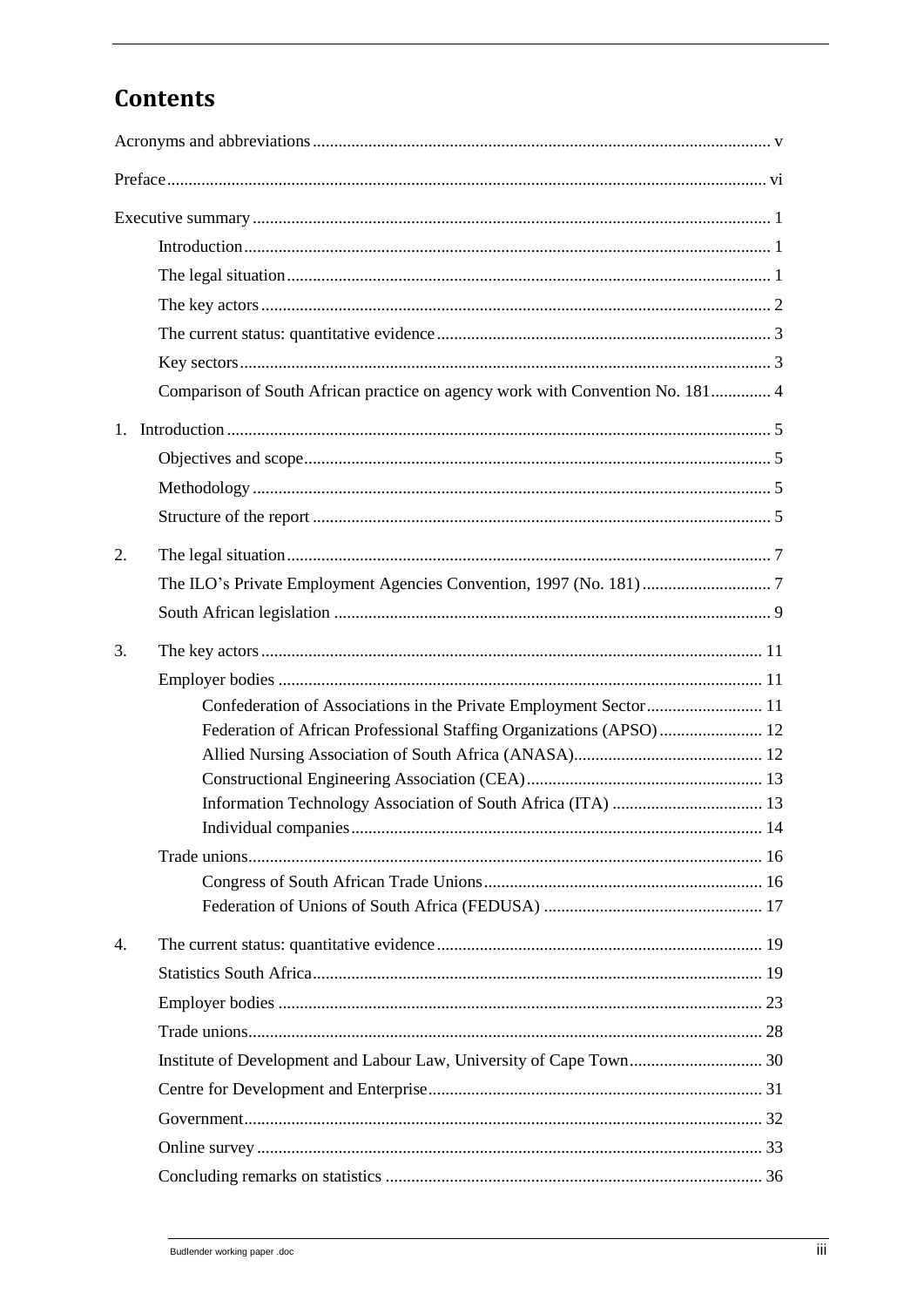| 5. |                                                                                |                                                                            |  |  |  |
|----|--------------------------------------------------------------------------------|----------------------------------------------------------------------------|--|--|--|
|    |                                                                                |                                                                            |  |  |  |
|    |                                                                                |                                                                            |  |  |  |
|    |                                                                                |                                                                            |  |  |  |
|    |                                                                                |                                                                            |  |  |  |
|    |                                                                                |                                                                            |  |  |  |
|    |                                                                                |                                                                            |  |  |  |
|    |                                                                                |                                                                            |  |  |  |
|    |                                                                                |                                                                            |  |  |  |
|    |                                                                                |                                                                            |  |  |  |
|    |                                                                                |                                                                            |  |  |  |
|    |                                                                                |                                                                            |  |  |  |
|    |                                                                                |                                                                            |  |  |  |
|    |                                                                                |                                                                            |  |  |  |
|    |                                                                                |                                                                            |  |  |  |
| 6. | Comparison of South African practice on agency work with Convention No. 181 46 |                                                                            |  |  |  |
|    |                                                                                |                                                                            |  |  |  |
|    |                                                                                |                                                                            |  |  |  |
|    |                                                                                |                                                                            |  |  |  |
|    |                                                                                |                                                                            |  |  |  |
|    |                                                                                |                                                                            |  |  |  |
|    |                                                                                |                                                                            |  |  |  |
|    |                                                                                |                                                                            |  |  |  |
|    |                                                                                |                                                                            |  |  |  |
|    |                                                                                |                                                                            |  |  |  |
|    |                                                                                | Compensation in case of insolvency and protection of workers' claims 49    |  |  |  |
|    |                                                                                | Maternity protection and benefits, and parental protection and benefits 49 |  |  |  |
|    | 7.                                                                             |                                                                            |  |  |  |
|    |                                                                                |                                                                            |  |  |  |
|    |                                                                                |                                                                            |  |  |  |
|    |                                                                                |                                                                            |  |  |  |
|    |                                                                                |                                                                            |  |  |  |
|    |                                                                                |                                                                            |  |  |  |
|    |                                                                                |                                                                            |  |  |  |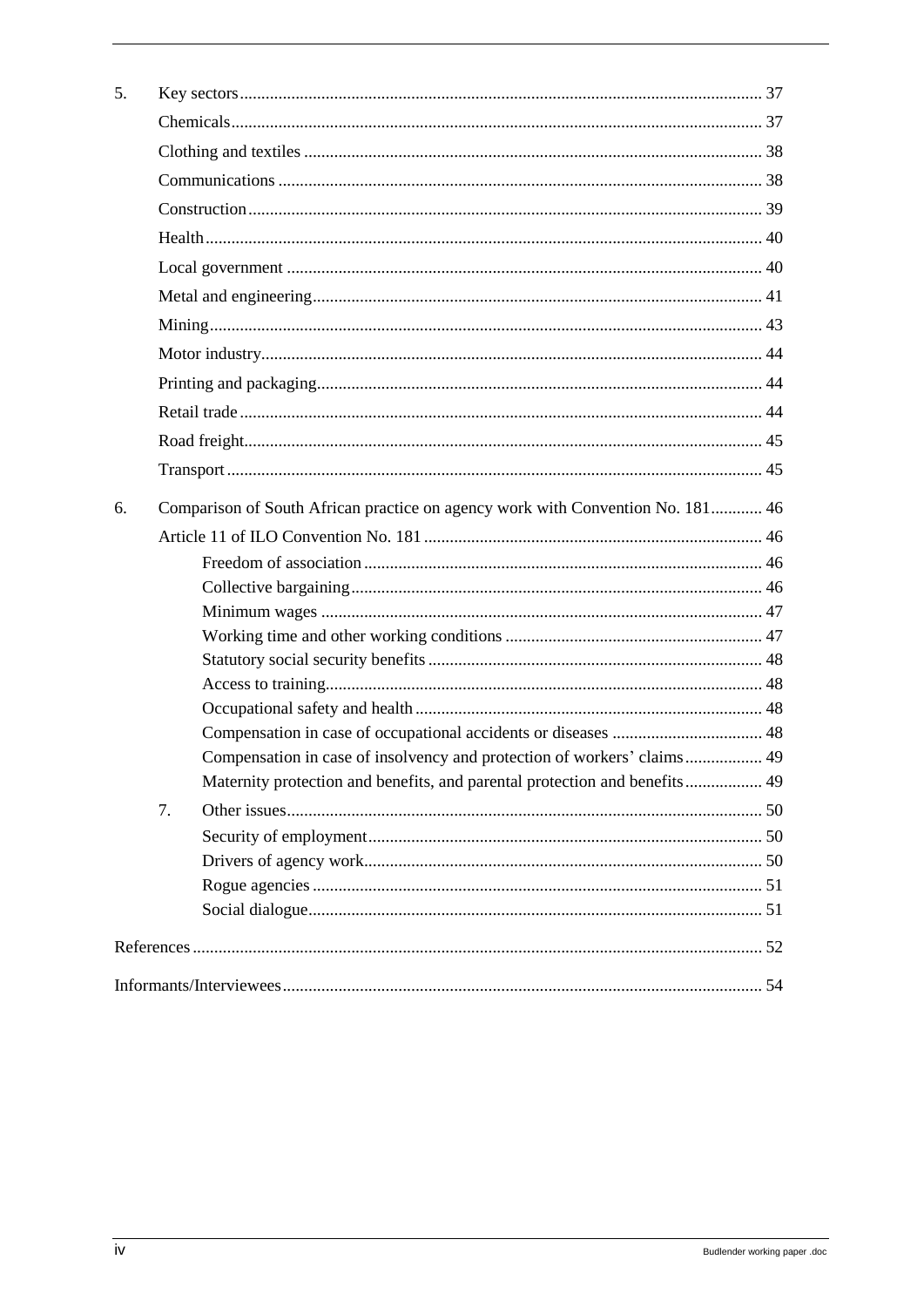### <span id="page-4-0"></span>**Acronyms and abbreviations**

| <b>AEL</b>      | <b>African Explosives Limited</b>                                     |
|-----------------|-----------------------------------------------------------------------|
| <b>ANASA</b>    | Allied Nursing Association of South Africa                            |
| <b>ANC</b>      | <b>African National Congress</b>                                      |
| <b>APSO</b>     | Federation of African Professional Staffing Organizations             |
| <b>BCEA</b>     | Basic Conditions of Employment Act                                    |
| <b>BUSA</b>     | <b>Business Unity South Africa</b>                                    |
| <b>CAPES</b>    | Confederation of Associations in the Private Employment Sector        |
| <b>CEA</b>      | <b>Constructional Engineering Association</b>                         |
| <b>CEPPWAWU</b> | Chemical, Engineering, Paper, Printing, Wood and Allied Workers Union |
| <b>CIETT</b>    | <b>International Confederation of Private Employment Agencies</b>     |
| <b>COSATU</b>   | <b>Congress of South African Trade Unions</b>                         |
| <b>EEA</b>      | <b>Employment Equity Act</b>                                          |
| <b>FAWU</b>     | Food and Allied Workers Union                                         |
| <b>FEDUSA</b>   | Federation of Unions of South Africa                                  |
| <b>GIWUSA</b>   | General Industries Workers Union of South Africa                      |
| <b>ILO</b>      | International Labour Office or International Labour Organization      |
| <b>ITA</b>      | Information Technology Association of South Africa                    |
| <b>ITARCS</b>   | <b>ITA Recruitment Consultancy Services</b>                           |
| <b>LBD</b>      | <b>Labour Broking Division</b>                                        |
| <b>LFS</b>      | <b>Labour Force Survey</b>                                            |
| <b>LRA</b>      | <b>Labour Relations Act</b>                                           |
| <b>LRS</b>      | <b>Labour Research Service</b>                                        |
| <b>MEIBC</b>    | Metal and Engineering Industry Bargaining Council                     |
| <b>NEDLAC</b>   | National Economic and Development Council                             |
| <b>NEHAWU</b>   | National Education, Health and Welfare Union                          |
| <b>QES</b>      | <b>Quarterly Employment Survey</b>                                    |
| <b>QLFS</b>     | <b>Quarterly Labour Force Survey</b>                                  |
| <b>SACCAWU</b>  | South African Commercial, Catering and Allied Workers Union           |
| <b>SACTWU</b>   | Southern African Clothing and Textile Workers Union                   |
| <b>SACWU</b>    | South African Chemical Workers Union                                  |
| <b>SAMWU</b>    | South African Municipal Workers' Union                                |
| <b>SATAWU</b>   | South African Transport and Allied Workers Union                      |
| <b>SECTOR</b>   | Sectoral Activities Department (ILO)                                  |
| <b>SSETA</b>    | Services Sector Education and Training Authority                      |
| <b>TEBA</b>     | The Employment Bureau of Africa                                       |
| <b>TES</b>      | Temporary employment service                                          |
| TES-D           | <b>Temporary Employment Services Division</b>                         |
| <b>UASA</b>     | United Association of South Africa                                    |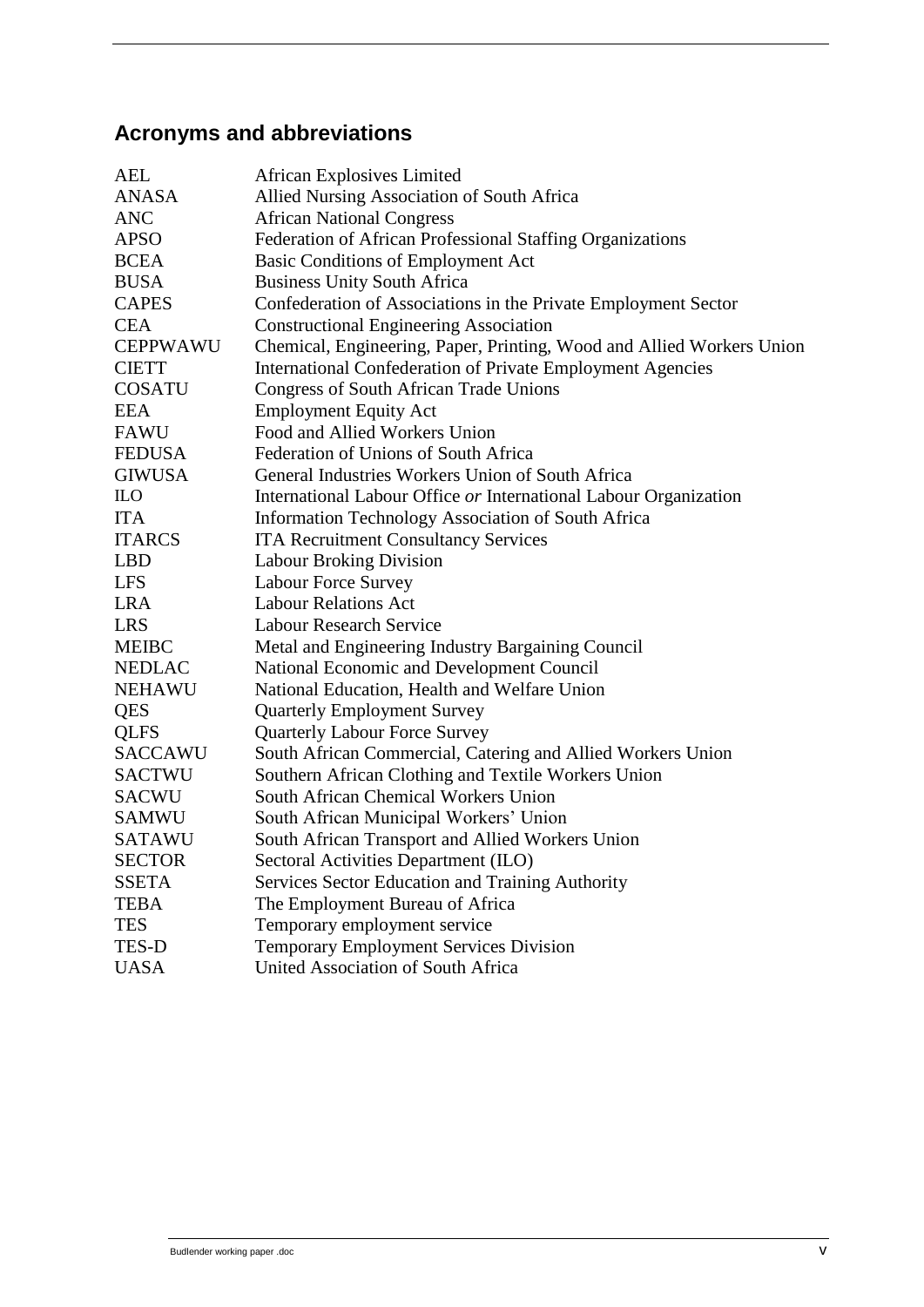### <span id="page-5-0"></span>**Preface**

This paper, written by Debbie Budlender, presents the findings of a study into the work of private employment agencies in South Africa, focusing on empirical and statistical aspects. The study covers the temporary agency work industry (known as "labour broking" in South Africa) as well as the recruitment and placement of individuals in permanent or temporary employment. It draws attention to the shortcomings regarding data on agency work in South Africa, and provides some reflections on how knowledge on this topic could be improved. The responsibility for opinions expressed in this paper rests with the author, and publication does not constitute an endorsement by the ILO of the opinions expressed in it.

A separate study on laws, regulations and practice on this area in South Africa has also been completed. These two papers on South Africa have been prepared at a time when the relevant legislative provisions are under revision, following a long period of intense political debate in the country on this subject.

This paper is one of several research studies prepared in 2013 for the Sectoral Activities Department (SECTOR) on the impact of the Private Employment Agencies Convention, 1997 (No. 181); the framework for operation of private employment agencies; employment conditions; and treatment as regards such issues as pay, social protection, leave and pensions in selected countries, providing sectoral information as appropriate. The first such paper, on Morocco, was published in September 2011. The 2013 studies – on Argentina, Chile, China, the Netherlands, South Africa, Spain, Sweden and Uruguay – consist of (a) statistical and empirical research on private employment agencies and agency work and/or (b) legal research on whether and how the provisions of Convention No. 181 are reflected by laws and regulations and by practice in selected countries.

The initial proposal to carry out this research on the impact of the Private Employment Agencies Convention, 1997 (No. 181) was proposed at the Sectoral Advisory Body for Private Services Sectors in October 2010 and recommended by the Sectoral Advisory Body Meeting in January 2011. The proposal was endorsed at the March 2011 sitting of the ILO's Governing Body. At the March 2012 sitting the Office was asked to bear in mind for future work the views expressed by the participants in the Global Dialogue Forum on the Role of Private Employment Agencies in Promoting Decent Work and Improving the Functioning of Labour Markets in Private Services Sectors (October 2011), as summarized in the *Final report of the discussion*. These research papers were prepared taking into account those views, and are preliminary documents intended – like other SECTOR Working papers – to stimulate discussion and critical comment, and should not be considered as ILO policy papers or documents. The ILO uses the term "private employment agency *industry*" (not "sector", an inappropriate word to refer to such a cross-sectoral industry). We use the term "sector" for a more distinctive and well-delineated category of industries that can be clearly distinguished from other sectors of the economy, and our Department currently works on 22 such sectors.

SECTOR promotes decent work by addressing social and labour issues in various economic sectors, both at international and national levels. By tackling challenges for specific sectors, the International Labour Organization (ILO) assists governments, employers and workers to develop policies and programmes that generate decent employment and improve working conditions in each sector. SECTOR's integrated approach links up with the entire Decent Work Agenda, allowing the ILO to respond comprehensively to specific needs of the sectors in relation to employment, social protection, labour rights and social dialogue issues.

> John Myers Head of the Public and Private Services Unit Sectoral Activities Department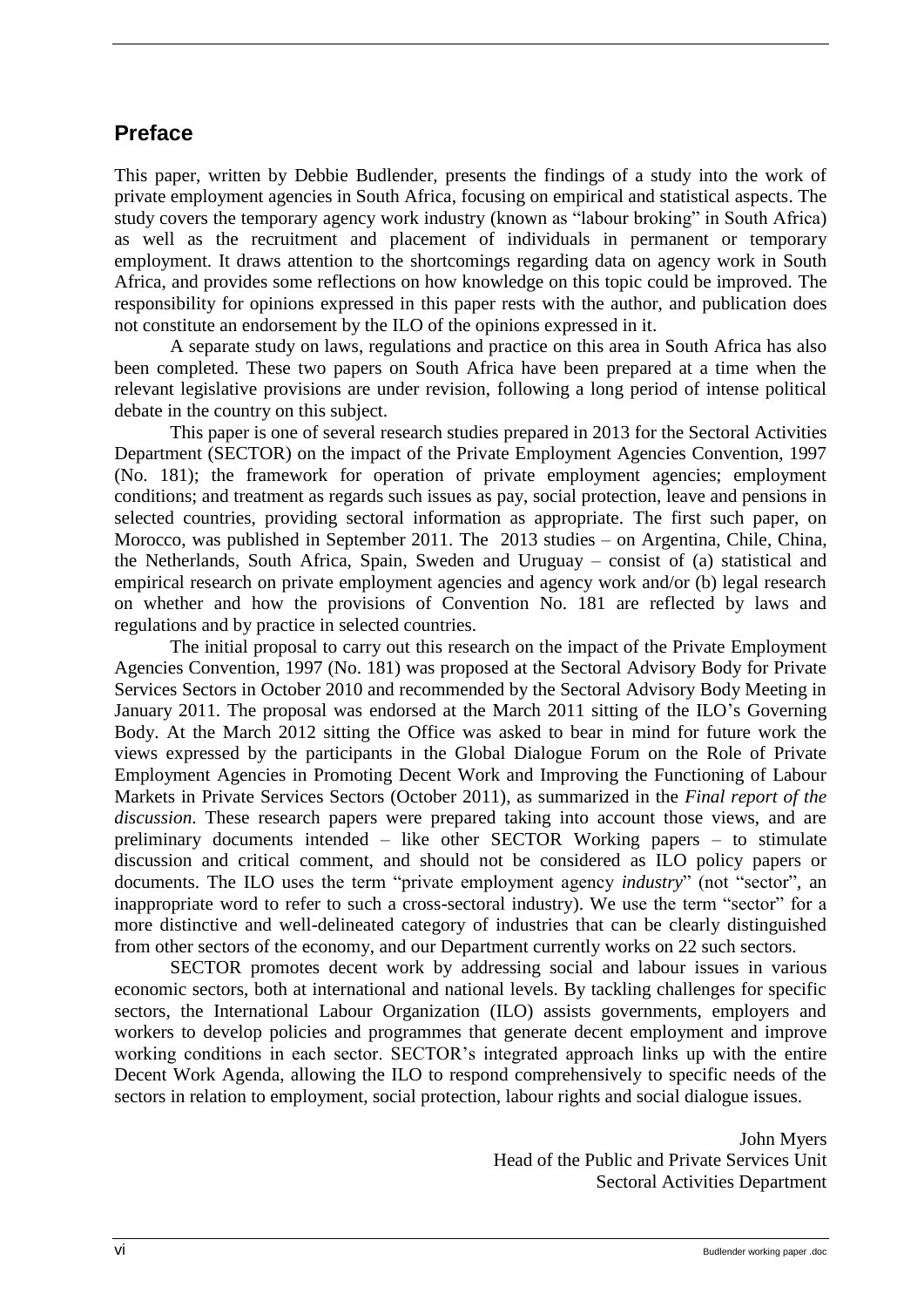### <span id="page-6-0"></span>**Executive summary**

### <span id="page-6-1"></span>**Introduction**

This report presents the findings of a study into the work of private employment agencies in South Africa. The study covered recruitment and placement of individuals in permanent or temporary employment, as well as "temporary employment services" (TES), in which the agency provides the services of the worker to another company or employer while the agency continues to pay the worker and deal with other human resources-related requirements throughout the duration of employment. The second business model is more commonly referred to as "labour broking" in South Africa, or as "agency work" internationally. These terms are less confusing – and more reflective of reality – than the term "TES" given that, as seen below, the practice often involves long-term placements.

The overall aim of the study was to explore the relevance of the ILO Private Employment Agencies Convention, 1997 (No. 181) to South Africa, and to provide information on the sectoral distribution of the operation of employment agencies in South Africa.

The methodology used included a desk-based review and analysis of existing studies, data and literature, interviews with key informants, and a short, on-line survey disseminated to members of the relevant employers' organizations.

### <span id="page-6-2"></span>**The legal situation**

The ILO Private Employment Agencies Convention, 1997 (No. 181) came into being in 1997. South Africa has not yet ratified Convention No. 181. The preamble acknowledges the role that private employment agencies play in a "well-functioning" labour market, but also notes the need to protect workers against abuses, to guarantee the right to freedom of association, and to promote collective bargaining and social dialogue. The Convention refers to three types of labour market services, of which the first two are considered in this report, namely (a) services for matching offers of and applications for employment, without the private employment agency becoming a party to the employment relationships and (b) services consisting of employing workers with a view to making them available to a third party – or "labour broking", as this practice is commonly known in South Africa.

The concept of labour broking was introduced into South African law in 1983 through an amendment to the 1956 Labour Relations Act (LRA). The amendment deemed the broker to be the employer of the workers, and thus created a triangular employment relationship. Section 198 of the 1995 amendment to the LRA retained the statement that the labour broker (now referred to as temporary employment services (TES)) was the employer. The Basic Conditions of Employment Act (BCEA) of 1997 includes a similar definition of TES to that in the LRA. In both the BCEA and LRA, the client and TES are "jointly and severally" liable for breaches of the law. Section 57(1) of the Employment Equity Act (EEA) of 1998 differs from the LRA and BCEA in that it states that a person whose services have been procured by a TES will be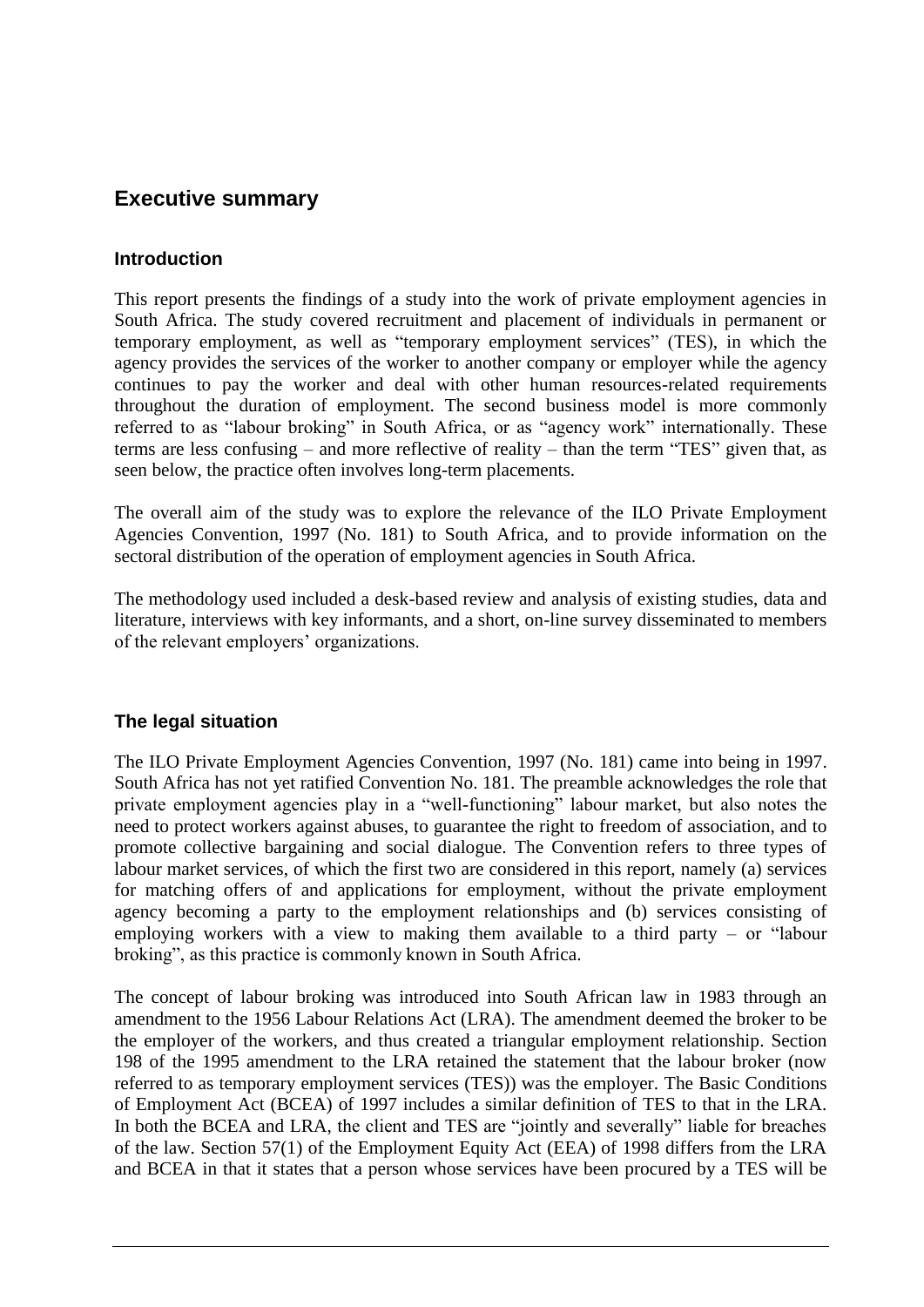deemed to be an employee of the client if the client uses the person's services for longer than three months (Theron et al., 2005). The Occupational Health and Safety Act of 1993, in contrast, defines the workplace in a manner that is more helpful for TES employees, namely it is defined to mean "any premises or place where a person performs work in the course of his (sic) employment."

At the time this research was conducted (mid-2013), labour legislation that dealt with TES was under consideration by the national parliament. The Employment Services Bill of 2012 provides for regulation rather than the banning of TES advocated for by the Congress of South African Trade Unions (COSATU) among others.

The above legislation relates primarily to TES activities. Recruitment and placement services of private employment agencies are covered by Section 24 of the Skills Development Act (No. 97 of 1998) which requires that all individuals and companies wishing to provide employment services "for gain" must apply for registration with the Department of Labour. The Skills Development Levies Act (No. 9 of 1999) requires that all employment agencies register with the Services Sector Education and Training Agency (SETA).

### <span id="page-7-0"></span>**The key actors**

The Confederation of Associations in the Private Employment Sector (CAPES) [\(www.capes.org.za\)](http://www.capes.org.za/) serves as the umbrella body for private employment agencies and, more specifically, for TES. CAPES' direct membership is made up of four associations who, in turn, have members that range from very small staffing businesses to large national and multinational corporations. Through these associations, it reportedly represents over 1,200 staffing businesses, which employ an estimated 10,000 permanent employees and an estimated daily average of more than one million temporary (TES) workers.

CAPES' largest affiliate is the Federation of African Professional Staffing Organizations (APSO), which is, in turn, affiliated to the International Confederation of Private Employment Agencies (CIETT), In addition to APSO, CAPES' other direct members are the Allied Nursing Association of South Africa (ANASA), the Constructional Engineering Association (CEA) and the Information Technology Association of South Africa (ITA). In addition to the member associations, CAPES has several large corporate members. These include companies listed on the Johannesburg Stock Exchange as well as private South African companies and international companies. CAPES and its members appear to cover virtually all sectors of the economy aside from domestic work.

The CAPES Code of Conduct says very little about employees. However, the CAPES website details the legal rights of TES employees. This information is provided to inform affiliated companies both as to their obligations and as to the percentages they should add to charges to clients to cover the various rights and obligations.

On the labour side, the Congress of South African Trade Unions (COSATU), which is the major union federation in the country, is in an alliance with the ruling party, the African National Congress (ANC). COSATU is the federation that, both as a federation and through its members, has been most vocal about private employment agencies. Its attention has focused on TES, where it has called for banning of the practice. It has paid almost no attention to recruitment and placement services of private employment agencies. The ANC, in turn, in its 2009 election manifesto committed to addressing the issue of labour broking.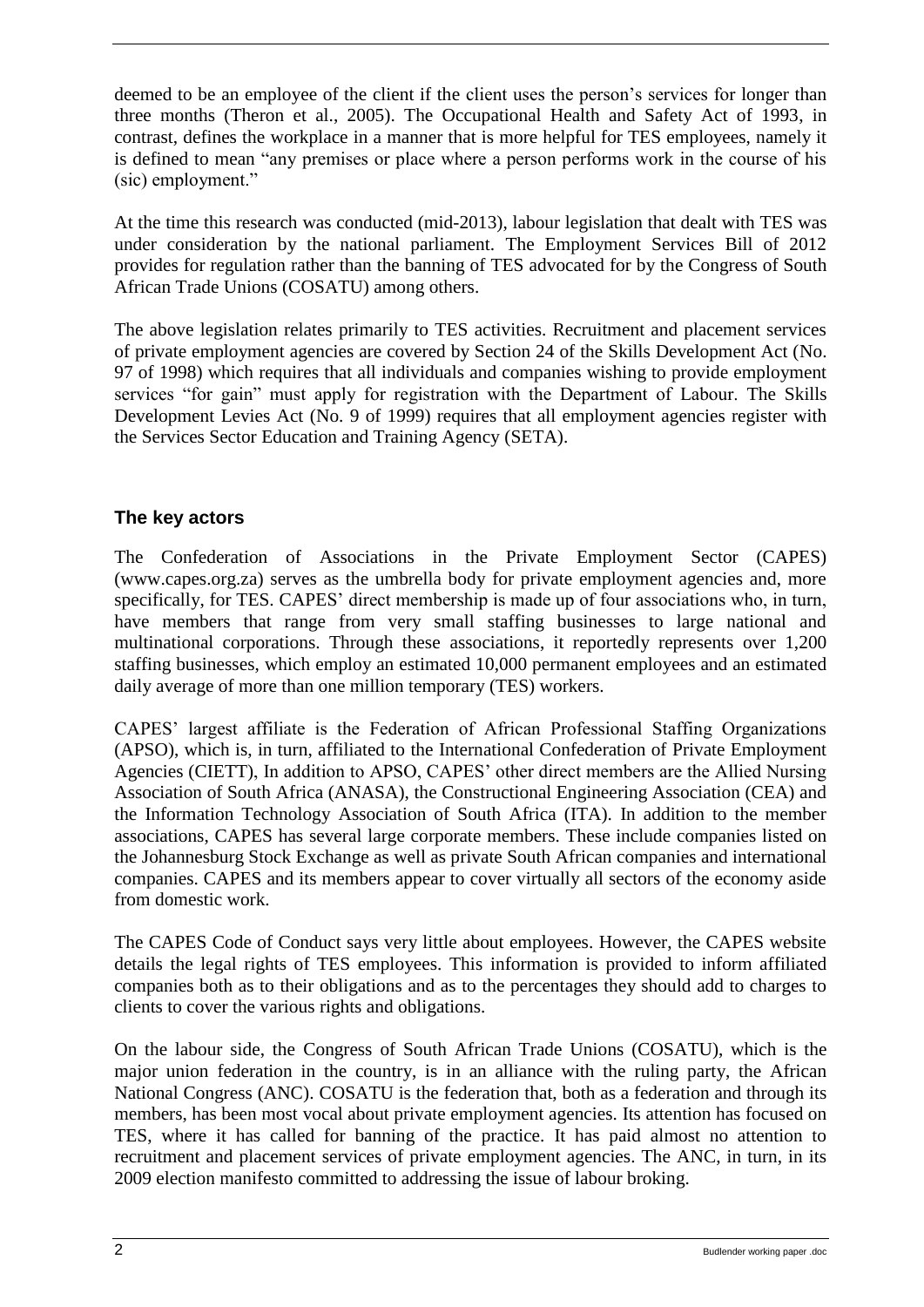The Federation of Unions of South Africa (FEDUSA), which is the second largest federation, has taken a less oppositional stance in respect of TES. CAPES has collaborated with FEDUSA in establishing the world's first dedicated call centre for temporary workers.

#### <span id="page-8-0"></span>**The current status: quantitative evidence**

While there is widespread agreement that a large number of workers are employed by temporary employment agencies in South Africa, and that the number has grown over time, there is similarly widespread agreement that the available numbers are estimates based on various assumptions rather than more reliable "counts" of the phenomenon. The situation is even worse in respect of the number of workers placed by employment agencies, in part because this aspect of the work of the agencies has been much less contentious.

Statistics South Africa (Stats SA) does not itself currently produce estimates of the number of workers placed or employed by employment agencies. CAPES and APSO, as the lead federations of agencies, rely heavily on estimates generated by Adcorp, the largest agency. Recent estimates from the industry on TES are included in CIETT's 2013 publication "The Agency Work Industry Around the World". The South African estimates for the CIETT publication were provided by CAPES, which in turn drew on estimates produced by Adcorp as well as estimates commissioned by the Services SETA. The CIETT publication shows South Africa to be an outlier in respect of many of the statistics. There are also substantial differences between the estimates offered by different sources, including the number of agencies registered with the Department of Labour and the SETA. The inconsistencies include differences for a particular point in time as well as differences over time.

While we can be fairly confident that the extent of TES in South Africa is high in international terms, it is not at all certain that the extent of South Africa's "exceptionalism" is as stark as the estimates recorded in the CIETT publication suggest. Estimates based on information provided by the industry for this research suggest that the commonly quoted estimates could be 40 per cent or more higher than the reality. It also seems that the number of agencies has fallen over time. This could reflect both the ongoing impact of the global economic crisis and increasing domination of the bigger companies.

### <span id="page-8-1"></span>**Key sectors**

The section of the report that discusses practices in different sectors focuses on TES, as there is very little information on standard recruitment and placement. The section includes discussion of sectors as diverse as chemicals, clothing and textiles, communications, construction, health, local government, metal and engineering, mining, motor vehicles, printing and packaging, retail, road freight, and transport. These examples illustrate the widespread nature of the practice of TES, as well as the widespread resistance to the practice on the part of workers. The case studies also provide examples of social dialogue in which workers and employers (including both existing and potential "client" companies and, to a lesser extent, the private employment agencies) engage on the issue.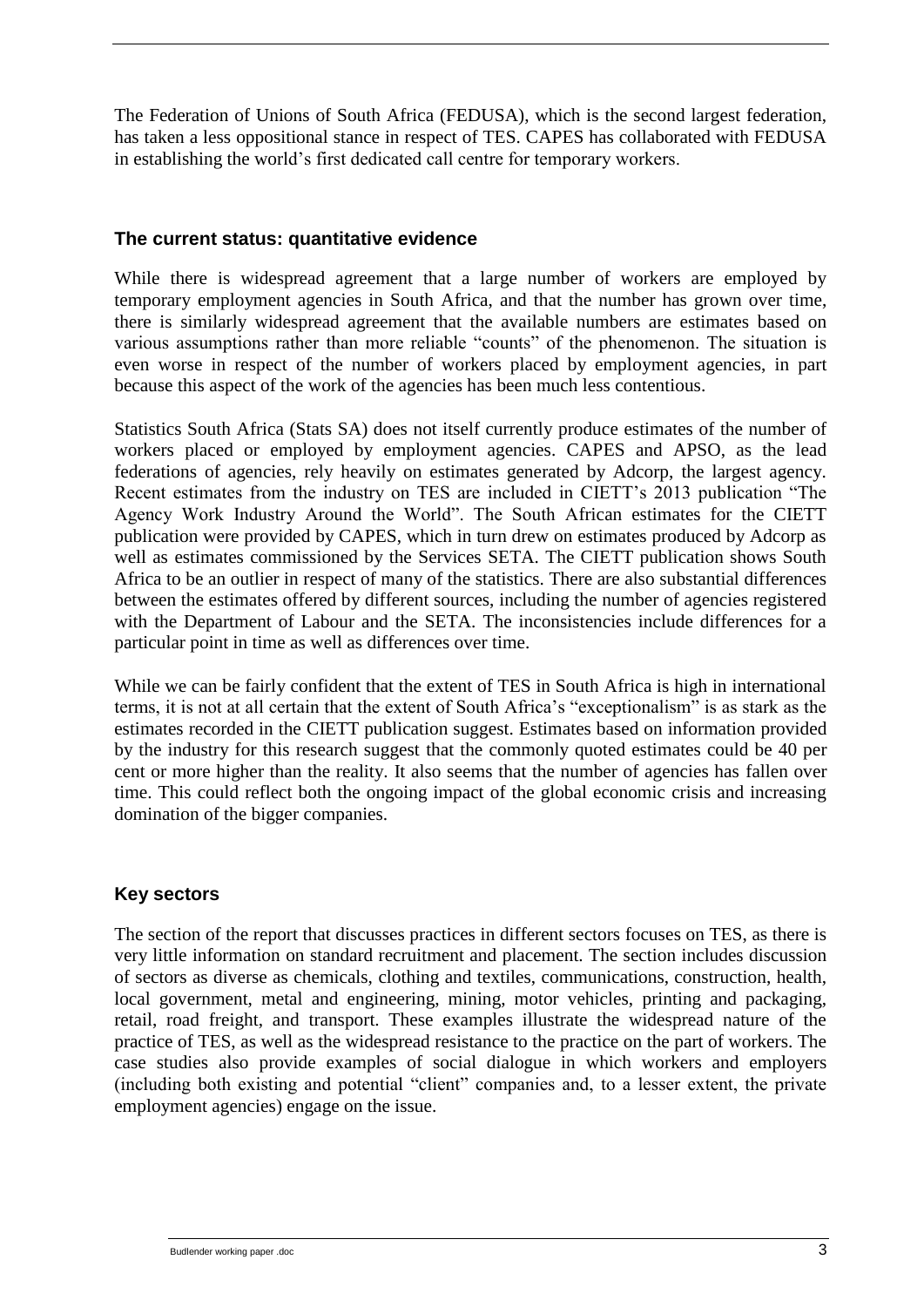### <span id="page-9-0"></span>**Comparison of South African practice on agency work with Convention No. 181**

The research brief required that this paper investigate the extent to which the situation in South Africa is in line with ILO Convention No. 181. This section of the paper begins by a consideration of what the evidence discussed above reveals in respect of each of the aspects specified in article 11 of ILO Convention No. 181. It then goes on to consider other aspects highlighted in the terms of reference or that emerged through the research. Across all these aspects, there are practices that are not in line with the Convention.

In terms of drivers of agency work, the research commissioned by the SSETA found that 64 per cent of TES companies said that clients used their services to deal with seasonal increases in labour requirements, 49 per cent for shift work requirements, and 61 per cent because they wanted to "outsource" labour. The latter percentage probably refers primarily to those who choose labour outsourcing as a way of either avoiding the administrative and other burdens of labour legislation and/or not having to meet the wage, benefit and other requirements.

The research uncovered very few references to "rogue" agencies. The sectoral case studies reveal that unions have focused their attention on use of TES workers in formal enterprises. For the most part, it seems that these companies use formal TES agencies.

Business, labour and government representatives have probably spent more time and energy on discussing TES than has happened in most other countries. The parties still seem relatively far apart in what they would like to see, but there is perhaps an emerging compromise position on regulation of the extent of TES. It is less clear if attention has been paid to addressing all the aspects of TES employment that make it so unattractive to labour and that in some cases are out of line with the Convention.

At the sector and company level, employers and unions across a range of different industries have been able to reach agreement on either (a) prohibiting labour broking completely, or (b) placing limits on the practice in terms of the number or percentage of TES workers involved, or the length of time for which they are employed, and/or ensuring that the earnings and conditions of work of people employed through labour brokers satisfy the same minimum standards as those of workers employed directly. Less commonly, agreements have provided that workers employed through labour brokers enjoy the same benefits as workers employed directly. What is noteworthy is that these agreements have almost all been reached with the user enterprise employer rather than with the TES companies.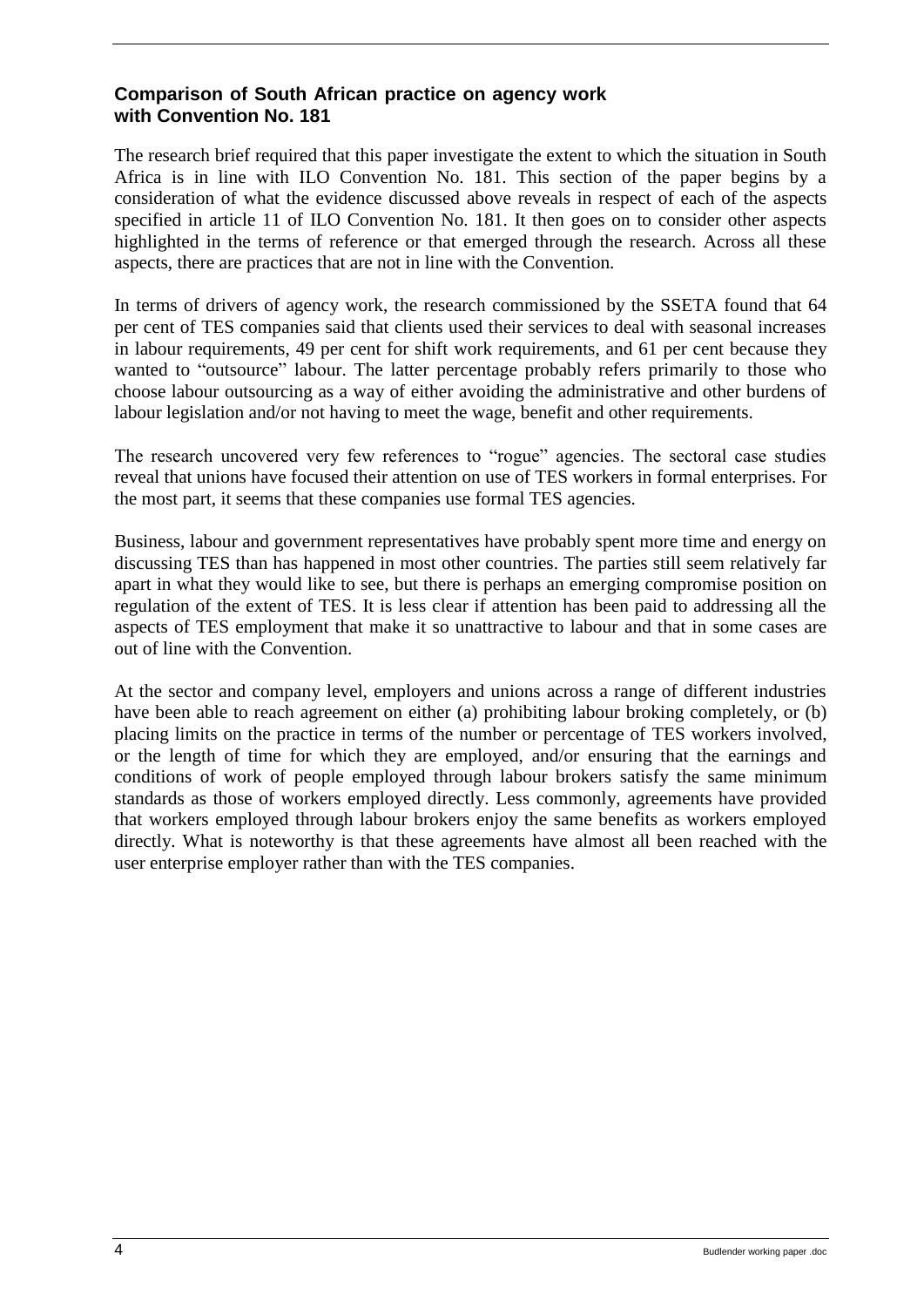# <span id="page-10-0"></span>**1. Introduction**

### <span id="page-10-1"></span>**Objectives and scope**

This report presents the findings of a study into the work of private employment agencies in South Africa. The study covered both recruitment and placement of individuals in permanent or temporary employment, and "temporary employment services" (TES), in which the agency provides the services of the worker to another company or employer but the agency continues to pay the worker and deal with other human resources-related requirements throughout the duration of employment. The second model is more commonly referred to as "labour broking" in South Africa, and as "agency work" internationally. These terms are less confusing than the term TES given that, as seen below, the practice often involves long-term placements

The overall aim of the study was to explore the relevance of the ILO Private Employment Agencies Convention, 1997 (No. 181) to South Africa, and to provide sectoral information on the work of employment agencies in South Africa.

As will be briefly discussed below, the research was done in a period when the issue of labour brokers was particularly contentious. In particular, there were ongoing developments and debates as to whether and how labour broking should be regulated or even banned. These discussions included consideration by the national parliament of a bill that envisaged restricting the use of labour brokers. When it was tabled, the major business daily newspaper carried a front-page article stating that parliament planned to place an outright ban on labour broking (Ensor, 2012).

The report does not discuss these debates in any detail, and does not argue for one or the other position. Instead, it presents the evidence available on the current situation. This information was sourced primarily from documents, but also through key organizations and individuals, and through a short on-line survey directed at private employment agencies belonging to the main associations of such agencies.

### <span id="page-10-2"></span>**Methodology**

The research was initially envisaged primarily as a desk-based review and analysis of existing studies, statistics and literature. It soon became evident, however, that the available literature was very limited. Methods were thus extended to include interviews of varying length with key informants among the social partners, and business and labour more generally, researchers, and officials in government and government-related agencies. The main employer associations also distributed a short, specially designed on-line survey to all their members.

#### <span id="page-10-3"></span>**Structure of the report**

The report is structured into seven chapters, including this short introduction: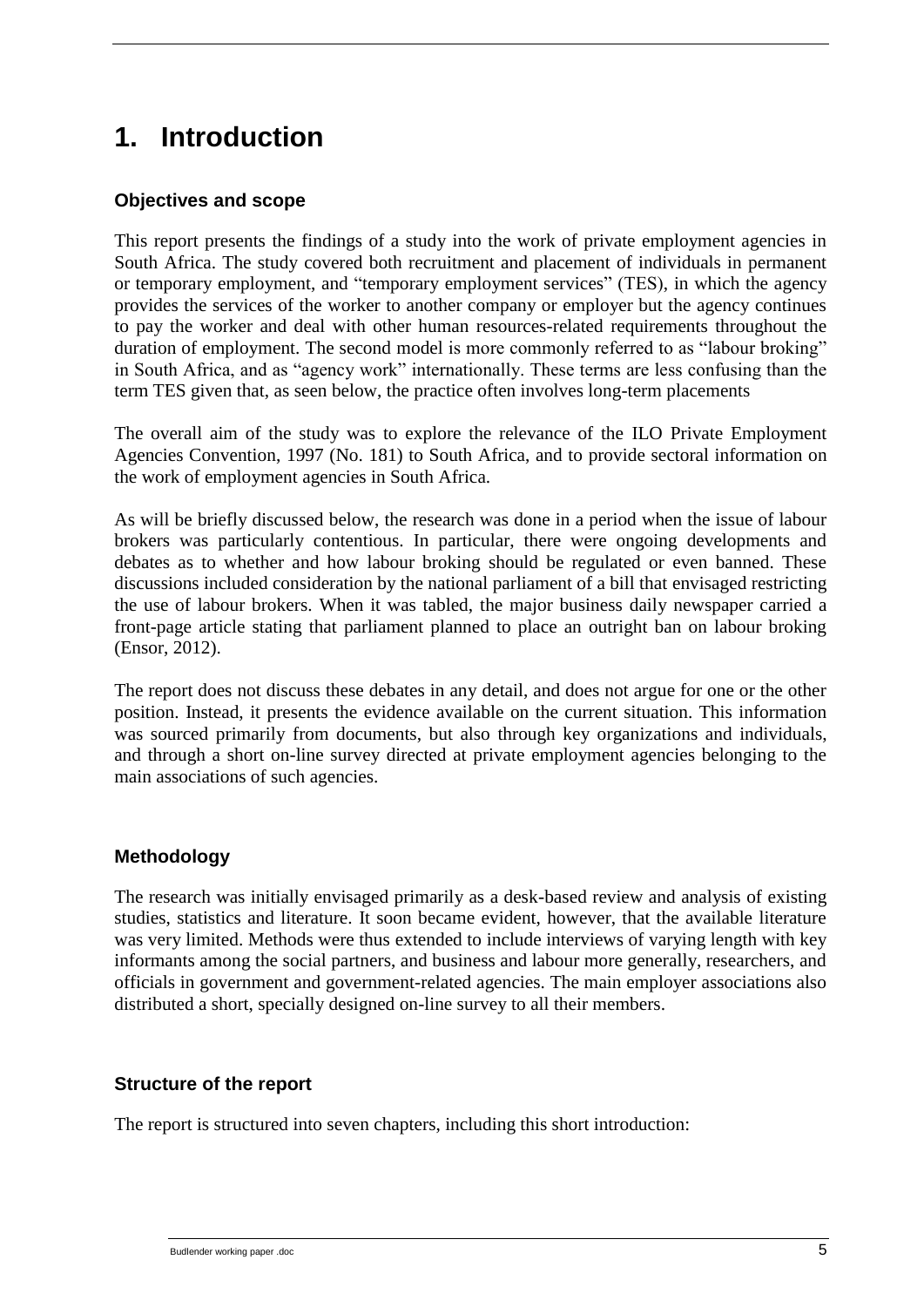- The first content section of the report, chapter 2 describes the legal situation. It covers both the terms of Convention No.181 and the current legal provisions in South Africa. The discussion is brief, as the information is intended primarily as background.
- Chapter 3 describes the main players active in the industry. This includes discussion of the associations and some of the larger private employment agencies. It also includes a brief discussion of the stance of organized labour.
- Chapter 4 presents the statistics available from different sources. It also provides more qualitative information as to the prevailing situation in respect of workers supplied by agencies.
- Chapter 5 describes the situation in particular user sectors. It includes a discussion of how the social partners in the various user sectors have engaged on the issue of private employment agencies.
- Chapter 6 reviews what the evidence in previous chapters reveals in respect of each of the aspects specified in article 11 of ILO Convention No. 181.
- The final section, Chapter 7 considers other aspects of temporary agency work in South Africa that were included in its terms of reference or that emerged through the research, namely employment security, drivers of agency work, "rogue" agencies and social dialogue in the context of agency work.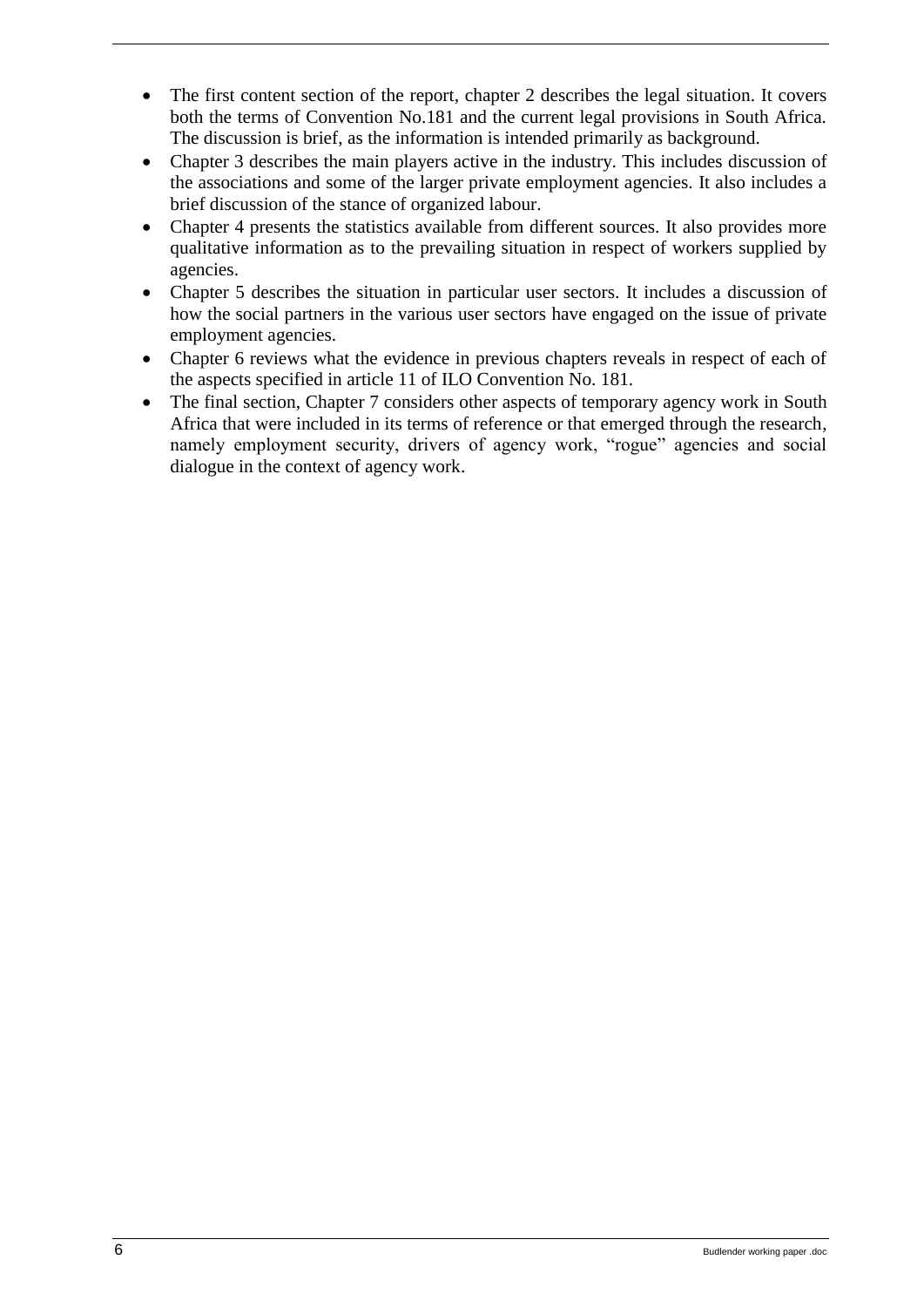# <span id="page-12-0"></span>**2. The legal situation**

### <span id="page-12-1"></span>**The ILO's Private Employment Agencies Convention, 1997 (No. 181)**

This international labour Convention came into being in 1997, as part of a process of revising the Fee-Charging Employment Agencies Convention (Revised),1949 (No. 96), and South Africa has not yet ratified Convention No. 181.

The preamble acknowledges the role that private employment agencies play in a "wellfunctioning" labour market, but also notes the need to protect workers against abuses, to guarantee the right to freedom of association, and to promote collective bargaining and social dialogue.

A private employment agency is defined as "any natural or legal person, independent of the public authorities, which provides one or more of the following labour market services:

(a) services for matching offers of and applications for employment, without the private employment agency becoming a party to the employment relationships which may arise therefrom;

(b) services consisting of employing workers with a view to making them available to a third party, who may be a natural or legal person (referred to below as a "user enterprise") which assigns their tasks and supervises the execution of these tasks;

(c) other services relating to job seeking, determined by the competent authority after consulting the most representative employers and workers organizations, such as the provision of information, that do not set out to match specific offers of and applications for employment."

The third of the categories, "other services related to job seeking", is not of direct interest for this report although most of the agencies that provide the first services within the first two categories will also provide some other services. In particular, this research revealed that some of the larger private employment agencies have over recent years expanded their scope to cover learnerships, a South African form of training akin to apprenticeships. The Services Sector Education and Training Authority (SSETA) recorded its labour recruitment member companies as providing 765 funded and 2,689 unfunded learnerships in 2011/12, and a somewhat lower 113 funded and 2,643 unfunded learnerships in 2012/13. For 2013/14, companies have submitted expressions of interest in respect of SSETA learnerships for 2,446 employed and 2,904 unemployed learners and non-SSETA learnerships for 1,028 employer and 160 unemployed learners (SSETA, June 2013).

The first of the three categories of service named in Convention No. 181 relates to what this report refers to as recruitment and placement of workers. (The convention notes that the term "worker" includes work-seekers.) The second of the categories relates to what the report refers to as TES or labour broking. Elsley & Petersen (2013) observes that this convention provides the first recognition of TES in a convention. Theron et al. (2005) observe that some commentators see the Convention as signifying a shift by the International Labour Organization (ILO) away from one of its foundational principles, namely that "labour is not a commodity".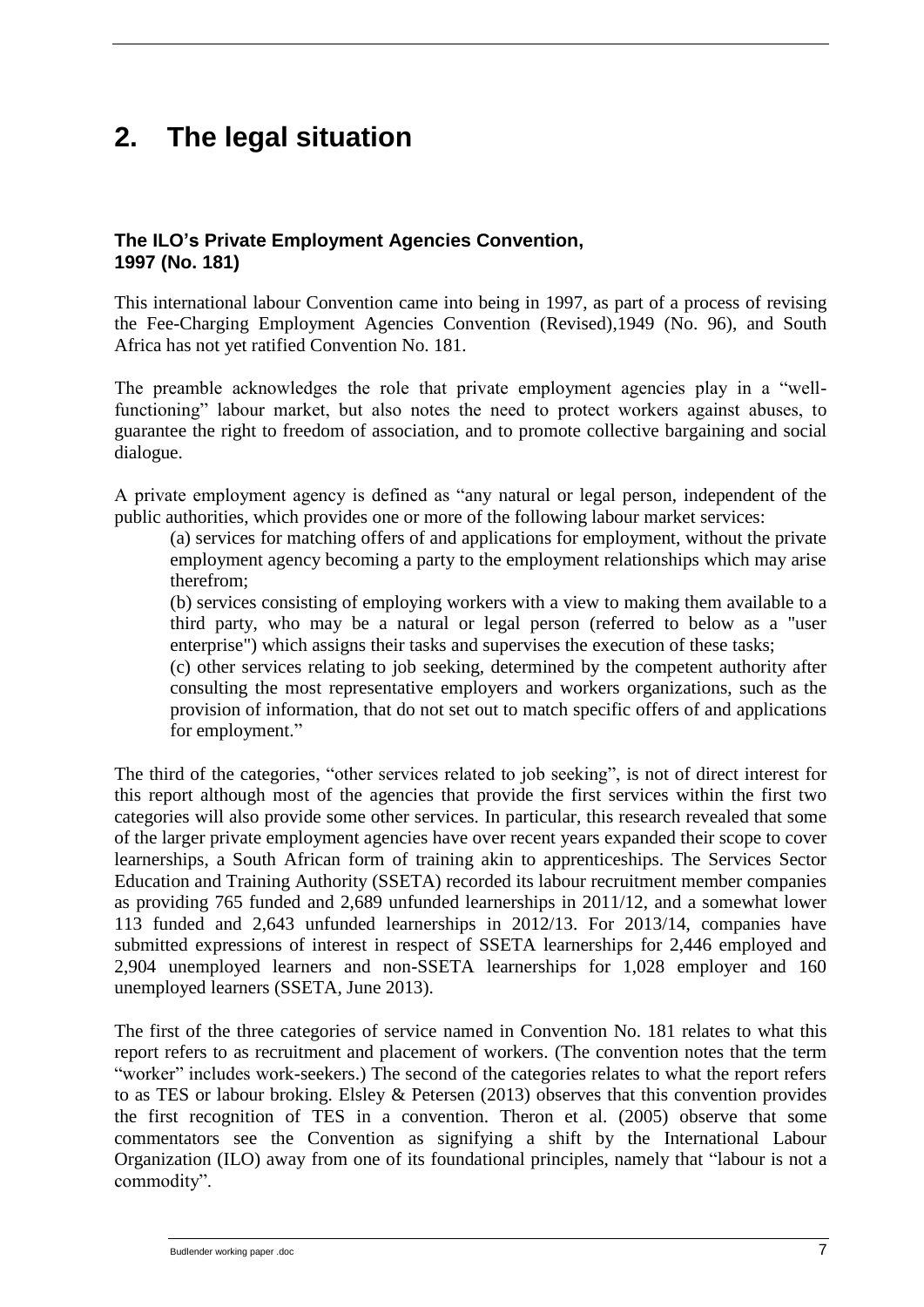The Convention does not cover all forms of triangular employment relationships. For example, it does not cover "outsourcing" where an employer contracts another company to provide services such as cleaning, security or information technology. Nor does it cover contracted services that were never part of core business. $<sup>1</sup>$  In such cases, the company contracted provides</sup> a service rather than individual workers whose tasks are assigned by, and who are supervised by, a client company. In practice, many similarities may be perceived between the situation of workers in contracted or outsourced services companies and those employed by TES, but this report does not discuss the former.

Article 2 of Convention No. 181 states that it applies to all private agencies, all categories of workers and all industries except seafarers. The article specifies that member States may, after consulting with representative organizations of employers and workers, prohibit the operation of agencies for particular categories of workers or sectors of the economy. Member governments can also exclude categories of workers from the scope of the Convention if other forms of adequate protection are provided.

Article 4 requires that member governments take measures to ensure that workers employed through or by private employment agencies are not denied the right to freedom of association and collective bargaining. Article 5 requires that member governments prohibit discrimination by private employment agencies on the basis of all forms covered by national law and practice, but allows for special services or programmes to assist the most disadvantaged. It thus effectively, like the Constitution of South Africa, allows for affirmative action.

Article 7 prohibits charging of fees to workers, whether directly or indirectly.

Article 8 requires that special measures be adopted to prevent abuse of migrant workers recruited by private employment agencies. This article, like some others, explicitly requires prior consultation with the social partners on such special measures.

Article 10 requires that there be adequate provision and procedures for reporting complaints, abuse and fraud and that, where appropriate, these should involve the social partners.

Article 11 requires that members, "in accordance with national law and practice" put in place measures to protect workers in respect of (a) freedom of association; (b) collective bargaining; (c) minimum wages; (d) working time and other working conditions; (e) statutory social security benefits; (f) access to training; (g) occupational safety and health; (h) compensation in case of occupational accidents or diseases; (i) compensation in case of insolvency and protection of workers claims; and (j) maternity protection and benefits, and parental protection and benefits.

Article 12 requires that government specify the responsibilities of the agencies and "user enterprises" in respect of each of the above aspects.

<sup>&</sup>lt;sup>1</sup> See another ILO Sectoral Working paper on the provision of cleaning and security services, Andrew Bibby: *Responsible contracting: An approach aimed at improving social and labour practices in the property services sector* (Geneva, ILO, 2011), SECTOR Working Paper No. 282, prepared as a background paper for an ILO Tripartite Global Dialogue Forum on the Role of Private Employment Agencies in Private Services Sectors, 18– 19 October 2011*.*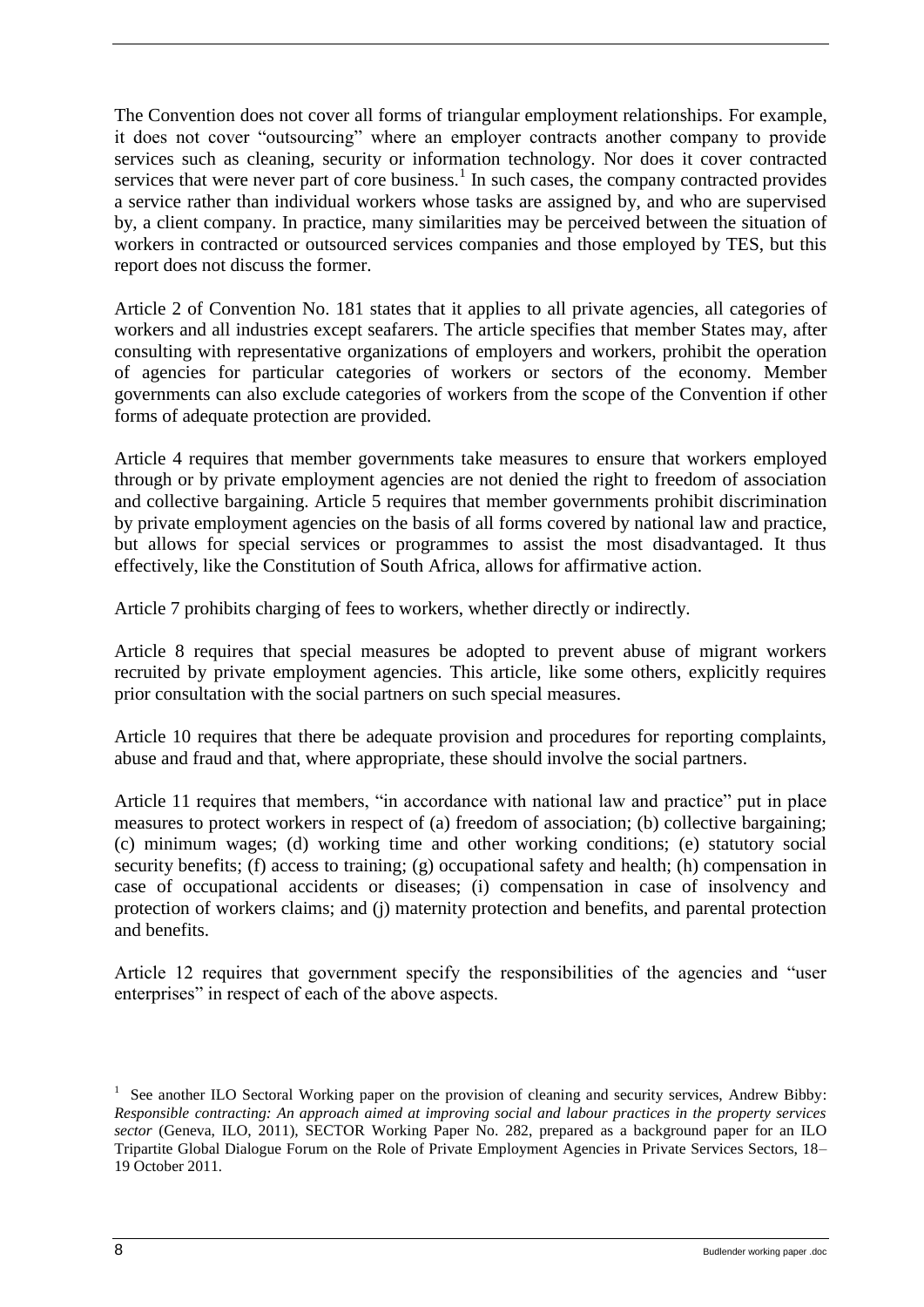Article 13 requires that private employment agencies provide (non-confidential) information, including statistics, to the national authorities at regular specified intervals so as to allow the authorities to understand the "structure and activities" of the agencies. The national authorities shall, in turn, make this information publicly available.

Article 14 requires applying the Convention's provisions by laws and other means, ensuring their implementation through labour inspection or other means and applying adequate remedies, including penalties in case of violations of the Convention.

### <span id="page-14-0"></span>**South African legislation**

Theron et al. (2005) suggest that temporary employment services date back to at least the nineteenth century in South Africa's mining industry, in that workers were recruited by intermediaries on fixed-term contracts. However, at that time the intermediary or recruiter was not seen as the employer. The concept of labour broking was introduced into law in 1983 when the 1956 Labour Relations Act (LRA) was amended to make provision for agencies supplying skilled workers to the manufacturing sector. The amendment introduced this new concept by deeming the broker to be the employer of the workers rather than the client to whom the workers were provided. It thus created a triangular employment relationship in that it was effectively the client who determined and oversaw the work to be done and also determined the conditions under which the work happened. To a varying extent, the client would also determine the worker's remuneration and other terms of employment.

Over time, labour brokers also began supplying unskilled workers in some sectors of the economy, and the number of brokers, the types of activities, and the number of workers increased.

Section 198 of the 1995 amendment to the LRA retained the statement that the labour broker (now referred to as temporary employment services (TES)) was the employer. Section 198 defines TES as "any person who, for reward, procures for or provides to a client other persons (a) who render services to, or perform work for, the client; and (b) who are remunerated by the temporary employment service." Section 198(4) states that the TES and the client are "jointly and severally liable" if the TES, in respect of any of its employees contravenes a collective agreement of a bargaining council, a binding arbitration award, the Basic Conditions of Employment Act (BCEA) or a wage/sectoral determination. Subsequent sub-clauses provide for TES workers to be covered by bargaining council agreements, but only if these are formally extended to non-parties within the registered scope of the council/s concerned. (Bargaining councils and agreements are provided for by the LRA. Godfrey (2011) estimates that in 2011, close on 2.3 million workers were covered by bargaining council agreements, of whom more than a million were covered by public sector agreements. Workers covered by bargaining council agreements thus account for about 20 per cent of all employees in the economy.)

Section 198(2) states that "a person whose services have been procured for or provided to a client by a temporary employment service is the employee of that temporary employment service, and the temporary employment service is that person's employer." Theron et al. (2005, p. 5) suggests that the 1995 amendment identified the TES as the employer "more confidently" than was done in the earlier law and to an extent not sanctioned internationally by the ILO at that juncture.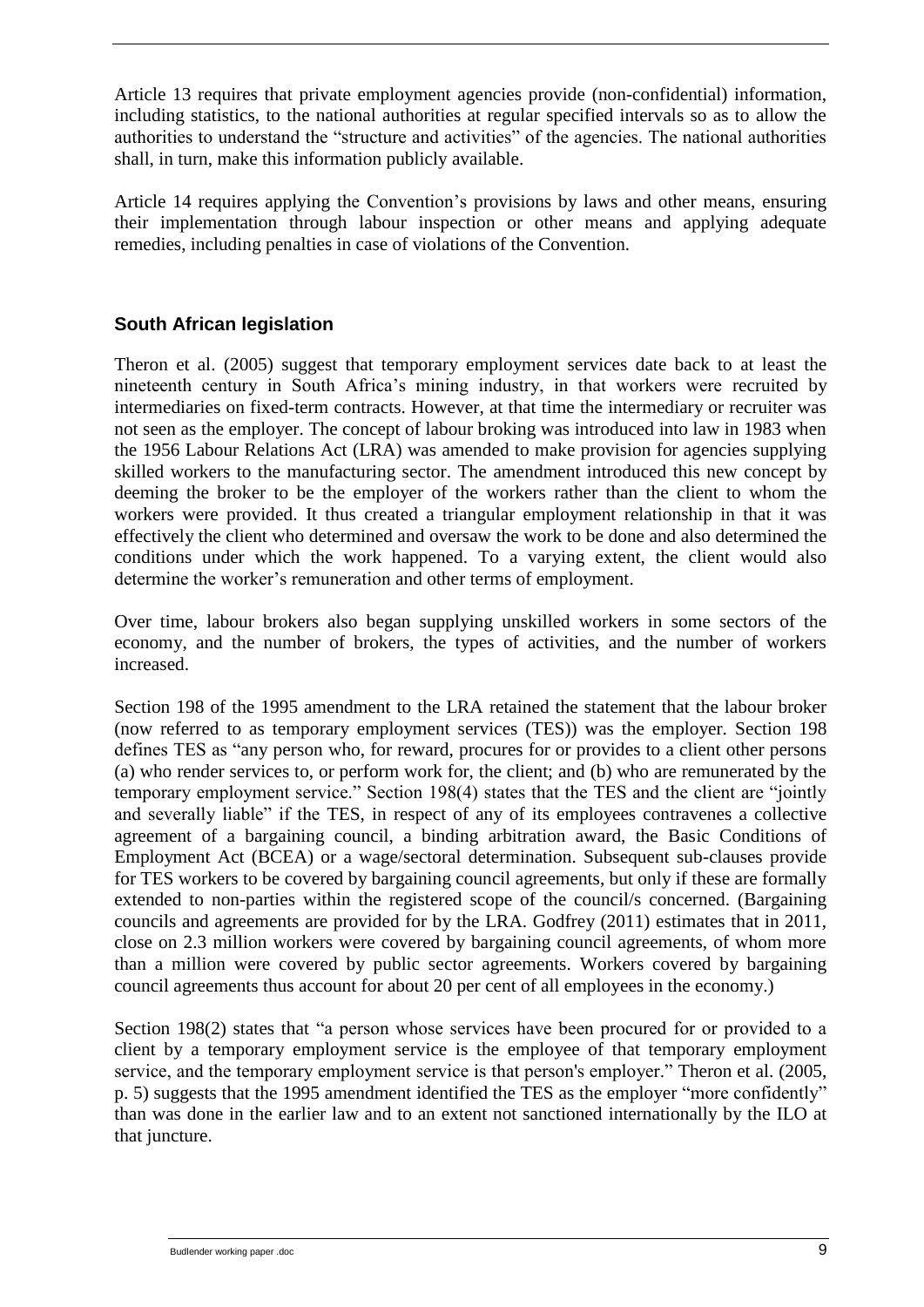The BCEA of 1997 includes a similar definition of TES to that in the LRA. In both the BCEA and LRA, the client and TES are "jointly and severally" liable for breaches of the law. However, Benjamin et al. (2010) point out that the Labour Court has ruled that a worker cannot sue the client (the user enterprise) in the Commission for Conciliation, Mediation and Arbitration (CCMA) or Labour Court unless and until they have a judgment or award against the TES which the latter refuses to pay.

Section 57(1) of the Employment Equity Act (EEA) of 1998 differs from the LRA and BCEA in that it states that a person whose services have been procured by a TES will be deemed to be an employee of the client if the client uses the person's services for longer than three months (Theron et al., 2005).

The Occupational Health and Safety Act of 1993 has a definition of workplace that is more helpful for TES employees, namely it is defined to mean "any premises or place where a person performs work in the course of his (sic) employment." This is, however, not helpful beyond the rights and obligations conferred by this particular act.

As noted above, at the time this research was conducted, labour legislation that dealt with TES was under consideration by the national parliament. The Employment Services Bill of 2012 provides for regulation rather than banning of TES. It states that the term "temporary employment services" has the same meaning as in the LRA. It provides for criteria of registration that will distinguish between private employment agencies that provide TES services and those that do only other services. It requires that the agreement between a client company and the TES must specify how much of the amount paid will go to workers.

The above relates primarily to TES activities. Recruitment and placement services of private employment agencies are covered by Section 24 of the Skills Development Act (no. 97 of 1998) requires that all individuals and companies wishing to provide employment services "for gain" must apply for registration with the Department of Labour. The Skills Development Levies Act (no. 9 of 1999) requires that all employment agencies register with the Services Sector Education and Training Agency whether or not their payroll is large enough to require that they pay contributions.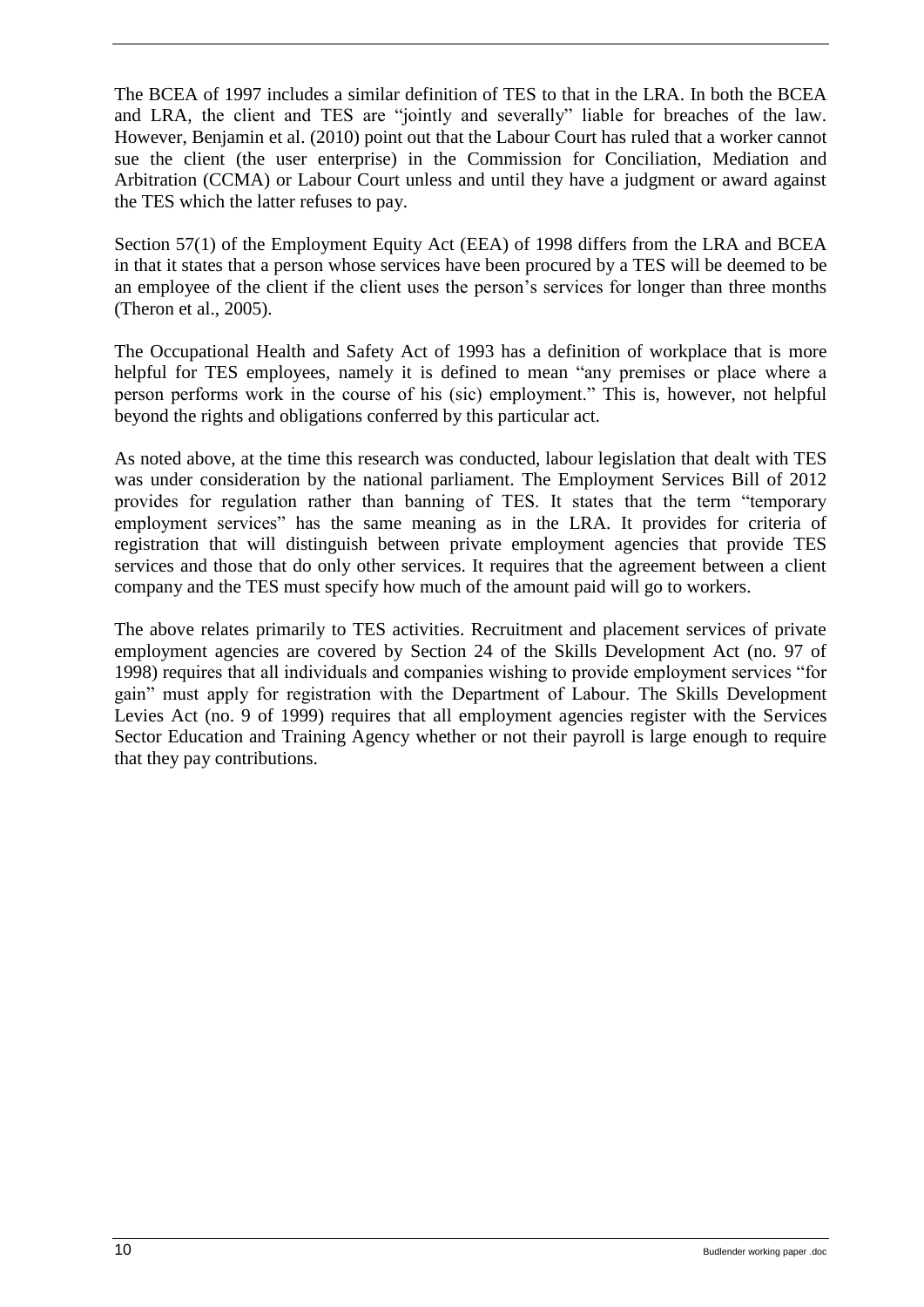# <span id="page-16-0"></span>**3. The key actors**

Convention No. 181 repeatedly refers to the need to consult with bodies representing employers and labour. It is therefore important to consider the key actors. The first sub-section below describes the main employer associations. It also provides a profile of some of the largest employment agencies. The second sub-section briefly discusses the key actors from the labour side. In each sub-section the discussion highlights information that assists with providing a profile of workers placed by private employment agencies in user enterprises, and also briefly describes relevant initiatives of the various actors in relation to the services provided and protection of workers.

### <span id="page-16-1"></span>**Employer bodies**

### <span id="page-16-2"></span>*Confederation of Associations in the Private Employment Sector*

The Confederation of Associations in the Private Employment Sector (CAPES) [\(www.capes.org.za\)](http://www.capes.org.za/) serves as the umbrella body for private employment agencies and, more specifically, for TES. CAPES was established in 2002 with the explicit aim of providing a "unified voice for the South African staffing industry". CAPES' direct membership is made up of four associations who, in turn, have members that range from very small staffing businesses to large national and multinational corporations. Through these associations, it represents over 1,200 staffing businesses, which employ an estimated 10,000 permanent employees and provide an estimated daily average of more than one million temporary (TES) workers to user enterprises.

CAPES, as well as its member associations, play an active role in the National Economic and Development Council (NEDLAC), which is the main statutory body for social dialogue. It does this through business organizations such as Business Unity South Africa and the Black Business Council. CAPES is also, through its largest member, the Federation of African Professional Staffing Organizations (APSO), affiliated to the International Confederation of Private Employment Agencies (CIETT),

In addition to APSO, CAPES' other member associations are the Allied Nursing Association of South Africa (ANASA), the Constructional Engineering Association (CEA) and the Information Technology Association of South Africa (ITA).

Members of CAPES and its member associations appear to serve user enterprises in virtually all sectors of the economy. However, a CAPES representative as well as a representative of one of the larger domestic work agencies agreed that very few, if any, domestic worker employment agencies were members of CAPES affiliates. The number of domestic work agencies in the country is unknown, as is the number of those that make permanent placements and those that operate as TES. A large established agency contacted for this study has been operating for 15 years, and provides both types of service. On the TES side, one branch of this company alone employs about 45 permanent workers who are assigned to different workplaces on a daily basis (Kate Shuttleworth, personal communication, June 2013). Other smaller and less established companies may be less likely to employ workers permanently in this way. Private employment agency involvement in the domestic work sector probably merits a separate study, but is not considered further in this report.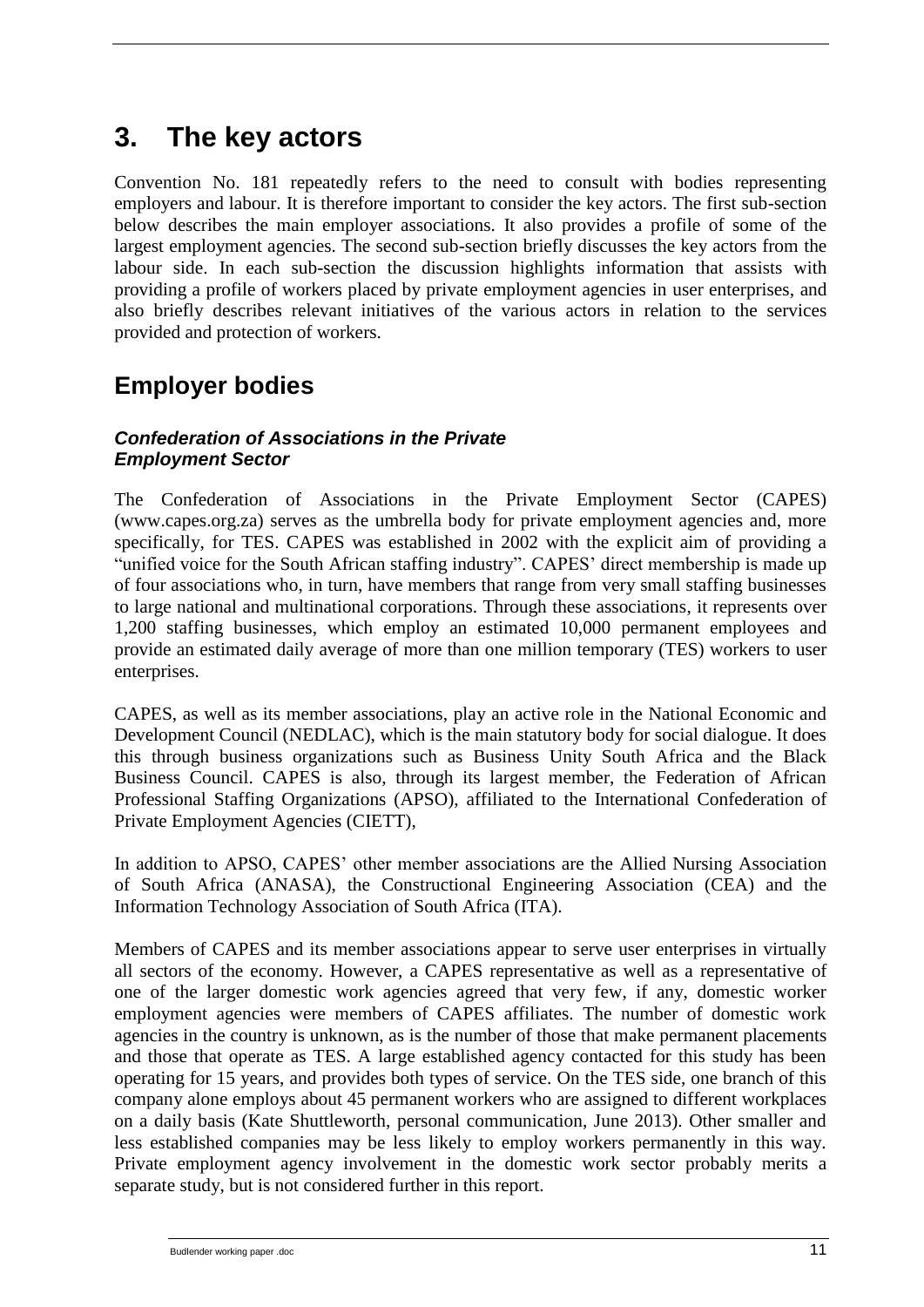In addition to the member associations, CAPES has several large corporate members, namely [Adcorp Holdings,](http://www.adcorp.co.za/) [Express Employment Professionals,](http://www.expresspros.co.za/) [Gulf Contract Labour Hire,](http://gulf.co.za/) [Kelly](http://www.kellygroup.co.za/)  [Group,](http://www.kellygroup.co.za/) [Phakisa Holdings,](http://www.phakisalc.co.za/) [Primeserv Group,](http://www.primeserv.co.za/) [Stratostaff,](http://www.stratostaff.co.za/) [Transman,](http://www.transman.co.za/) and [Workforce Holdings.](http://www.workforce.co.za/) Several of these companies – Adcorp, Kelly, Primeserv and Workforce – are listed on the Johannesburg Stock Exchange. Others are private companies, which limits the amount of information that is publicly available. Transman is the largest unlisted independent company. Yet others are international companies that have limited public reporting on their South African operations. Express Employment Professionals, for example, is an international franchise, while Adecco is a multinational company.

The CAPES Code of Conduct says very little about employees. However, the CAPES website details the legal rights of TES employees, including the right to a written contract, annual, sick and family responsibility leave, allowances for night work, and higher rates of pay for overtime and work on public holidays and Sundays. It also notes that employers must make deductions and contributions in line with the Unemployment Insurance, Skills Development Levies and Compensation for Occupational Injuries and Diseases Acts. This information is provided to inform affiliated companies both as to their obligations and as to the percentages they should add to charges to clients to cover the various rights and obligations.

CAPES has introduced several initiatives that aim to promote the well-being of TES workers and address the criticisms levied against TES. In 2009 CAPES developed the CAPES Provident Fund. TES workers who are not covered by bargaining council retirement funds are offered the option of joining this fund, which preserves their savings over periods during which they are unemployed. CAPES and its affiliates do not contribute to the fund on behalf of workers, but offers the opportunity of membership. The fund currently has more than 4,000 members. It suffers from the same challenge as the medical fund established by Kelly and discussed below, namely that such funds are not designed for workers who are employed intermittently as they require regular monthly deductions from earnings.

CAPES has also collaborated with the Federation of Unions of South Africa (FEDUSA) in establishing the world's first dedicated call centre for temporary workers. The call centre is discussed further below under FEDUSA, as the latter plays the lead role in its operations.

### <span id="page-17-0"></span>*Federation of African Professional Staffing Organizations (APSO)*

APSO was established in 1977, with the aim of promoting professionalization and regulation of labour recruitment in South Africa. APSO has close to 800 companies as members, and thus accounts for nearly two-thirds of CAPES members. Some members are, however, also members of one or more of the other CAPES member associations. APSO operates as the secretariat for CAPES.

### <span id="page-17-1"></span>*Allied Nursing Association of South Africa (ANASA)*

ANASA was established in 1994 under the auspices of the then South African Nursing Association. The scope of its 20 member agencies extends beyond professional nurses to auxiliaries and other care workers. Some of the member agencies also place locum dental assistants, pharmacy assistants and administrative staff. Clients include private and public hospitals, old age homes, frail care units and private homes. The association's Code of Ethics includes fair practice procedures in disciplinary and grievance procedures. As with the other associations, TES operating in the health sector are not obliged to join ANASA.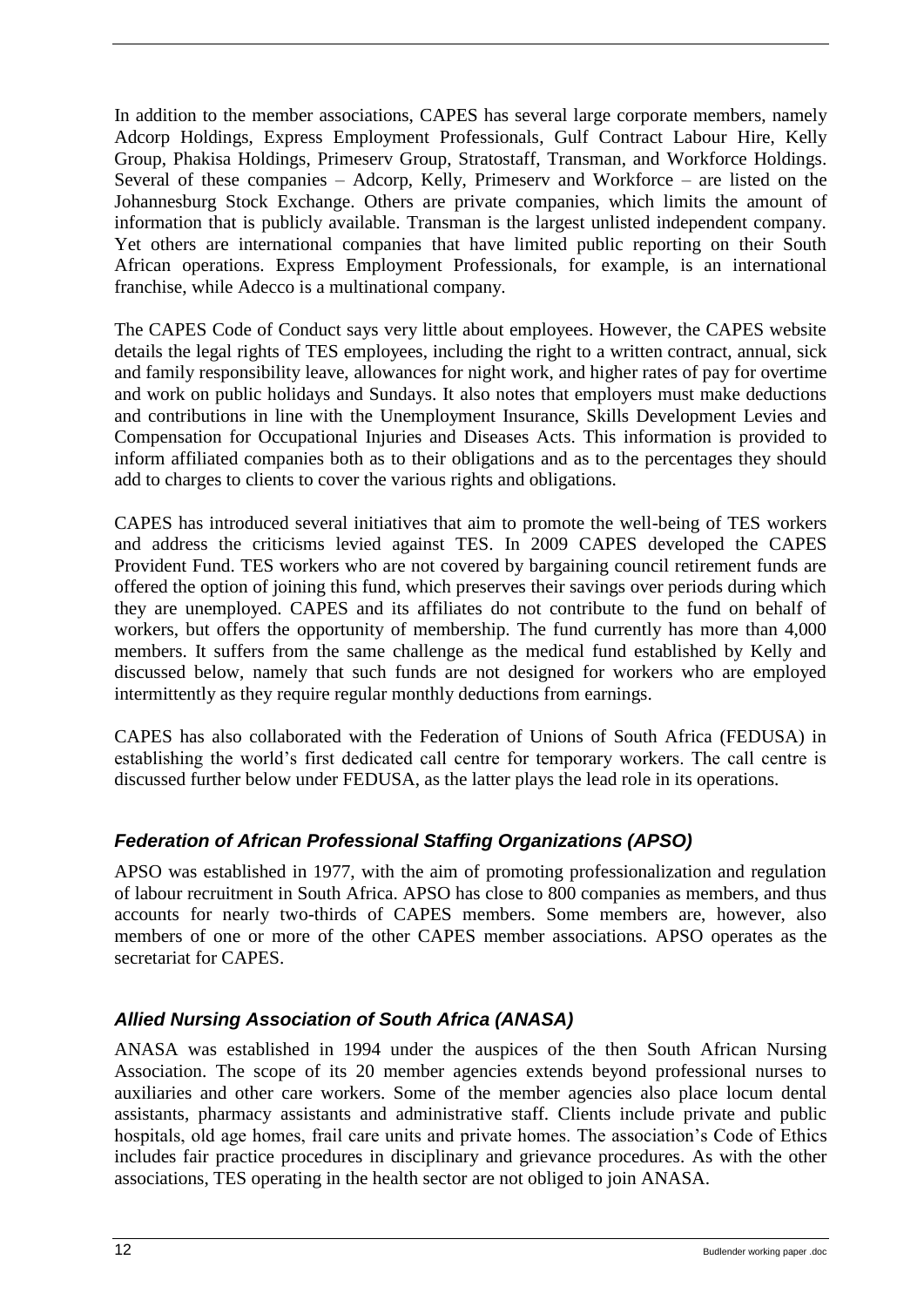### <span id="page-18-0"></span>*Constructional Engineering Association (CEA)*

CEA is one of 39 associations that form part of the Steel and Engineering Industries Federation of South Africa. CEA's members operate in the structural, mechanical, electrical, instrumentation, piping and project management fields of the engineering industry. The website notes that most companies involved in this field "rely on flexible workforce" arrangements, most often managed by labour broker service providers". On 9 June 2013 the Association's home page contained an article on "Compliant Labour Broking". CEA sees its role as ensuring compliance with bargaining council agreements and sectoral determinations.

The CEA has two divisions, the Labour Broking Division (LBD) and the Temporary Employment Services Division (TES-D).

The LBD was established by 13 labour brokers in 1949. Bamu (2009) reports that by 2009 its membership had increased to 168, but these members still covered less than half of the labour brokers operating in constructional engineering. In June 2013 the CEA website stated that the CEA had 61 members. This sharp decline may be partly explained by the decline in the engineering industry as a whole since 1990, which is also reported on the CEA website. The decline may also, in part, reflect the impact of the controls placed over labour broking in the industry.

To become a member of the CEA, a labour broker must itself register with the Metal and Engineering Industry Bargaining Council (MEIBC). In doing so, it becomes subject to the collective bargaining agreements. Existing members must vote in favour of a labour broker being granted membership. Where a member subsequently contravene the law, the CEA and LBD apply pressure to get the member to comply. The association could, ultimately, expel members who continue to contravene the law but has not, to date, done so.

TES-D was established in January 2003. Its members supply "white collar" workers, such as draughtspersons, engineers, technicians and project managers. These workers are not covered by the bargaining council agreement.

### <span id="page-18-1"></span>*Information Technology Association of South Africa (ITA)*

ITA was founded in 1934 (under a different name) and serves as the official trade and employer body of the Information Technology Industry in South Africa. Its scope thus extends beyond employment issues.

ITA established ITA Recruitment Consultancy Services (ITARCS) to address issues related to recruitment and contracting issues, with a focus on the Labour Relations Act and other employment legislation. Members of ITARCS are bound by a Code of Conduct which aims to protect both workers and clients. The ITA did not respond to requests that it provide information for this research.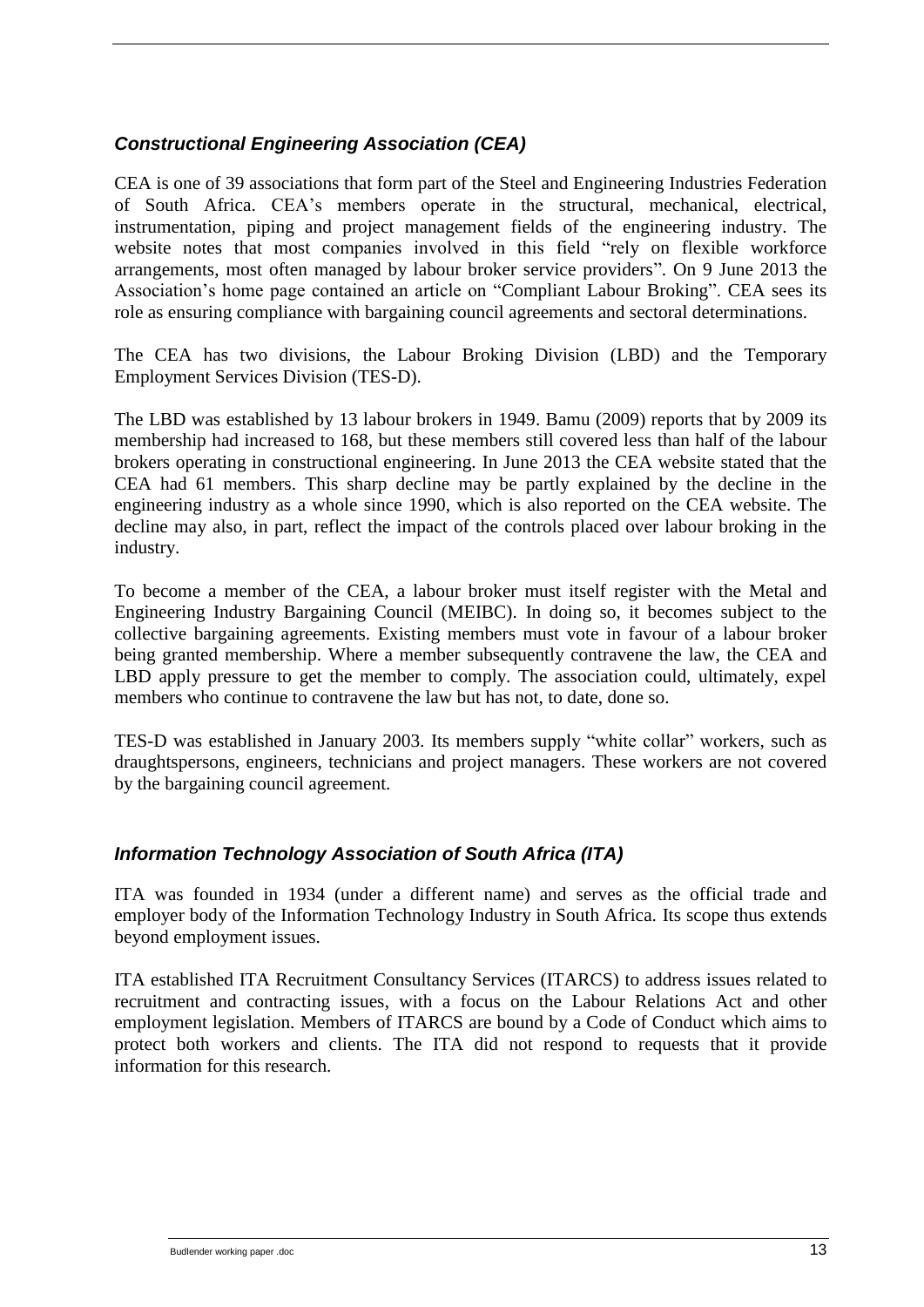### <span id="page-19-0"></span>*Individual companies*

**Adcorp** encompasses a range of divisions, covering different types of workers and/or industries. It is acknowledged as the largest TES provider in the country, and employs approximately 80,000 TES workers daily. Adcorp currently accounts for an estimated 10-11 per cent of all TES employees, slightly down from the estimated 12 per cent a year or two ago. This would imply that approximately 800,000 or fewer TES workers are employed in the South African economy each day.

Within Adcorp's operations, blue-collar workers are covered by Capacity Outsourcing, Capital Outsourcing, Staff-U-Need, and Employrite. Blue collar is broadly defined, as Charisma's focus, according to Adcorp's 2012 annual report, includes professional nursing staff. Whitecollar workers are covered by Paracon and Mondial (both of which focus on ICT), Allaboutxpert, the Personnel Concept, Quest, DAV, Premier, and Adcorp Search Partners (which focuses on executives). While both the blue- and white-collar operations encompass services in respect of permanent and temporary staff, the descriptions of the divisions suggest that temporary placements are more common for blue than for white-collar workers. The 2010 annual report notes further that the blue-collar businesses were the largest contributors to the Group's profitability.

In an interview, an Adcorp representative claimed that more than three-quarters of Adcorp's TES workers are covered by bargaining council agreements (Loane Sharp, personal communication, June 2013). This seems difficult to understand given the large spread of TES placements made by the company, combined with the fact that only about one-fifth of all employees in the economy fall under bargaining council agreements.

Like the other large groups, the **Kelly Group** has several different companies or divisions, namely Accountants On Call (temporary and permanent assignments and placements), Executive Secretary Appointments (permanent placements), Frontline Recruitment (financial placements, InnStaff (outsourced services and recruitment), Professional Assignments Group (engineering, technical and ICT sectors), Renwick Talent (executive recruitment) and Sizano Staffing Services (permanent and temporary contract from entry level to junior management).

One of the listed objectives in the Kelly Group's annual report for 2012 is to "positively impact the long term sustainability of its society and the communities in which it operates, promoting decent work and targeted socio-economic development initiatives". Elsewhere, the annual report states that the Group "has adopted and actively supports the four pillars of decent work throughout all operating divisions." Of the annual reports considered for this report, it was the only one to have decent work as an objective. The report also refers to engagement with trade unions "to develop a positive relationship and facilitate wage and benefit discussions". Another objective of the group, which may at times conflict with the decent work aspirations, is to "achieve and improve upon the lowest cost position in all its key client segments".

Kelly is currently implementing a turnaround strategy that involves closure of some branches as well as some retrenchments. In 2012, it had 838 permanent internal employees in South Africa, and 18,044 temporary employees. Despite the retrenchments, the number of temporary employees provided with temporary work in 2012 was larger than the 17,202 provided with temporary work in 2011.

Kelly offers temporary employees membership of the Umvuzo Medical Aid Scheme. This is a "capitated" scheme, which means that workers can only become members through an employer group, but membership is not confined to Kelly employees (Grace Mbedzi, personal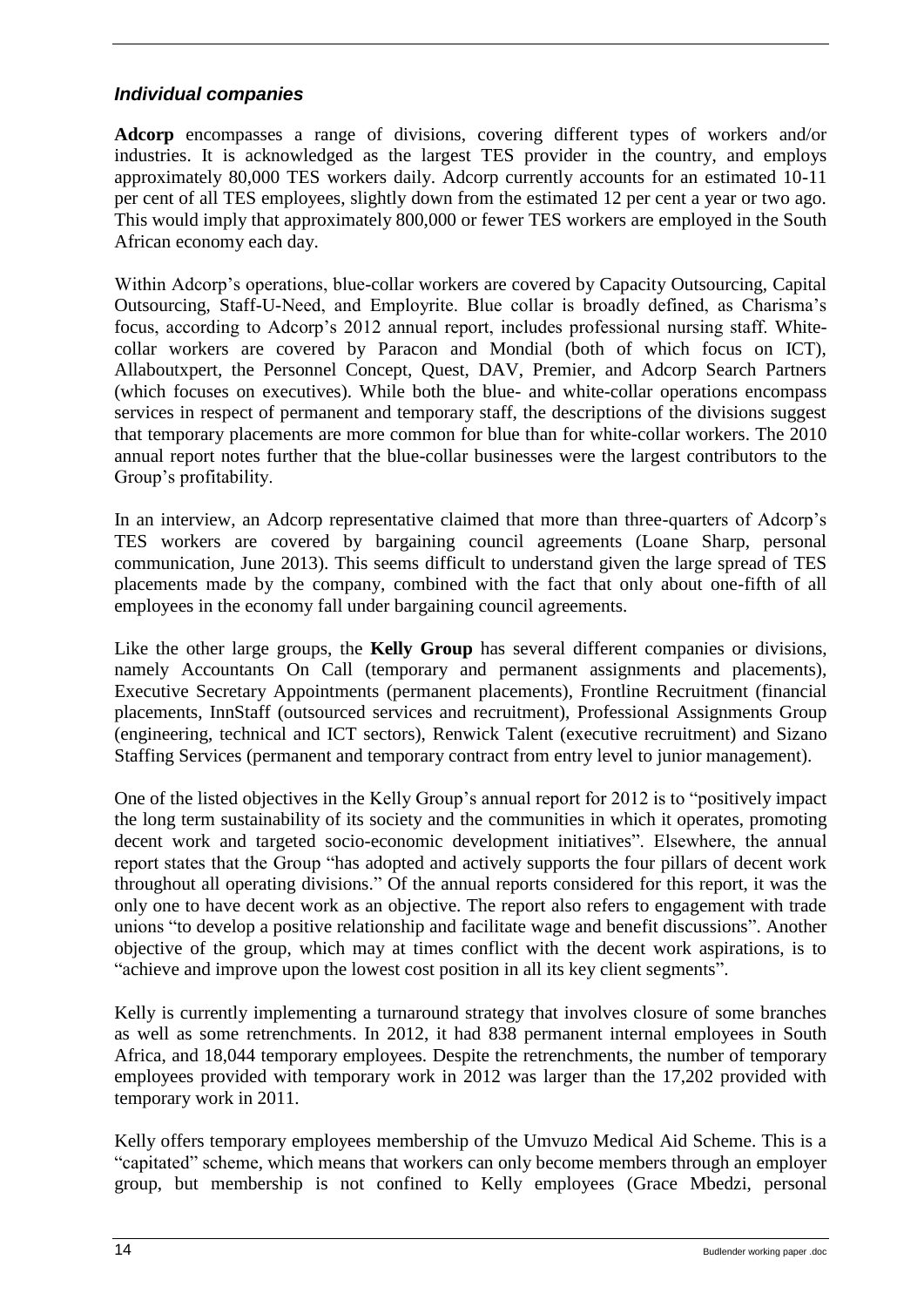communication, June 2013). The medical scheme has three levels of coverage, and workers choose both whether they want to join the scheme and, if so, what level of coverage they want. The scheme works with a network of hospitals and medical practitioners, which reduces the cost of accessing health services. Kelly does not make monetary contributions, but does channel the worker's contributions to the scheme. The scheme is not appropriate for workers who have short-term contracts as membership lapses when the contract of employment with the participating employer ends. At the time the research was done, approximately 100 Kelly employees were members of the scheme. The largest group of members were non-South Africans working in an IT company's call centre. The scheme is attractive to these workers as the Department of Home Affairs requires that foreign workers have medical cover before it will issue a work permit. The average age of members from Kelly is 27 years.

Kelly also offers both permanent and temporary workers, their spouses and children The Personal Protection Cover, which provides immediate support in the event of exposure to HIV/Aids. Workers are not required to make any contributions towards this benefit.

Primeserv HR Services is the operating pillar for the **PrimeServ** Group. Primeserv HR Services encompasses (a) Human Capital Development, which in turn consists of (i) Primeserv HR Solutions and (ii) Primeserv Colleges and (b) Primeserv Outsourcing. The Group's website [\(http://www.primeserv.co.za/\)](http://www.primeserv.co.za/) names Primeserv Outsourcing (which focuses on TES) as the largest component of the Group.

Primeserv's operations cover "20 broad industry bands, across more than 70 job categories". The job categories range from semi-skilled general labourers to highly skilled white collar and specialist workers. It has up to 20,000 contract staff in the field at any time, and it boasts a database containing over 70,000 "skilled, trained and fully screened" individuals. In 2012 the Group had 387 permanent internal employees.

**Workforce Holding**'s annual report for 2012 places the company "at the forefront of the temporary employment services sector in South Africa for over four decades." The group's companies provide "employer-centric solutions" both within South Africa and beyond. On the worker side, the group sees itself as "introducing" workers to the job market, in that they (and particularly first-time jobseekers) can start off in "atypical" employment and use the skills obtained to move on later to other work.

The group has eight divisions under staffing and recruitment, namely Workforce Staffing, Fempower, Workforce Worldwide Staffing, Accotech, Only the Best, Teleresources, and Albrecht Nursing Agency. Only the Best, Teleresources, Fempower and Accotech provide permanent placements. A wide range of industries are served, including agriculture and the public sector.

During 2012, Workforce's internal permanent staff reduced from 999 to 942. Non-permanent staff, of whom most or all would be TES workers, totalled 22,614 in the company's Employment Equity report.

The **Adecco** Group is an international company, that operates in South Africa and that describes itself in its annual report for 2012 as the world "leading provider of HR solutions". The Group has 32,000 (internal) full-time equivalent employees and is responsible for approximately 700,000 "associate assignments" (i.e. TES placements) to more than 100,000 clients each day. Emerging markets, among which South Africa would be included, account for only 9 per cent of the company's revenue.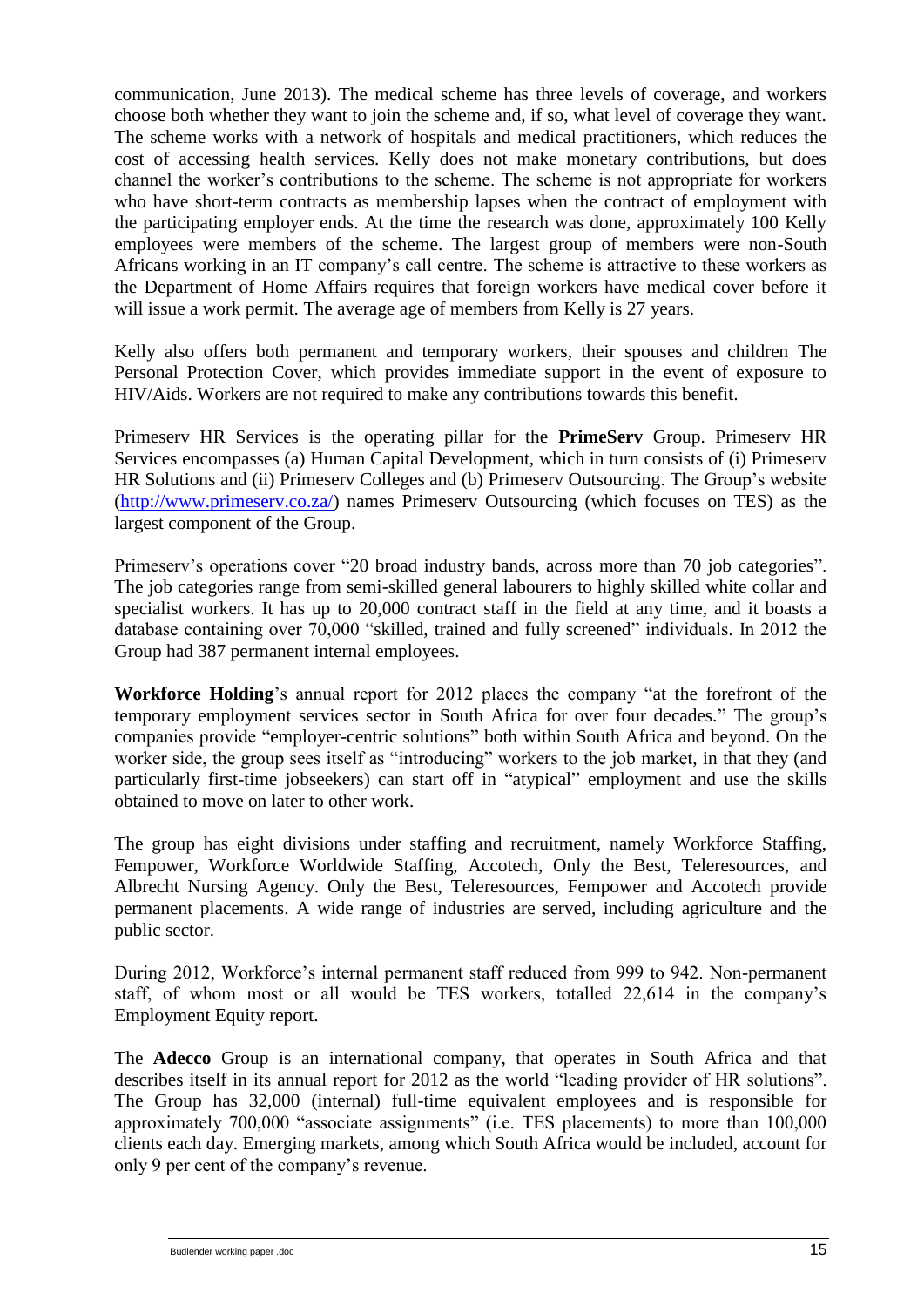As noted above, companies that provide cleaning and security services are not considered to be TES. However, some of the companies that provide standard recruitment and placement and TES services also provide outsourced services. Both Prestige and Servest, for example, are important providers of contract cleaning services. The cleaning sector has its own representative association, the National Contract Cleaners Association. The Security Association of South Africa serves as a member organization for the sector but does not focus exclusively, or even primarily, on employment issues. The private security industry is regulated by the Private Security Industry Regulatory Authority.

### <span id="page-21-0"></span>**Trade unions**

### <span id="page-21-1"></span>*Congress of South African Trade Unions*

The 2009 Election Manifesto of the ruling African National Congress (ANC) (quoted in Benjamin et al, 2010) committed to the introduction of "laws to regulate contract work, subcontracting and out-sourcing, address the problem of labour broking and prohibit certain abusive practices … in order to avoid exploitation of workers and ensure decent work for all workers as well as to protect the employment relationship." The manifesto commits to introducing provisions "to facilitate unionization of workers and conclusion of sectoral collective agreements to cover vulnerable workers in these different legal relationships and ensure the right to permanent employment for affected workers."

The Congress of South African Trade Unions (COSATU), which is the major union federation in the country, is in an alliance with the ANC. COSATU is the federation which, both as a federation and through its members, has been most vocal about private employment agencies. Its attention has focused on TES, with almost no attention paid to recruitment and placement services of such agencies.

The most recent organizational report of the federation (COSATU, 2012), prepared for its 2012 Congress, attests to the attention the issue of labour broking receives within the affiliates as well as within the federation as a whole. COSATU initiated the campaign against labour broking in early 2010, and it remains one of the organization's ten priority campaigning. Activities related to labour broking included mobilization of members as well as participation in parliamentary public hearings. In the latter, COSATU argued for banning rather than regulation of labour broking. The federation argues that regulation is not appropriate because the Department of Labour is not able to enforce even existing legislation. In March 2012, COSATU coordinated a national strike on the two issues of labour broking and e-tolling<sup>2</sup>. This was reportedly the largest national strike in the history of the country.

COSATU's organizational report provides evidence of action against labour broking at the local branch level of the affiliate, including action in QwaQwa in Free State province, Jan Kempdorp, Kuruman and Noupoort in Northern Cape, Witbank and Middelburg in Mpumalanga, and Rustenburg and Moses Kotane in North West province. The report also refers to strikes related to specific cases of labour broking in at least five affiliates – Chemical,

<sup>&</sup>lt;sup>2</sup> Electronic tolling system that allows for South African road tolls to be collected without vehicles having to stop or slow down at toll booths.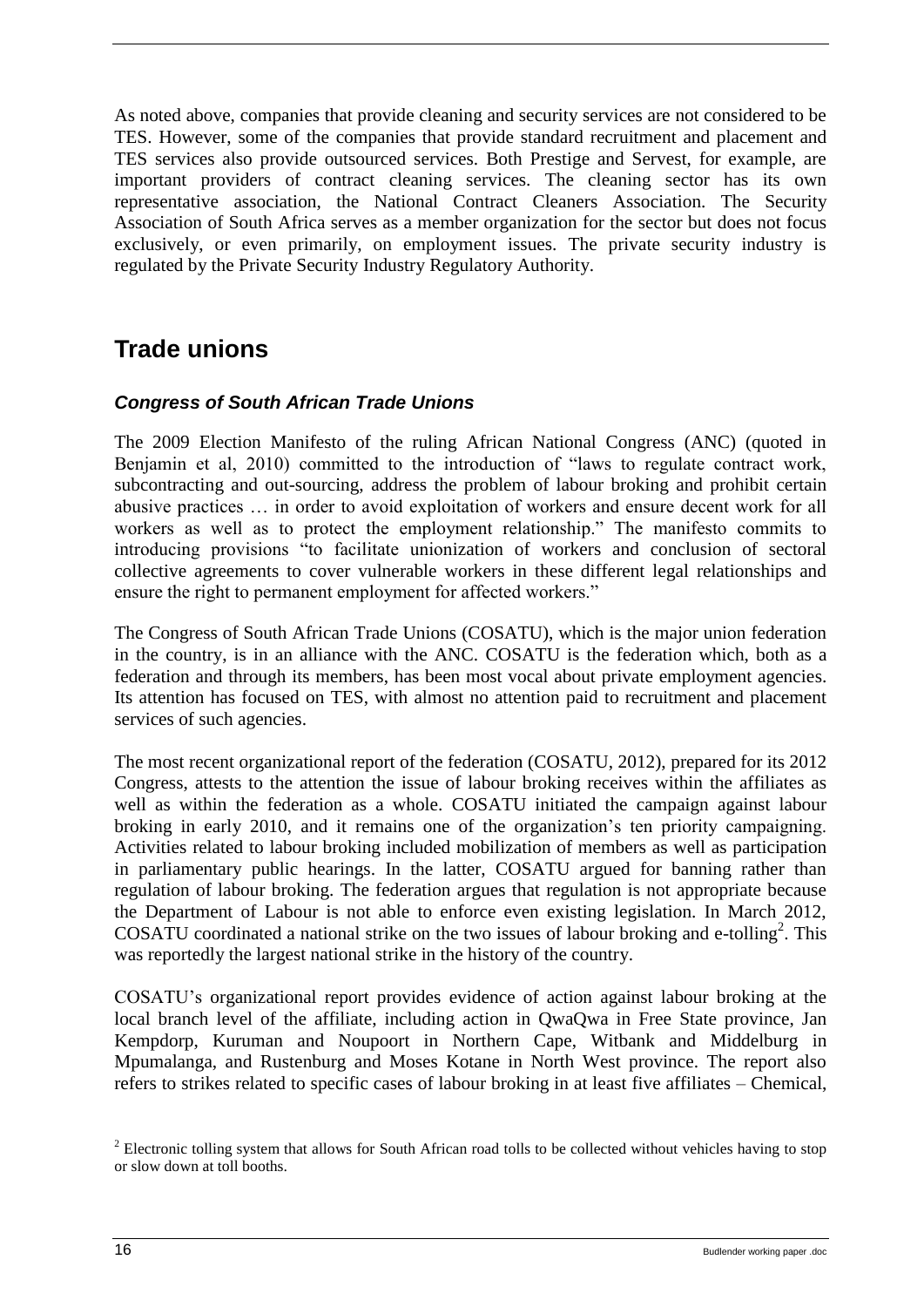Engineering, Paper, Printing, Wood and Allied Workers Union (CEPPWAWU), Communication Workers Union, Food and Allied Workers Union (FAWU), National Union of Mineworkers and the South African Transport and Allied Workers Union (SATAWU).

COSATU's collective bargaining conference of March 2013 confirmed that the banning of labour brokers was a "central demand". More specifically, it demands that labour broking not be allowed "from day one of employment" rather than only after six months, as envisaged by the ANC and in the Employment Services Bill (COSATU, 2013).

Benjamin et al. (2010) suggest the following reasons for the unions' felt need to amend legislation in respect of TES, in particular:

- Concerns about the extent to which decent work can be achieved in atypical employment arrangements;
- Differences in wages and benefits available to atypical workers compared to those of permanent workers doing similar work;
- Lack of access to benefits such as medical aid, pensions, and maternity leave for atypical workers;
- Limited access to training opportunities for atypical employees;
- Insecurity of temporary work;
- Use of TES for workers who work in the same company for a lengthy, or even indefinite, period;
- Reported abuses of labour legislation by some TES and/or employers;
- Dismissals of TES workers without following proper procedures and, in particular, the ability of a client to instruct the TES to replace a particular worker;
- Low rates of unionization among TES workers;
- Limited application of bargaining council agreements to TES workers;
- TES contracts that exclude the right to strike or to join a union.

Elsley & Petersen (2013) records specific instances of difficulties related to labour broking reported by organizers and shop stewards surveyed by the Labour Research Service (LRS). One-on-one interviews were conducted with participants in the COSATU Western Cape organizers' forum, the "Organize locally Organize Globally" workshop hosted by LRS and the COSATU collective bargaining and organizing conference held of March 2013.

Elsley & Petersen's interviewees reported widespread use of TES staff in construction, health care (caregivers and part-time nurses), retail and wholesale trade, telecommunications (call centres), and manufacturing (in particular paper). In at least some of these cases, workers reported that permanent workers were being replaced by TES workers. Further, in manufacturing and retail, TES workers worked alongside permanent workers who did the same jobs but with very different conditions of employment. Unions experienced difficulties in organizing TES workers, as employers objected that they were organizing across sectors. When employers conceded on the scope issue, workers were shifted to other sites to "nullify their membership".

### <span id="page-22-0"></span>*Federation of Unions of South Africa (FEDUSA)*

FEDUSA, which is the second largest federation, has taken a less oppositional stance in respect of TES. It has collaborated with CAPES in trying to address challenges arising from the practice. In particular, it entered into a memorandum of understanding that provided for a call centre which TES workers could use when they had problems. The call centre is managed by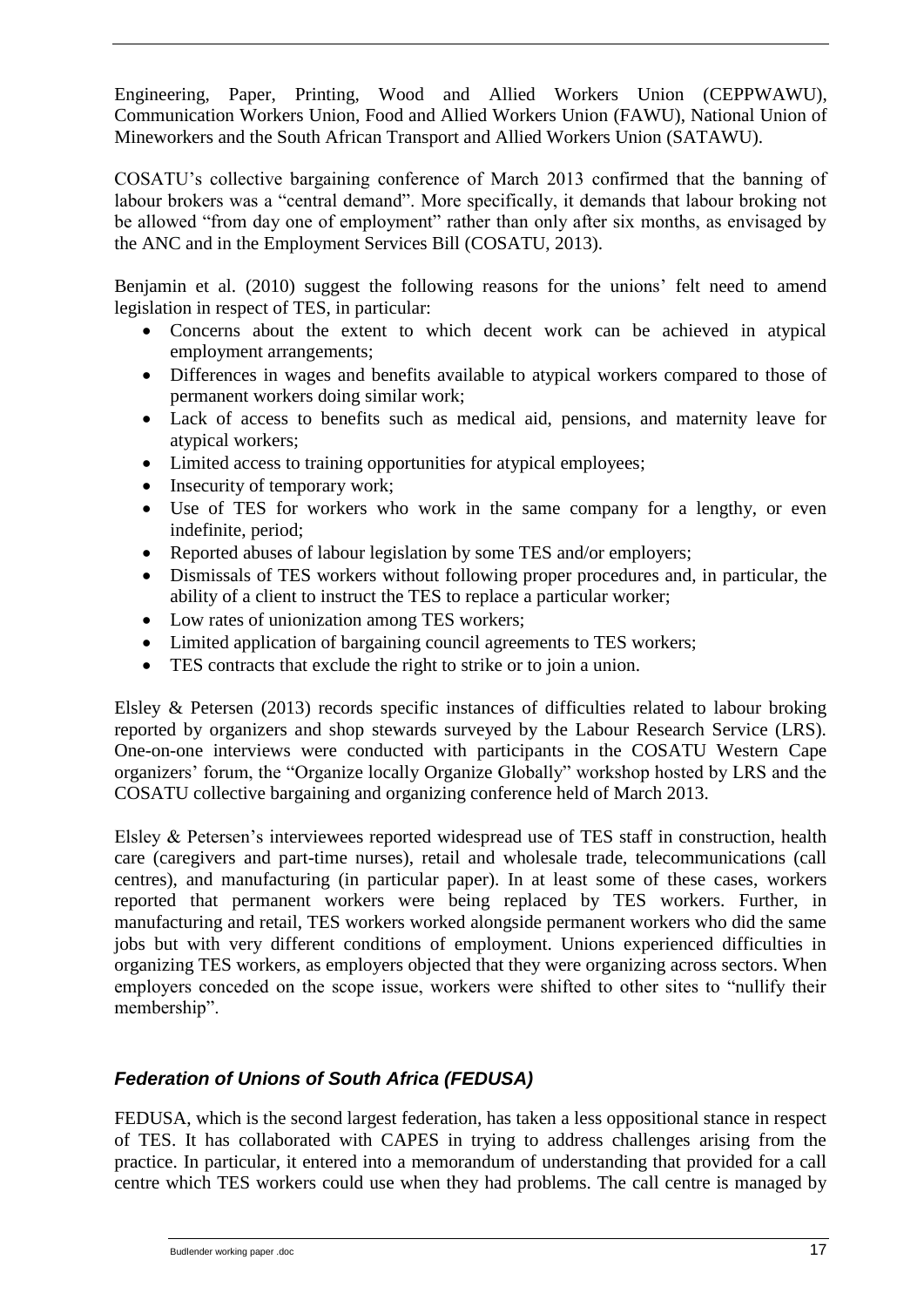UASA – The Union (formerly United Association of South Africa), a FEDUSA affiliate, but offers services to all TES workers regardless of affiliation (Leon Grobler, personal communication, June 2013).

The person who services complaints received by the call centre was provided with training by Kelly and Transman. For the first 18 months, UASA and CAPES met on a two-monthly basis to analyse the trends in complaints and deal with the underlying problems. The questions raised by callers related most commonly to what would happen when the contract ended, whether payment and deductions were correct, whether workers were being charged for placements, and contract termination. There were also some cases in which workers were prevented from joining trade unions, and others in which an agency required that workers be paid through a particular financial institution, which offered products at a discount. The collaboration with CAPES assisted in liaison with the employment agencies concerned, and in some cases solutions were achieved that gave workers rights beyond those enshrined in the law. The call centre continues to operate. There are no longer bi-monthly meetings with CAPES, but there is an unwritten agreement that UASA can approach CAPES if problems concerning CAPES' affiliates persist. At the time this research was done, the call centre was receiving 25-30 calls each month.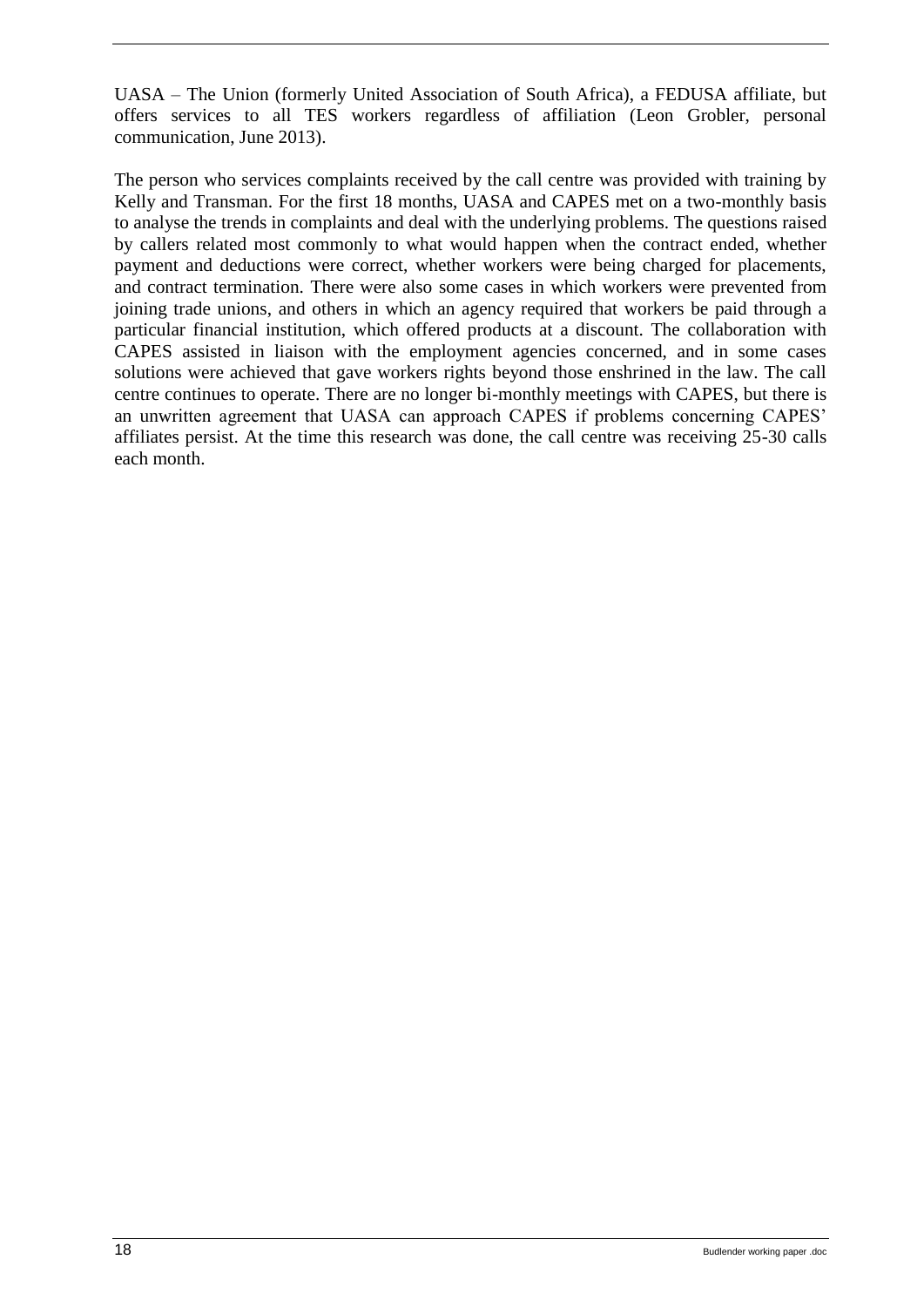# <span id="page-24-0"></span>**4. The current status: quantitative evidence**

While there is widespread agreement that a large number of workers are employed by temporary employment agencies in South Africa, and that the number has grown over time, there is similarly widespread agreement that the available numbers are estimates based on various assumptions rather than more reliable "counts" of the phenomenon. The situation is even more imprecise in respect of the number of workers placed by employment agencies, in part because this aspect of the work of the agencies has been much less contentious than the TES work.

Given the lack of reliably accurate estimates, this section of the report is organized according to the different sources. This approach allows description of the methods used to derive the different estimates and thus helps point to potential biases. The section ends with a description of the results of the on-line survey of CAPES-affiliated agencies undertaken for this study.

In terms of potential subjectivity, both the employment agencies and unions might tend to bias numbers upwards. The employment agencies might do so to emphasize the importance of their contribution to employment and thus the dangers in restricting the practice of TES, in particular. The unions might do so to show the extent of a practice which they strongly oppose. Sharp (2009) criticizes research commissioned by the Department of Labour in the mid-2000s for their small, non-random samples (typical of qualitative research) and the fact that they focused on sectors in which TES (and/or outsourcing) was believed to be most prevalent. This observation could probably be generalized to a statement that research and information on TES is likely to be more available for sectors where it is perceived to be prevalent than for those where it is not. This limits the extent to which available information can be extrapolated to the economy as a whole.

A further factor that might lead to inflated numbers is that many people and many commentators conflate outsourcing and labour broking; this is an important problem, and researchers' estimates of labour broking might include the former. Factors that could result in under-estimation include the hidden nature of the practice, where in some cases workers employed by TES do not recognize that this is the case. The fact that TES workers are largely unorganized could also result in under-counting.

### <span id="page-24-1"></span>**Statistics South Africa**

Statistics South Africa (Stats SA) does not itself currently produce estimates of the number of workers placed or employed by temporary employment agencies. However, Stats SA's statistics have and can be used to derive various estimates.

For the period 2000 to 2007, the Labour Force Survey (LFS) was the primary official source of labour force estimates. The questionnaire for this survey included a question that was asked in respect of all employees, asking who paid the worker concerned. The available answers were (a) the establishment/ enterprise / individual for which he/she works; (b) a labour broker; (c) a contractor or agency; (d) other; and (e) don't know.

The final LFS survey, conducted in September 2007, provided an estimate of 11.0 million employees in the country, of whom 37 thousand (0.3 per cent) were reported to be employed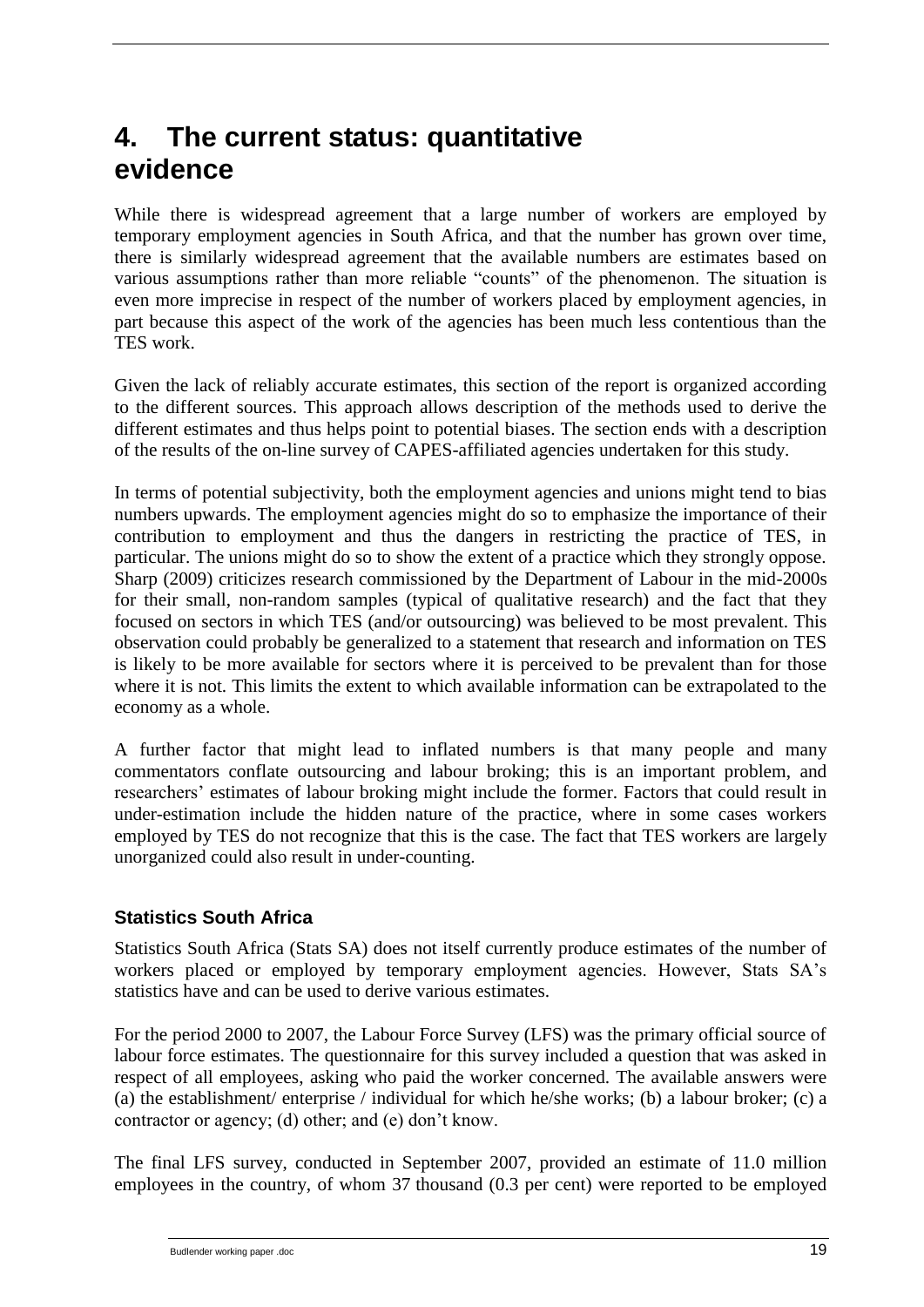by a labour broker, and 274 thousand by a contractor or agency. Most commentators would agree that these estimates were far too low.

The Quarterly Labour Force Survey, which replaced the LFS, does not include a similar question. Benjamin et al. (2010) instead use the industry classification recorded for all employed people. More specifically, they used industry code 889, which covers labour recruitment and provision of staff, private and temporary employment services and agencies, and business activities not elsewhere classified. Using this code, they arrived at an estimate of more than 600,000 workers in 2007.

A similar exercise on the fourth quarter datasets for 2008 through 2012 shows that the number tends to increase from year to year, reaching over 865,000 in 2012. The only exception to the steady increase is for 2009, where the number recorded is close on 883,000. For each of the years a little over a quarter of the workers recorded for the industry are elementary (unskilled) workers.

Further exploration of the 2012 fourth quarter data suggests that the 889 code is not a good proxy for TES. Over two-fifths (44 per cent) of the workers recorded in this industry are security guards and 15 per cent are cleaners in offices, hotels and the like. Thus more than half of the workers captured are outsourced rather than PES employees. Many of the remaining workers, who span a large range of occupations, are presumably internal employees of the employment agencies rather than workers placed elsewhere. While over nine in ten (93 per cent) of the workers are employees, 59 per cent of the employees are recorded as having permanent contracts, 22 contracts of limited duration, and 19 per cent contracts of unspecified duration.

Examination of the QLFS questions used to determine industry coding confirms that these questions would not yield a reliable estimate of PES employees. The two questions read as follows.

*4.3a What is the name of the establishment / institution /business / organization that you work for (the one that pays your salary)?*

*4.3b What are the main goods or services produced at your place of work or its main functions?*

If a worker is placed by a TES in a factory, the response to the first question should give the name of the TES, while the response to the second question would probably reflect the work of the factory. Stats SA relies primarily on the second question for coding of industry (Susan Steyn, personal communication, June 2013).

Analysis by Tregenna (2010) uses Stats SA datasets to show that about a fifth of the substantial increase in employment in private services between 2001 and 2007 can be explained by companies in other sectors having outsourced their cleaning and security services. When this is the case, the workers concerned move from being recorded in the other sector to being recorded under financial services, although the nature of the work performed does not change materially. This analysis is useful for identifying outsourcing, but less useful for identifying TES.

Grotepass (2012) compares the employment estimates by industry produced by the LFS and QLFS over the period 2000 to 2011 with those produced by the Quarterly Employment Survey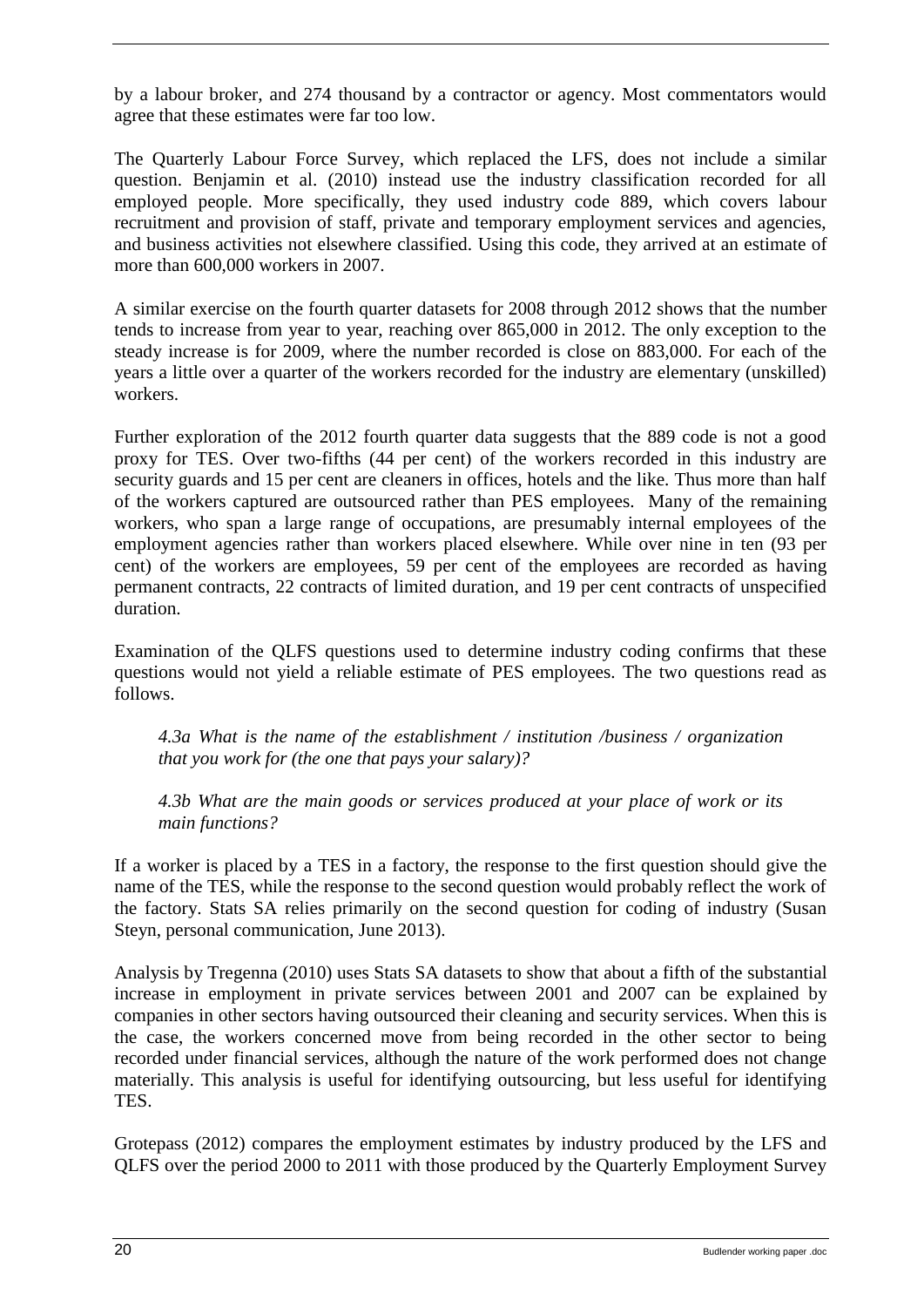(QES) and its predecessor the Survey of Employment and Earnings. These two exercises survey non-agricultural formal sector<sup>3</sup> establishments. Unlike the QLFS and LFS, in the establishment surveys one can expect respondents to report accurately on industry. For example, while the TES worker placed in a factory is likely to say their workplace is in manufacturing and have their industry categorized in this way, in the QES the respondent would know that they were responding for the TES company, and that this falls within the financial and business services sector.

In analysing the LFS and QLFS data, Grotepass confines the analysis to employees in the nonagricultural formal sector. Overall, she finds that the employment totals from the two surveys are very similar at the aggregate level. However, disparities arise when the estimates are disaggregated by industry. Grotepass finds that the QLFS and LFS estimates exceed the QES and SEE estimates in all industries except for mining and financial and business services industries. In all other cases the QLFS records larger numbers of employees than the QES. The largest differences between the household and establishment surveys occur in the construction industry (where the differences is more than 340,000 at one point), and the transport industry (with a maximum difference of close on 270,000). The disparity is particularly large for construction after 2008. The disparity for mining can be explained by the fact – acknowledged by Stats SA – that sampling of worker hostels can produce biased estimates. The other patterns – undercounting by the QLFS of workers in the financial and business services industry and over-counting of workers in construction and transport – is likely, at least in part, to reflect TES workers.

There is also a relatively large difference between the two sources for the wholesale and retail trade industry. The disparity for this industry becomes smaller when the QLFS estimates include only those employees whose employers deduct income tax on their behalf and who have income above the tax threshold. This could reflect a relatively large number of low-paid workers, some of whom might be TES workers, in this industry.

The QLFS is not especially helpful in respect of placement activities of private employment agencies. The QLFS does not ask by what means workers obtained their current jobs. It does, however, ask of unemployed people what methods they used over the past four weeks to search for work or start a business. The first pre-specified option offered for this question is "waited/registered at employment agency/trade union". The first weakness of this question for our purposes is that it is not possible to separate out those who registered at an agency and those who registered with a trade union. The second weakness is that it relates to people who have not yet found jobs rather than those who are currently employed.

In the fourth quarter of 2012, 492 thousand unemployed people  $-11$  per cent of the total  $$ were recorded as having registered with an agency or trade union. There were no clear patterns in utilization of the agencies or unions on the basis of the length of time for which people had been unemployed, or on the basis for the length of time during which they had been actively seeking a job. In terms of previous industry for those with previous employment, mine workers were most likely to have registered with an agency or union, and agricultural workers least

<sup>&</sup>lt;sup>3</sup> The term "formal sector" is used here in the sense defined in the 1993 resolution of the International Conference of Labour Statisticians i.e. to refer to formal enterprises. This is different from the meaning implied by the terms informal or informal "economy" or "employment", which also includes waged work in unprotected jobs. The ILO tends to use the term "sector" for more distinctive and well-delineated categories of industries, and to use the term "informal economy" or "formal economy" rather than "informal sector". Likewise the term "private employment agency industry" is used, as the word "sector" is inappropriate to refer to such a cross-sectoral industry.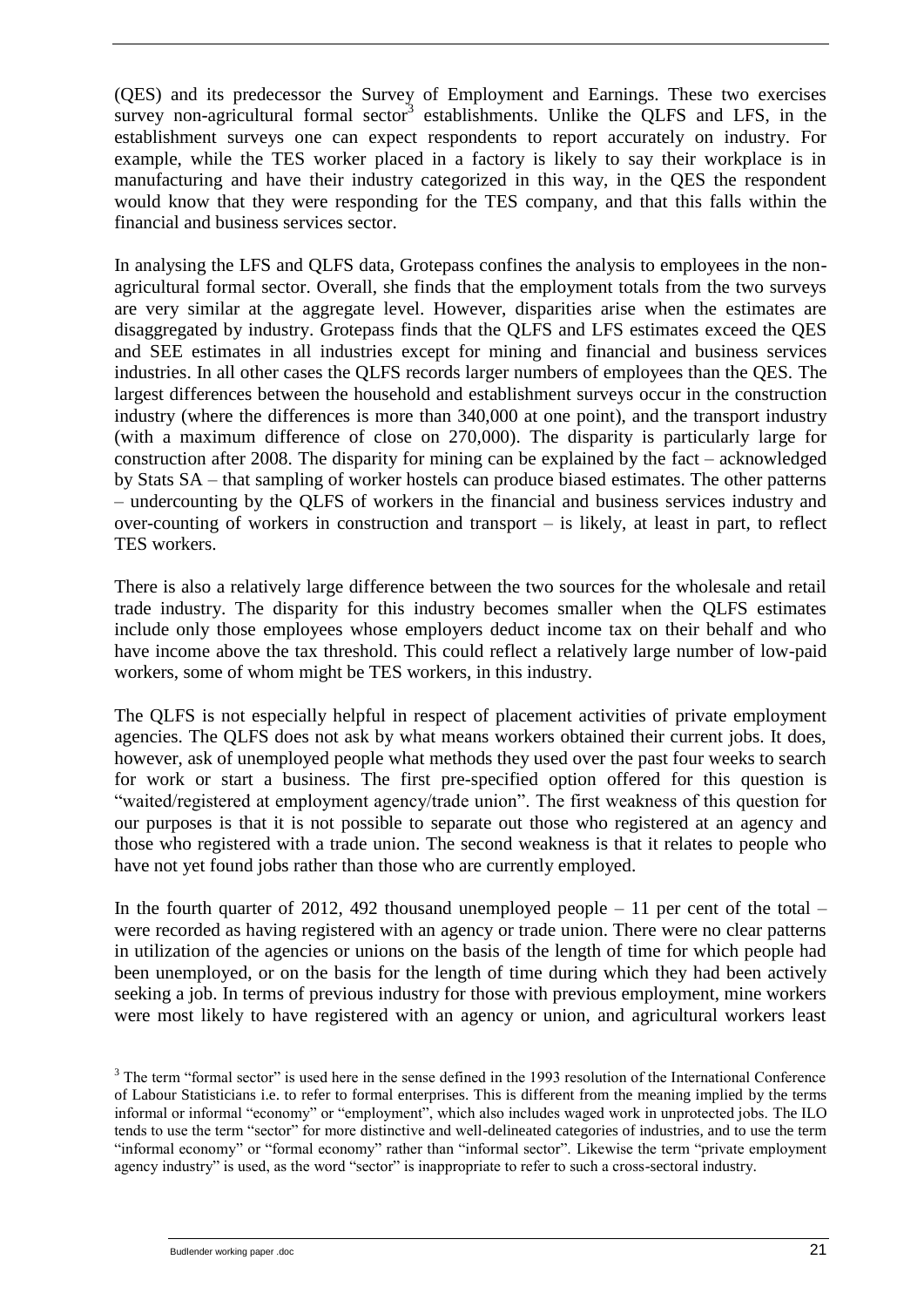likely. In terms of occupation, those who previously had higher-skilled occupations (apart from managers) were somewhat more likely than the less skilled to have registered with an agency or union. By population group, African unemployed people, followed by white, were noticeably more likely to have registered than coloured or Indian, but there was little difference between male and female unemployed.

The QLFS also contains a question relating to the duration of the written contract or verbal agreement with an employee. The three response options for this question are (a) limited duration; (b) permanent nature; and (c) unspecified duration. Adcorp and others commonly use this question to determine the extent of temporary employment in the country. The first challenge when this is done is the assumption that workers have a copy of their (written) contract if it exists and/or know what it says. The second challenge is how to classify those who chose the third option. Legally, if a contract does not specify the duration, the contract is arguably of a permanent nature. However, some of these responses might come from people for whom the duration is specified in terms of completion of a task rather than a period of time. Further, those for whom the third response is given might include large numbers of people who have little certainty about their employment security. This assumption is borne out by the fact the 70 per cent of those who are reported to have contracts of unspecified duration have verbal agreements rather than written contracts, whereas this is the case for only 4 per cent of those with permanent contracts and 12 per cent of those with limited duration contracts. However, one could also argue that people placed by TES should have written contracts, so one cannot assume that a large number of those with unspecified duration agreements are TES workers. It is thus arguably problematic to combine those who say that they have limited duration contracts and those with contracts of unspecified duration into a single category of "temporary" workers and use this as an indication of the growth or otherwise of TES work. This conflated estimate of "temporary" workers is, however, used by Adcorp and others.

In the fourth quarter of 2012, the first round of the QLFS, 14 per cent of employees were reported to have limited duration contracts, 64 per cent to have permanent contracts, and 23 per cent to have contracts with unspecified duration. In absolute terms, the numbers were 1.6 million, 7.4 million and 2.6 million respectively. In the first quarter of 2008, the first round of the QLFS, 62 per cent of employees were recorded to have permanent contracts, 12 per cent to have contracts of limited duration, and 27 per cent contracts with unspecified duration. These figures do not suggest an increase in non-permanent employment.

In the fourth quarter of 2012, women accounted for 47 per cent of limited duration employment, 43 per cent of permanent employment, and 48 per cent of those with contracts of unspecified duration. In 2008, similarly, women were noticeably less likely than men to be in employment with a permanent contract. This might mean that women are more likely than men to be TES workers, but this cannot be claimed with any certainty. The mean age of the different categories of employees was 39 years for permanent employees, as against 34 years for those on limited duration contracts and 36 years for those on contracts of unspecified duration.

In terms of occupation, managers were most likely (91 per cent) to have permanent contracts, and domestic workers (26 per cent) and skilled agricultural workers (33 per cent) least likely. Among non-domestic elementary workers, 44 per cent had permanent contracts. In terms of industry, permanent contracts were most commonly reported in mining (93 per cent) and least commonly in private households (24 per cent) and construction (40 per cent). The fact that permanent contracts are reported for such a large percentage of mining workers is surprising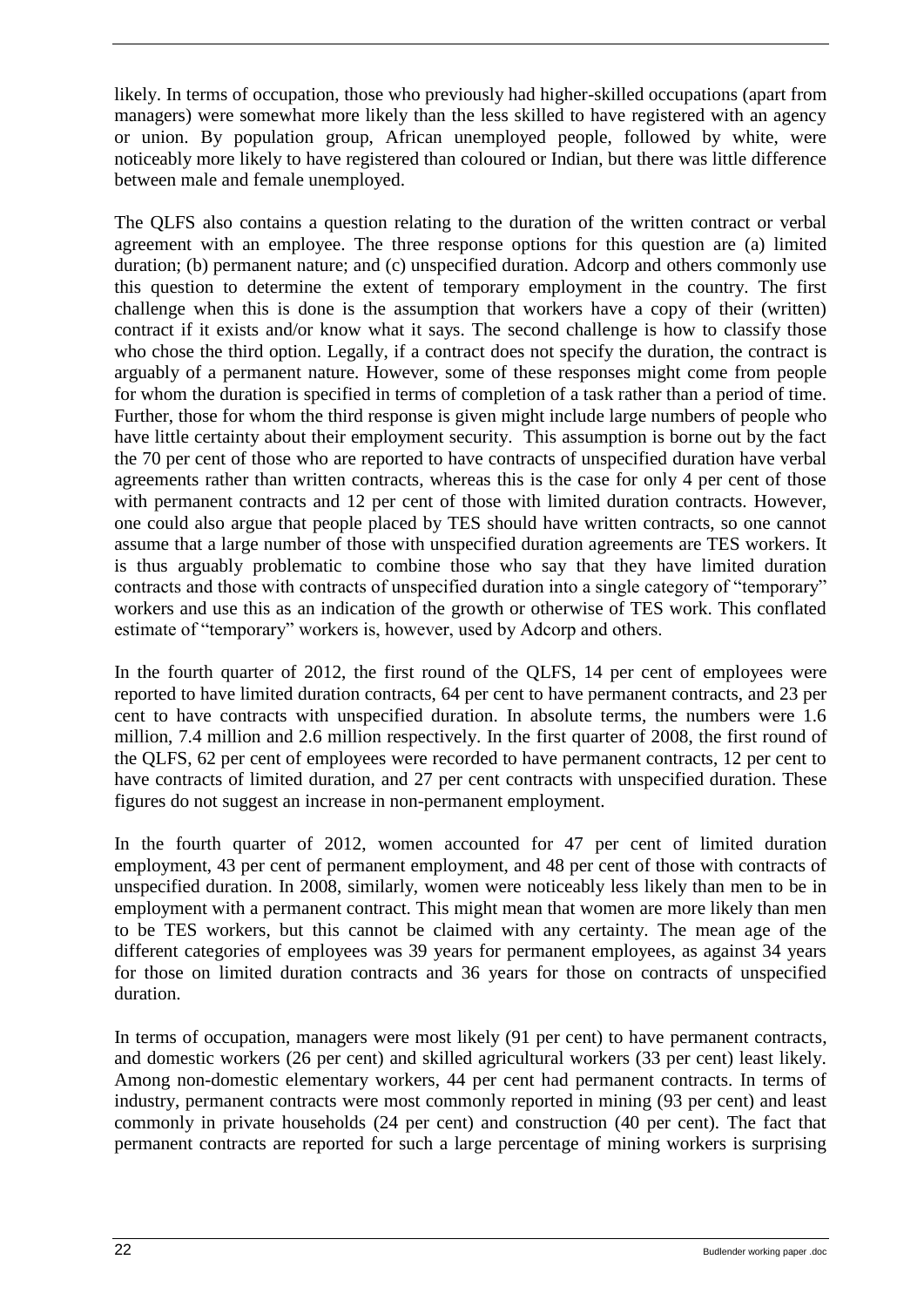when foreign workers, who still account for a substantial proportion of the industry's workers, cannot legally be given permanent contracts.

### <span id="page-28-0"></span>**Employer bodies**

CAPES and APSO, as the lead agencies, constitute important sources of statistics on the work of employment agencies. However, a CAPES representative explained that one of the reasons for poor internal information was that the majority of their members were small and did not have the resources to collect and report the information. In addition, many members were reluctant to share information because of the high degree of competition in the sector.

The two agencies therefore rely heavily on estimates generated by Loane Sharp, the Adcorp official who, among others, produces the monthly Adcorp Employment Index. Adcorp, CAPES and APSO are therefore discussed here as a single source.

Recent estimates from the South African TES industry are included in CIETT's 2013 publication "The Agency Work Industry Around the World". The publication focuses on TES rather than employment agency broadly defined, and the term "agency work" is, in fact, the one favoured by Sharp for referring to TES workers. Sharp argues, in particular, that the term "labour brokers" is problematic as it suggests that there are similarities between current practices and poor practices that were prevalent during the apartheid years.

The South African estimates for the CIETT publication were provided by CAPES, which in turn drew on estimates produced by Sharp as well as estimates produced by Topline Research Solutions in work commissioned by the SSETA. (The Topline research is discussed further below.)

Sharp's employment and unemployment estimates have been criticized by academic economists. In particular, Kerr and Wittenberg (2012a; 2012b) have questioned his estimates of the "unofficial" sector (employment not counted by Stats SA) and Van der Berg (2013) has challenged his claims that unemployment stands at only around one million people as well as his, somewhat contradictory, claim that 600,000 university graduates are unemployed. The employment series that Sharp makes available on types of employment and occupational and industry breakdowns also has different employment totals for the occupation and industry breakdowns. These criticisms are probably not of direct relevance for our purposes as it seems that, despite his criticisms of Stats SA, Sharp relies on Stats SA's employment estimates and data in generating his estimates of TES workers. The criticisms are nevertheless noted here to alert readers to possible inconsistencies in the estimates for private employment agencies.

Sharp does not make the details of his methods publicly available. However, in an interview he explained that the estimates are based on both the number of people not in permanent employment (for which his numbers more or less match those of Stats SA), an estimate of the number of TES workers produced by the National Association of Bargaining Councils in 2010 on the basis of information from 14 bargaining councils, and the profile and trends found within Adcorp's own operations. Sharp acknowledged in the interview that his estimates are only as good as the underlying data and assumptions that he uses (personal communication, June 2013).

A final difficulty with Sharp's estimates, related to lack of clear explanation of methods, is that he sometimes uses terms differently from how they are used by Stats SA and other labour analysts. Further, usage of the different terms does not always seem to be consistent within and across his own work.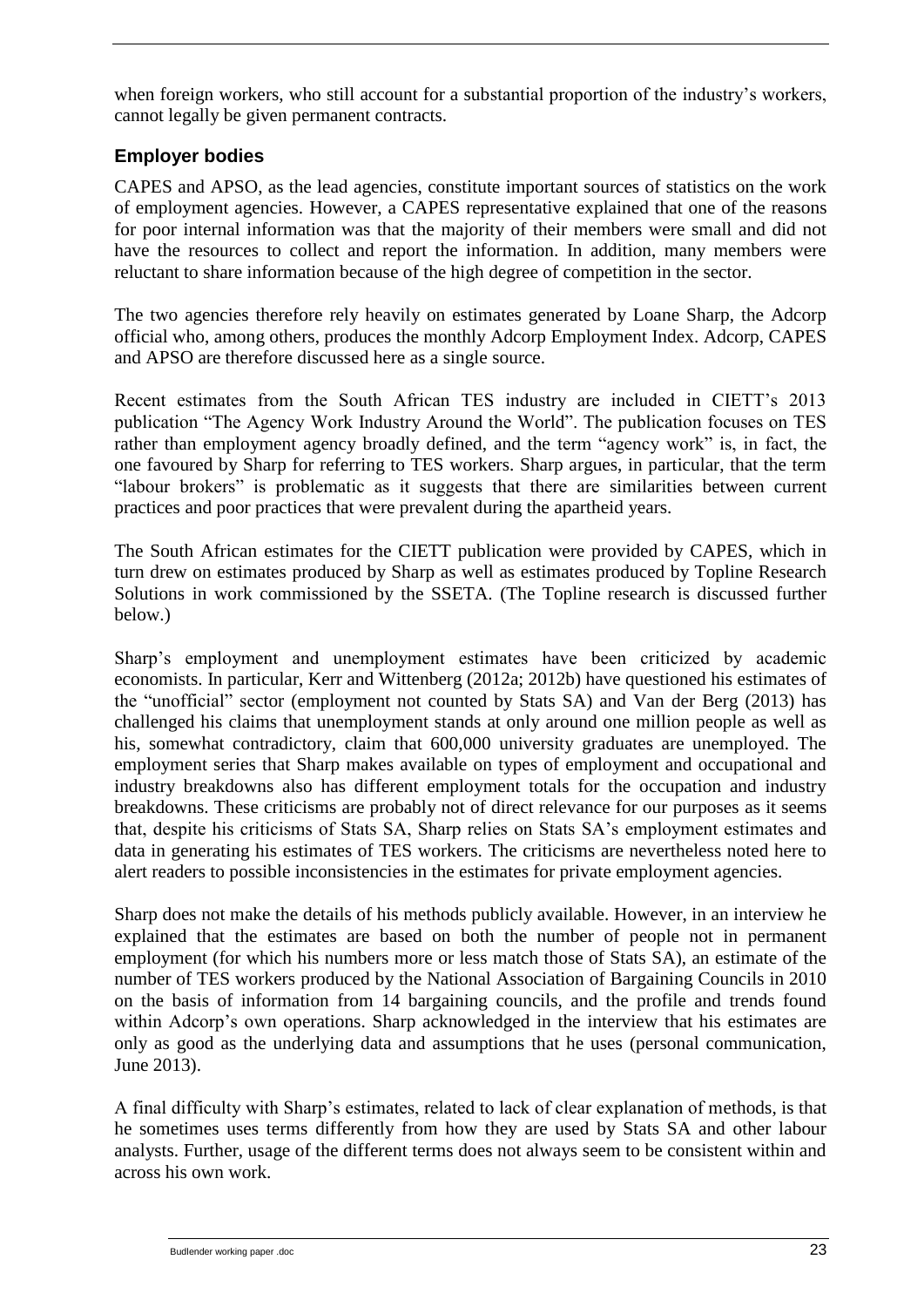In 2009 he produced a paper (Sharp, 2009) to inform the position of the Business Unity South Africa (BUSA) Social Policy Task Team on atypical employment. The paper cites CAPES as reporting that there were 3,140 registered and an estimated 2,000 unregistered employment agencies in South Africa at that point. (These estimates presumably refer to registration with the Department of Labour.) Sharp reported that approximately one fifth of the agencies offered permanent recruitment services; 70 per cent offered TES services, and the rest offered a combination. These estimates, which give a total of about 3,600 TES, contrast sharply with the more than 6,000 companies which Benjamin et al. (2010) estimated to be offering TES services in the country. They are also much higher than the Department of Labour's own records for 2013 (of about 980 agencies) shown in [Table 4](#page-38-1) below.

Sharp estimates that in 2008 the daily average headcount of TES employees was 902,350 (33 per cent) of a total of 2,739,315 "contract" (or temporary) employees. (Sharp states that he prefers the term "contract employment agencies" to the term TES, but at other points uses the term "contract employees" to refer to all temporary employees rather than only those employed by TES.)

He notes that the percentage of non-permanent employment ranges widely across sectors, but is not able to provide sectoral estimates for TES workers rather than for non-permanent workers as a whole. His 2009 paper notes further that figures provided by CAPES suggest that more than 32 per cent of all temporary employees would have secured permanent jobs within 12 months and 47 per cent would have done so within three years. It seems from the paper that these estimates again relate to temporary workers as a whole rather than TES workers. However, in an interview Sharp said that these estimates were derived by Adcorp through its tracking system, which tracked workers that they placed in permanent jobs. If this is the case, the estimates may not relate only to TES workers but rather to all Adcorp applicants, including those only interested in permanent employment.

Sharp observes that private employment agency sector or industry is dominated by small-scale enterprises, and that JSE-listed South African and unlisted multinational employment agencies manage only about 15.5 per cent of TES workers.

The subsequent monthly Adcorp Employment Index reports give periodic estimates of the number of TES workers. One of the early mentions was in March 2010 (Adcorp, 2010a), when the Index reported a total of 872,076 TES workers. This, it seems, was based at least in part on SSETA data.

The November 2010 Adcorp Employment Index (Adcorp, 2010b) announced a 10.6 per cent upwards revision of the number of "agency workers" (i.e. TES employed) from the 883,227 (or 879,134 recorded elsewhere in the report) to 976,418. If the increase is calculated against the number reported in Sharp's 2009 report, the increase falls to 8.2 per cent. The relatively large increase is reported as being based on new data made available by the National Association of Bargaining Councils (NABC). The NABC estimates led Sharp to believe that there were close on 100,000 more TES workers than previously estimated. This does, however, conflict with the simple calculation based on Adcorp's daily 800,000 workers and the statement that the company accounts for 10 or 11 per cent of the market.

The NABC estimates were derived from 14 of the then 51 active bargaining councils in the country. Sharp extrapolated from this information to arrive at an estimate of 976,418 TES workers in the country as a whole. (The report, seemingly incorrectly, states that this estimate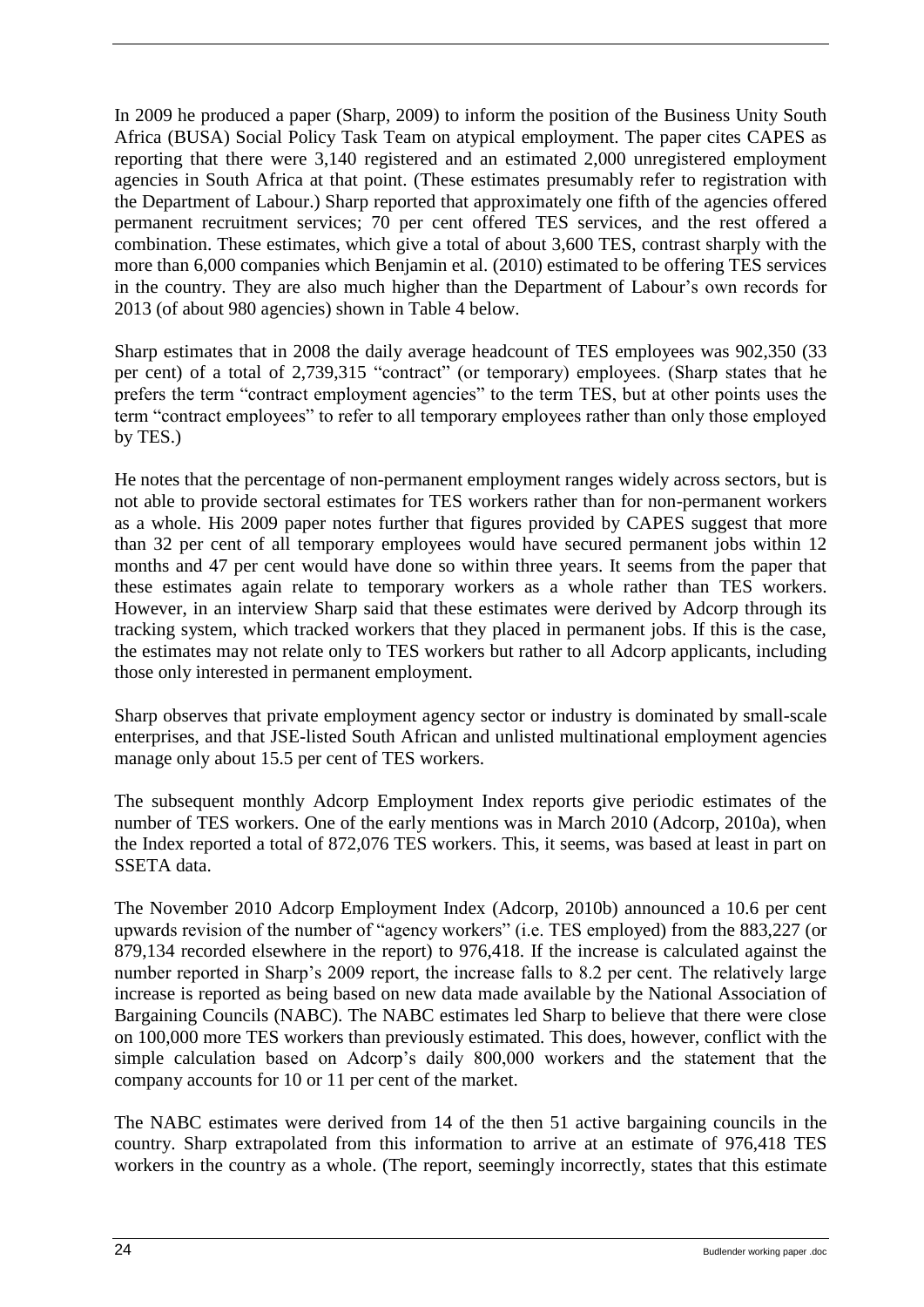covers workers in the bargaining council system as a whole.) However, the NABC did not provide details as to which of the 14 councils provided estimates (Loane Sharp, personal communication, June 2013). The extrapolation could therefore not take into account the likely prevalence of labour broking in different sectors.

Using the new higher estimate, Sharp estimated that TES workers accounted for 6.8 per cent of total employment and 23.2 per cent of temporary workers. He stated further that TES work was the fastest-growing segment of the South African labour market. However, it is unclear how growth rates were derived if the previous estimates were incorrect.

In February 2011 (Adcorp, 2011), the Adcorp Employment Index reported that TES workers accounted for 7.6 per cent of the total "formal sector workforce" $4 -$  rather than "total employment" as reported in the earlier Index.

In May 2013 (Adcorp, 2013, the Adcorp Employment Index reported that the TES sector was the only sector – apart from informal enterprises – that created jobs in the month. It stated that the number of TES workers now exceeded one million, accounting for 25.3 per cent of all temporary (or non-permanent) workers. The latter, in turn, accounted for 30.7 per cent of workers in formal enterprises. TES workers thus accounted for 7.8 per cent of "total employment" in South Africa.

Sharp has also used the data sources available to him to develop a profile of TES workers. In 2010, he reported – seemingly from Adcorp tracking data – that 93 per cent of TES workers were previously disadvantaged (i.e. they were not white), 83 per cent were aged less than 35, and 57 per cent had never previously been employed. In December 2012 (Adcorp, 2012), the Index reported that TES workers spend 90 days on average looking for work compared to 806 days for "the average South African job seeker". The 90 days is derived from Adcorp's own database while the 806 days is estimated from the QLFS question which asks how long unemployed people have been looking for work (Loane Sharp, personal communication, June 2013).

In May 2013, the Adcorp Index reported that 28 per cent of temporary workers obtained permanent work within 12 months and 37 per cent within three years. Again, these estimates relate to temporary workers as a whole. Over half of temporary workers are said to have this as their first job, with 81 per cent aged 18-35 years and 94 per cent "from previously disadvantaged backgrounds" (i.e. not white).

As noted above, the South African estimates for the **CIETT** publication were provided by CAPES, drawing on estimates produced by Sharp and Topline Research Solutions. The publication estimates that, internationally, private employment agencies employ 12.4 million agency workers if a full-time equivalent measure is used.

The estimates presented for South Africa, reflecting the situation as at 2011, include the following:

- 2,684 agencies of the 140,000 private employment agencies in the world, placing South Africa eighth out of 39 in terms of number of agencies;
- 4,827 branches of agencies of the 179,000 branches internationally, placing South African seventh as regards branches;

<sup>&</sup>lt;sup>4</sup> See previous footnote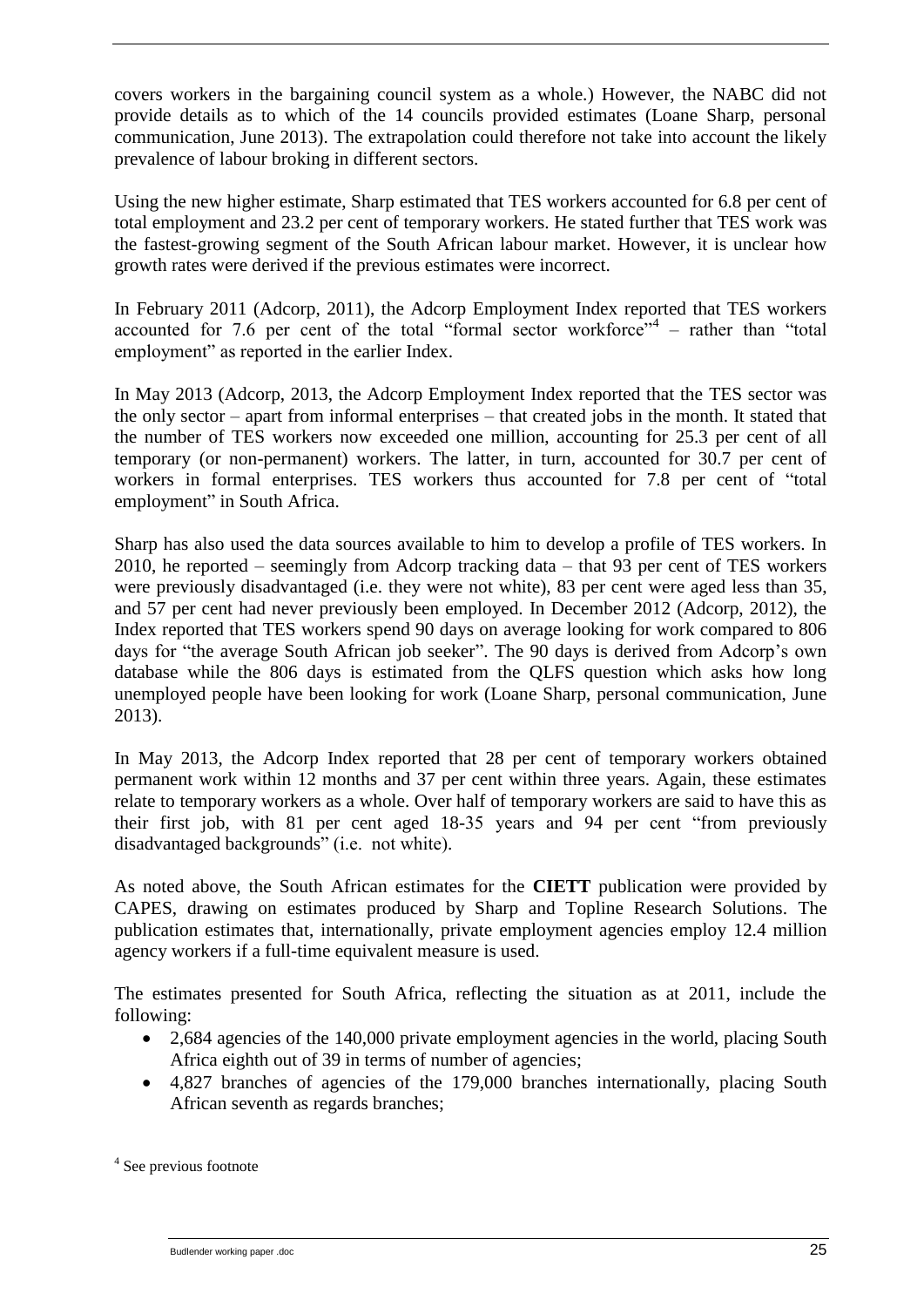- 31,500 internal staff of 863,000 world-wide, at seventh place;
- One of the top nine countries in terms of earnings of companies in the agency industry or sector;
- Daily average of 1,003,837 full-time equivalent workers, fifth highest of 43 countries;
- Total of 1,853,238 individuals who did TES work in 2011;
- Slightly more than 50 per cent of TES workers are female;
- 30 per cent of the TES workers have not completed secondary education, while about 6 per cent have completed tertiary education;
- About 12 per cent have contracts of more than three months, and about 43 per cent contracts of less than one month
- 60 per cent of people entering agency work in South Africa were previously unemployed, while after one year of agency work only 8 per cent returned to unemployment.

The CIETT report suggests that South Africa is an outlier on the following further measures:

- The CIETT publication records a penetration rate (calculated by dividing the total working population by the number of agency workers) of 7.2 per cent for South Africa in 2011. The next highest rate is recorded for the United Kingdom (3.6 per cent), followed by Australia (2.8 per cent) and Netherlands, Ireland and France. All other countries have estimates at or below 2.0 per cent. CIETT was reportedly reluctant to publish the South African penetration estimate because it was so different to those for other countries. A table showing the South African rate over the period 2005 to 2011 shows a sharp jump from 3.4 per cent in 2008 to 6.4 per cent in 2009. Sharp explains that the estimates before 2008 were derived by APSO, whereas those from 2008 onwards were derived by himself for the Adcorp Employment Index (Loane Sharp, personal communication, June 2013). The estimates for some of the other countries in the index show decreases in penetration over time, and some show increases. None shows the same sharp increase portrayed for South Africa.
- South Africa is also noted in the publication as an outlier in terms of age, with over 90 per cent of agency workers reported to be under 30 years of age. The graph suggests that 12 per cent of workers are under 21 years, and more than 50 per cent under 25 years. Other industry estimates referred to above differ from those shown in the CIETT publication.
- South Africa has the lowest percentage of all countries shown for temporary jobs reported as requiring low skills, at 8 per cent.
- Nearly two-fifths (39 per cent) of workers are reportedly placed in companies with 1-9 employees, a much bigger percentage than any other country shown.
- Four-fifths (81 per cent) of workers remain in employment after one year of agency work – higher than any other country.

The **Topline Research Solutions** research (2010) is described in this sub-section as, while it was commissioned by SSETA, the presentation on the report states that its purpose was to inform CAPES policy input at NEDLAC. The findings were based primarily on 110 interviews with members of three of the four CAPES affiliate associations. The fourth affiliate, ITA, did not provide a database so was not able to be included in the survey. Of interest in terms of reliability of the data used in preparing the estimates is the fact that while 90 per cent of contacts on the APSO, ANASA and CEA were found to be up-to-date, this was the case for only 60 per cent of the contacts on the SSETA database.

Four of the interviews conducted by Topline were qualitative, while the remaining 106 were conducted telephonically or through Survey Monkey. The majority (85 per cent) of responding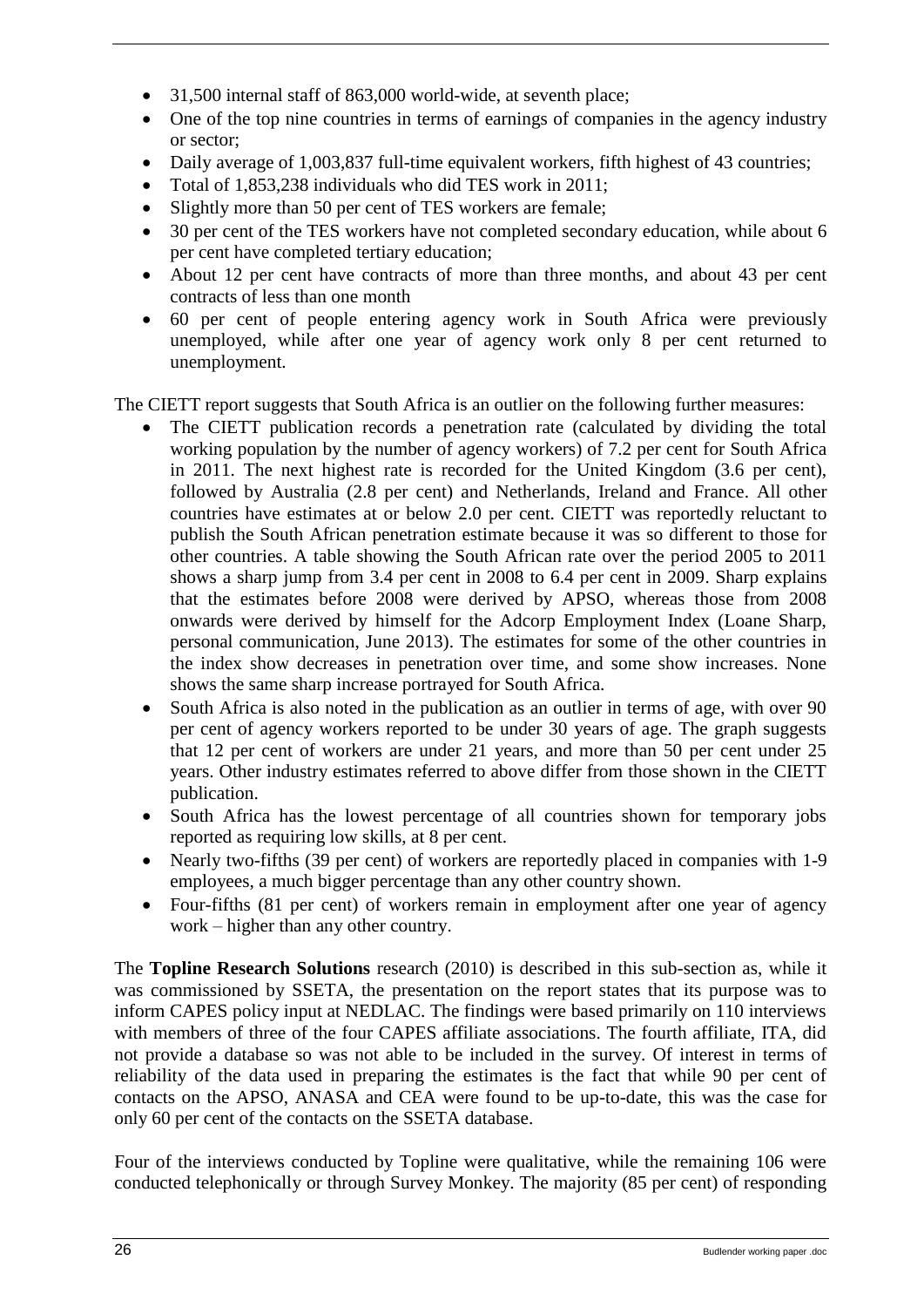companies were said to be corporations with the remaining 15 per cent individually owned. Some of the respondents belonged to more than one of the four member associations. Overall, 81 per cent were APSO members, 29 per cent CEA members, 19 per cent ANASA members, and 2 per cent members of ITA.

Unfortunately, the director of Topline was on extended leave at the time the research for this report was conducted, and the questionnaire was therefore not accessible. The findings summarized below are thus derived from two presentations – one an executive summary, and one an extended presentation on the full findings (Topline, 2010a; 2010b). Lack of a questionnaire is unfortunate as findings as reported in bullet points can be ambiguous, especially when multiple choice questions are asked. For example, there is a difference between stating that X per cent of TES companies employ (some) temporary workers who are covered by bargaining councils and stating that X per cent of TES workers are covered by bargaining councils. Overall averages calculated from individual averages reported by different sized companies may also not be accurate if they were not weighted by the size of the workforce of each company.

Topline sent out 1,525 emails and hoped to receive 200 responses. However, the total sample achieved was 106 despite the associations sending reminders. Of the 106 received, some were not fully completed. Combined, those who responded accounted for 268,777 "assignees" (the term used to refer to TES employees) in a month. Elsewhere in the presentation, this is reported as "approximately 300,000". Topline calculated this as representing 30 per cent of the 902,833 total national average that they found reported in interviews and desk-based research. If Sharp's estimate of a million is used, the sample covered about 25 per cent of TES assignees.

Some of the key findings of the research were as follows:

- For half the companies, 60 per cent of assignees were first-time work-seekers. However, the presentation also notes that for 57 per cent of companies more than 20 per cent of workers were first timers, implying that for 43 per cent of companies 20 per cent or fewer were first timers.
- Trade union membership averaged 5 per cent, except in nursing, where the percentage was much higher.
- More than half of TES said bargaining councils or forums were in place in (some) of the industries in which they placed assignees. Where this was not the case, wages were decided either on the basis of the market, or in agreement with clients. Almost equal numbers of agencies reported that wages were determined in agreement with the client (46 per cent) or on the basis of the market (44 per cent). Fifteen per cent reported that wages were set through industry negotiations, while 2 per cent said this was done through "experience". This response suggests that fewer than 15 per cent of workers would probably have had their wage rates set by bargaining councils.
- All (100 per cent) of the companies said that they made contributions in respect of the Unemployment Insurance Fund (UIF) and granted leave to TES workers, while 15 per cent said that (some of) their workers had access to savings and retirement funds, and 12 per cent were said to have access to medical aid. These relatively low numbers are again suggestive in terms of the overall percentage of workers who might have been covered by bargaining councils, as most bargaining councils would provide some form of retirement fund.
- For average length of contract, the presentation reports 32 per cent being for 1-3 months, 22 per cent for 4-6 months, and 26 per cent for 13 or more months. However, it is not clear how this would be calculated if each individual agency has a spread of contracts of differing duration.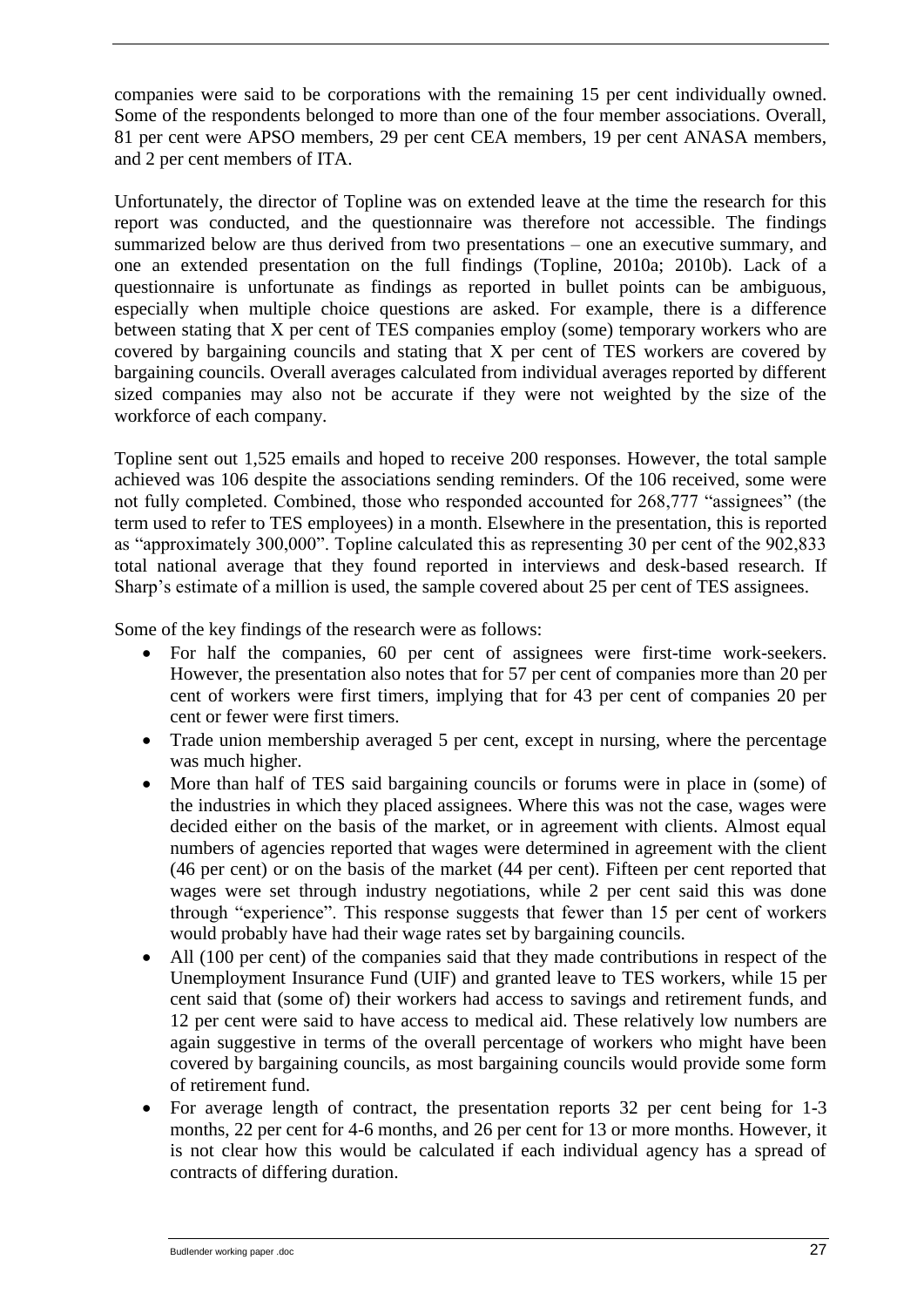- When asked for all the reasons why they assigned temporary workers in a typical month, 70 per cent reported that this was done for contingency reasons such as replacing a worker on leave, 66 per cent said it was for projects such as the FIFA World Cup (held in South Africa in 2010) or stocktaking, 64 per cent said it was to deal with seasonal increases in labour requirements, 61 per cent attributed to the client's desire to outsource, 49 per cent to shift work requirements (especially for nurses) and 9 per cent for other reasons. The report also records that 62 per cent said that temporary workers were assigned because someone wanted to work part time, for example while studying. However, this reason relates to the worker motivation, while the remainder reflect why the client company might have approached the TES.
- When outsourcing was perceived to be the motivation for using a TES, the length of the contract tended to be longer than when other reasons were the motivation.
- Of the total number of estimated placements, 191,217 were reported to be in manufacturing (71 per cent), 21,832 in wholesale and retail trade (8 per cent), 18,745 in nursing (7 per cent), 9,163 in construction (3 per cent), and 6,177 in mining (2 per cent).

In terms of company profile:

- Close on half (48 per cent) reported between six and 20 internal workers;
- Less than a tenth (9 per cent) had been operating for less than five years, 18 per cent for 6-10 years, and 38 per cent for 16 years of longer. This suggests a relatively wellestablished industry as this type of question brings with it the bias that previously existing companies that have closed will not be reported.

### <span id="page-33-0"></span>**Trade unions**

COSATU's most recent organizational report (COSATU, 2012) cites QLFS statistics from the first quarter of 2012 which suggests that 95 of union members have permanent contracts, compared to half of non-members.

The organizational report notes that the COSATU Workers' Survey conducted in the same year similarly indicated that, overall, 92 per cent of COSATU members had permanent contracts. However, the table below shows that the percentage of members in non-permanent positions was substantially lower in some of the unions, namely the South African Commercial, Catering and Allied Workers Union (SACCAWU) which includes retail and wholesale trade in its scope, SATAWU and FAWU.

The survey included the question: "Are you paid by the employer or enterprise where you actually work or by someone else, such as a labour broker or another company, that is not at your place of work?" Response options for those not paid by the employer/enterprise where they worked were labour broker/TES; cleaning, security or other outsourced service company; and subcontractor. The table below shows that 12 per cent of SATAWU members were reported to be employed through third parties, reflecting the fact that the union organizes in the cleaning and security industries. FAWU, at 6 per cent, had the next highest percentage of members employed by third parties. All the percentages except those for mining and the government-dominated SAMWU and NEHAWU are relatively high given that workers employed by third parties are less likely than other workers to be unionized.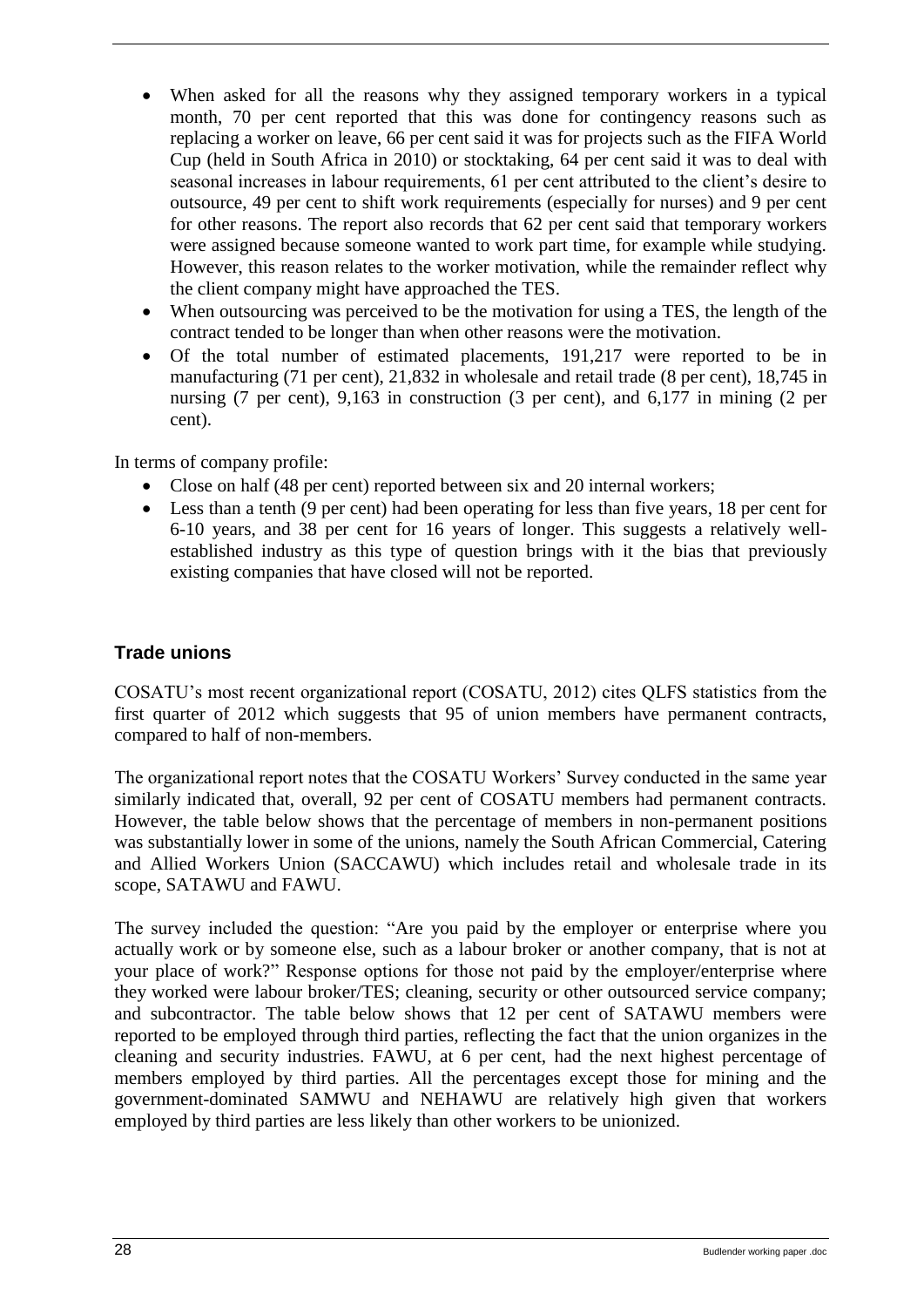### **Table 1. Prevalence of non-permanent and third party employment by union, 2012 (per cent)**

| <b>Affiliate</b>                                  | Non-permanent | <b>Employed</b><br>through third<br>party |
|---------------------------------------------------|---------------|-------------------------------------------|
| Non-unionized workers                             | 39            | 12                                        |
| <b>Total COSATU</b>                               | 8             | 4                                         |
| South African Transport & Allied Workers Union    | 11            | 12                                        |
| Food & Allied Workers Union                       | 11            |                                           |
| SA Commercial, Catering & Allied Workers Union    | 17            | 4                                         |
| Southern African Clothing & Textile Workers Union | 16            | 4                                         |
| National Union of Metal & Allied Workers Union    | 8             | 4                                         |
| National Education, Health & Allied Workers Union | 5             | ⌒                                         |
| <b>National Union of Mineworkers</b>              | 9             |                                           |
| South African Municipal Workers Union             | 10            |                                           |

Source: COSATU, 2012, p. 15.

The data from the Workers' Survey allow for further exploration of the profile of TES workers. The survey was conducted among primarily urban respondents who were employed in formal enterprises. The sample consisted of two sub-samples – one of union members (whether of COSATU affiliates or of other unions) and one of non-members. The unweighted sample sizes were 2,293 and 737 respectively. Overall, 2 per cent of the unionized workers were reported to be employed by labour brokers, and 9 per cent of the non-unionized workers. These numbers are small, and findings must be treated with caution.

Of the unionized labour broker workers, 30 per cent were female, as against 42 per cent of the full sub-sample of unionized workers. Among the non-unionized, 32 per cent of the labour broker workers were female as against 41 per cent of the full sub-sample. These data therefore suggest that women are less likely than men to be employed by labour brokers.

The mean age of unionized labour broker workers was 35.9 years, somewhat younger than the 40.6 years for all unionized workers, but not as young as suggested by other estimates. Nonunionized workers were slightly younger, but with a smaller age gap between labour broker workers and all non-unionized workers combined, at 31.4 years and 35.9 years respectively.

[Table 2](#page-35-1) gives the reported earnings category among TES and non-TES workers among unionized and non-unionized workers. Among both unionized and non-unionized, TES workers were more likely to report monthly earnings of less than R2,500 per month. Conversely, TES workers were less likely to report monthly earnings of more than R8,000 per month.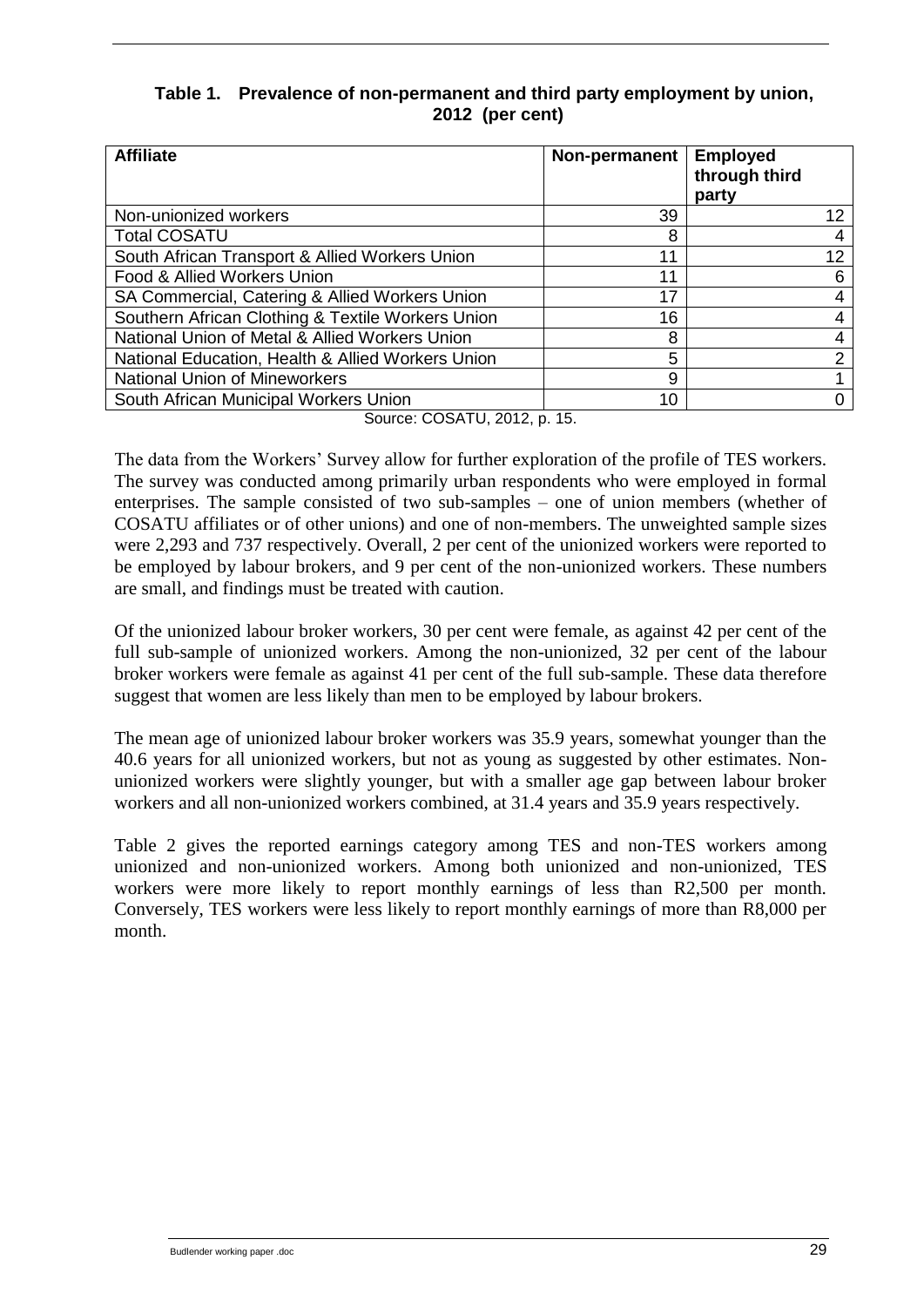|                                     | <b>Unionized</b> |         |            | Non-unionized  |  |
|-------------------------------------|------------------|---------|------------|----------------|--|
| Monthly earnings before tax         | <b>TES</b>       | Non-TES | <b>TES</b> | <b>Non-TES</b> |  |
| Less than R1500 per month           | 9                | 4       | 33         | 21             |  |
| More than R1500 but less than R2500 | 30               | 13      | 39         | 36             |  |
| More than R2500 but less than R5000 | 35               | 24      | 9          | 26             |  |
| More than R5000 but less than R8000 | 9                | 21      | 0          |                |  |
| More than R8000 but under R15 000   | 6                | 19      | 0          | 5              |  |
| More than R15 000 per month         | 3                | 10      | 0          |                |  |
| Refuse                              |                  | 10      | 19         |                |  |
| Don't know                          |                  |         | 0          |                |  |
| Total                               | 100              | 100     | 100        | 100            |  |

<span id="page-35-1"></span>**Table 2. Monthly earnings by unionization for TES and non-TES workers, 2012 (per cent)**

Source: Own analysis of COSATU worker survey data

[Table 3](#page-35-2) shows responses to a question as to how wage increases of the worker were determined. As expected, this was done far more often through negotiations between the union and employer for unionized than for non-unionized workers. This means was also more common for non-TES than TES workers, but was nevertheless reported by about half of TES workers. Among both unionized and non-unionized TES workers were more likely than others to say that their wage increases were fixed by sectoral determination or other laws. None of the non-unionized TES workers said that their increases were negotiated in a bargaining council. Finally, among both unionized and non-unionized, TES workers were more likely than others to say that they had not had a wage increase in the last five years.

<span id="page-35-2"></span>

|                                                      | <b>Union</b> |                | <b>Non-union</b> |                |
|------------------------------------------------------|--------------|----------------|------------------|----------------|
| Means by which wage increases determined             | <b>TES</b>   | <b>Non-TES</b> | <b>TES</b>       | <b>Non-TES</b> |
| Negotiated by the union with your employer           | 51           | 73             | 6                | 10             |
| Negotiated by the union in a bargaining council      | 15           | 13             |                  | 3              |
| Decided by employer or negotiated by you (not union) |              | 9              | 61               | 61             |
| Regulated by sectoral determination or other law     | 21           | 3              | 15               | 9              |
| I have not had a wage increase in the last 5 years   |              |                | 15               |                |
| Don't know or no answer                              | 10           | റ              | ◠                | 11             |
| <b>Total</b>                                         | 100          | 100            | 100              | 100            |

|  | Table 3. Means by which wage increases determined, 2012 (per cent) |  |  |
|--|--------------------------------------------------------------------|--|--|
|  |                                                                    |  |  |

Source: Own analysis of COSATU worker survey data

### <span id="page-35-0"></span>**Institute of Development and Labour Law, University of Cape Town**

Theron et al. (2005) undertook what is probably the earliest focused national survey on TES. The survey was done within a larger research exercise commissioned by the Department of Labour as part of the Department's exploration of different aspects of vulnerable work.

In the absence of a comprehensive database of all TES, Theron et al. compiled a sample on the basis of three different databases. The first database was one which the research team compiled itself using searches of the Internet and telephone directory, reading of all labour cases involving TESs, previous research, interviews and personal contacts. These sources yielded a database of 92 firms. In addition, the researchers accessed the MEIBC database of 342 firms, and the SSETA database of 2,300 firms.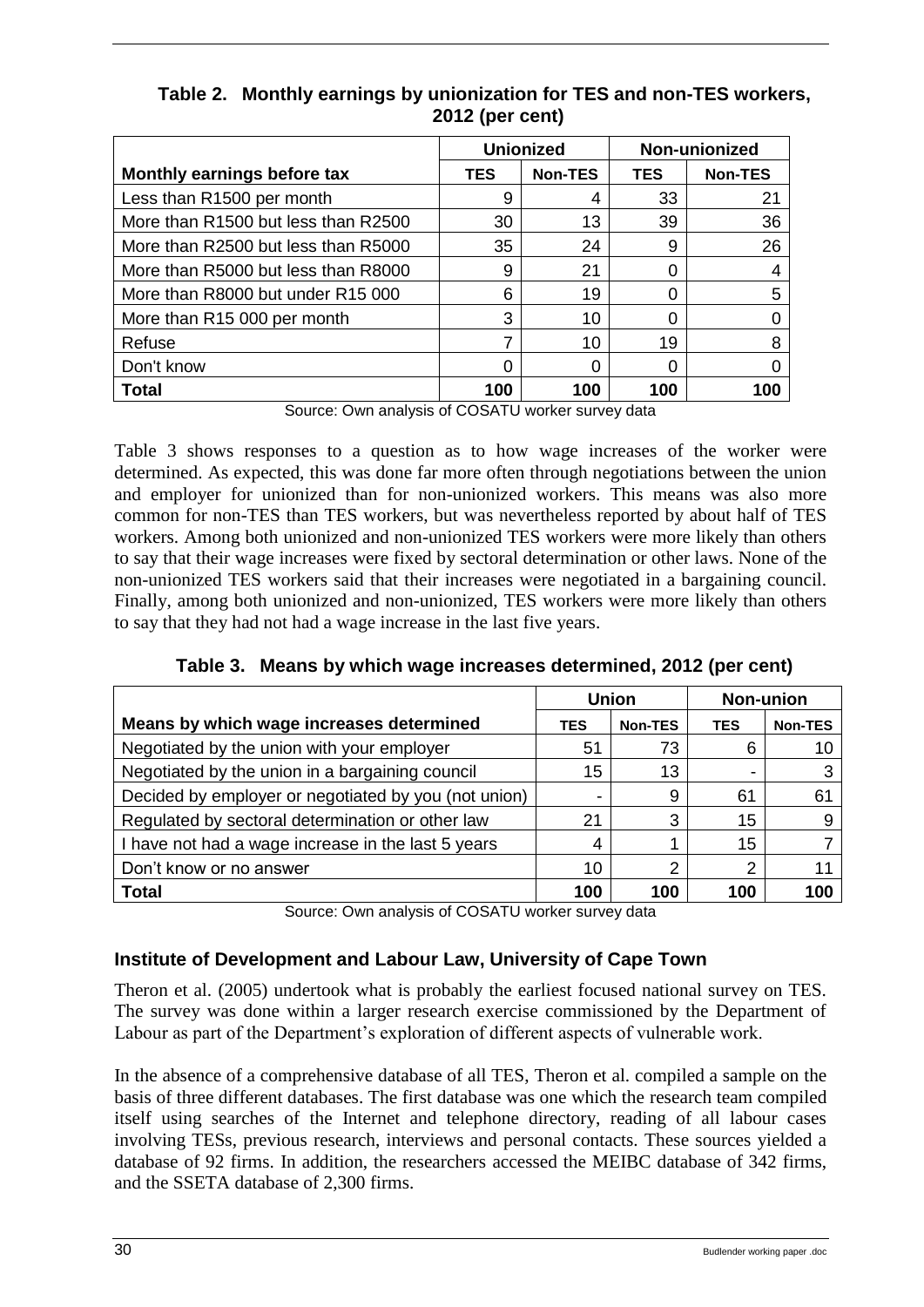The SSETA database should, in theory, have included all TES, as all employers engaged in "labour recruitment and provision of staff" are required to register with the appropriate SETA in terms of the Skills Development Levies Act of 1999, whether or not their payroll is large enough to require that they pay contributions. (Theron et al. note in respect of levies that it is not clear how the number of employees of TES is calculated and, in particular, if it includes the temporary workers it places.)

In practice, Theron et al. found that many of the TES on the MEIBC list were not on the SSETA list, and some of those on the self-compiled list were also not on the SSETA list. When the researchers later (after sampling) obtained a copy of APSO's database, they found that 268 (44 per cent) of the 609 companies on the APSO database were on neither the SSETA or MEIBC databases. An MEIBC informant suggested that this could be due to a high rate of attrition, or cases in which a TES stopped operating under one name and recommenced under another name. The lack of reliability of the SSETA database matches the experience of Topline reported above.

Given the disparities, the researchers sampled from all three databases, while avoiding duplicates. The resultant targeted sample was 235 interviews from the SSETA list, 62 from the MEIBC list, and 92 from their own list, giving a total of 389 from the combined nonduplicated total of 2,739. The realized sample was 115 of 137 traceable from the SSETA database, 38 of 38 traceable for MEIBC and 51 of 63 traceable for the researchers' own database. This gave a response rate of 84 per cent (204 of 238) for those that were traceable.

Of companies that answered the relevant question, 15 per cent said that they supplied only permanent employees, 10 per cent supplied only temporary employees, and 75 per cent supplied both temporary and permanent employees.

Over half (57 per cent) reported that they belong to an employers' organization, with 37 per cent reporting membership of APSO. Across the sample, the mean number of internal permanent employees was 27, and the mean number of workers currently placed with clients was 1,024. This was estimated to be equivalent to 35 per cent of workers available for placement, for which the mean number of workers was 3,959.

Across those who responded, the mean percentage of current placements which would end in less than three months was 40 per cent, while the median was 25 per cent. The mean number of clients per TES was 35, with a median of ten. One per cent of companies said that they had no current clients, and a further 7 per cent had only one current client. Close on a quarter had between two and four clients.

Theron et al. found that TES were operating across all sectors, but were particularly common in the broadly defined services sectors. Activities in the latter category included accounting, administration, business management, day-care, domestic, financial, health-care, nursing, insurance, IT, beauty, medical and call centres.

<span id="page-36-0"></span>Less than half (56) of the TES said that they provided training and 64 said they did not.

### **Centre for Development and Enterprise**

In 2012 the Centre for Development Enterprise commissioned research into private employment agencies (Rankin, 2011) to inform an investigation into public and private assistance to young work-seekers (Altbeker et al, 2012). The sources for the research into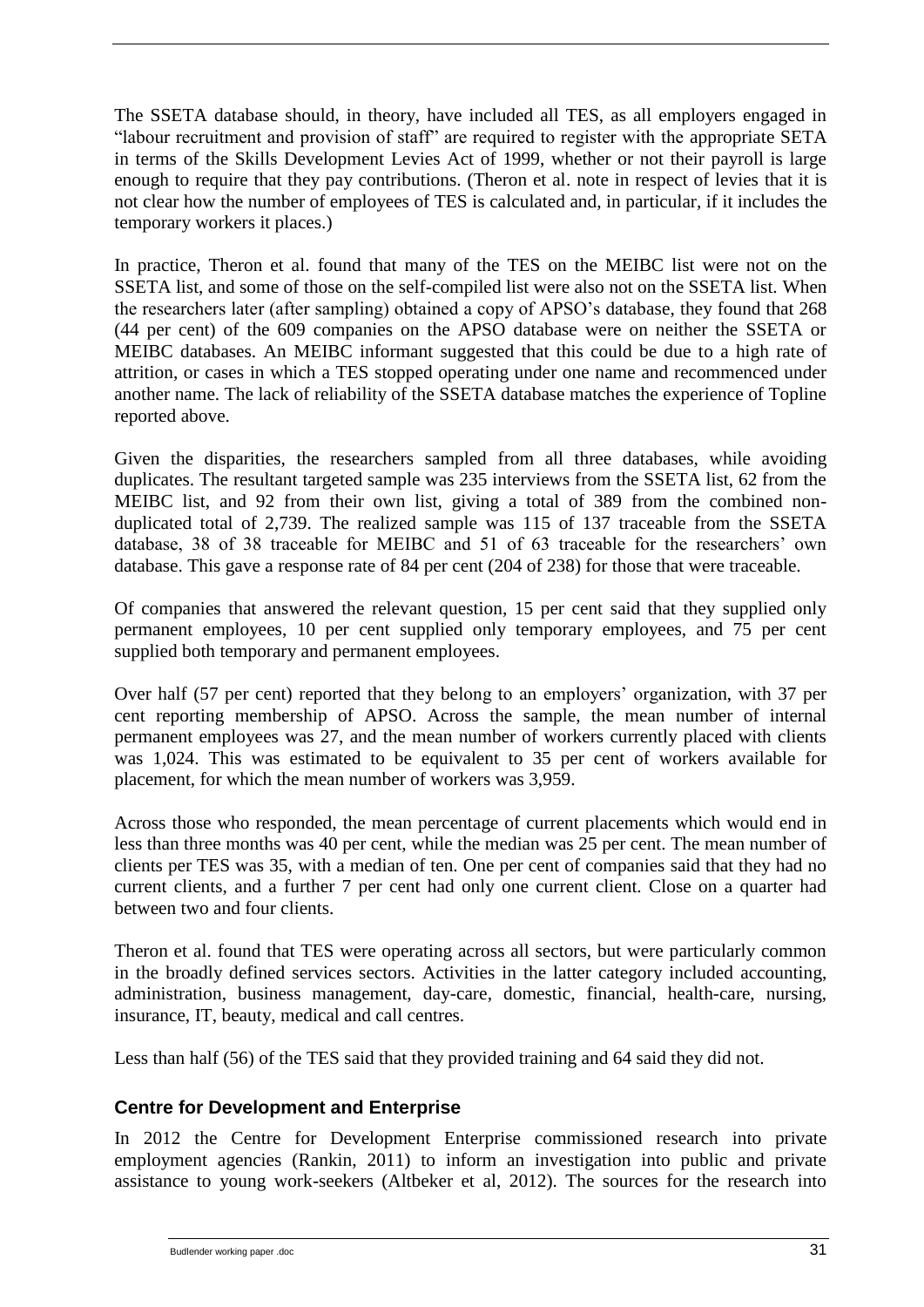private employment agencies included a survey which sampled workers from a database of one of Adcorp's branches, analysis of QLFS data, and findings from the longitudinal Cape Area Panel Study. Unfortunately, while the report refers repeatedly to TES, it seems that the analysis may sometimes have used data related to permanent placements. In addition, the comparisons of the TES profile with QLFS data are not restricted to workers in similar occupations and industries and the findings on this and other aspects of the profile must thus be treated with caution.

The analysis of earnings suggests that workers placed by Adcorp were younger and had slightly lower earnings on average than the average worker in the QLFS. There were also other ways in which workers placed by Adcorp were in less desirable positions than those of other workers. These included the shorter period of employment. The study concludes nevertheless that TES provides "a significant entry point into work for young, inexperienced people."

The commissioned research (Rankin, 2011) cites findings from the Investment Climate Assessment conducted by the World Bank in 2007/8. This survey, which focused primarily on manufacturing in the metropolitan areas of Gauteng, Eastern Cape, KwaZulu-Natal and Western Cape, found that user firms that employed temporary workers were likely to be older, foreign-owned and unionized, and also more likely to export and use foreign inputs than firms that did not use temporary workers. Unfortunately, the study did not distinguish between temporary workers employed through TES and those employed directly. It is thus of limited use for our purposes.

When asked about recruitment, user firms in which more than a third of the workforce consisted of relatively unskilled production workers were more likely than others to use the services of private employment agencies.

Analysis of Cape Area Panel Study data, which focuses on youth, found that only 5 per cent of employed youth reported using a private employment agency to find their current job, compared to 22 per cent who used a friend, 11 per cent who used a relative, 9 per cent who used a household member, and 13 per cent who submitted a curriculum vitae.

### <span id="page-37-0"></span>**Government**

As noted above, the Skills Development Act requires that all individuals and companies wishing to provide employment services "for gain" must apply for registration with the Department of Labour. All companies are also required to register with the relevant sector education and training authority, which in the case of private employment agencies is the SSETA. The Department of Labour and the SSETA thus provide further potential sources of estimates on private employment agencies.

Bamu (2009) reports that in 2009 there were over 3,500 recruitment firms registered with the Services SETA, as well as some who were unregistered. Of those 3,500 firms, over 2,000 were temporary employment services/agencies.

As at June 2013, there were 2,777 companies registered on the SSETA database in the category of labour recruitment services (SSETA, 2013). This is noticeably less than were reported by Bamu to be registered in 2009. Of the 2,777, 2,674 had payrolls of sufficient size to qualify to pay levies, which are calculated as 1 per cent of the value of the payroll. In the 2012/13 financial year, companies in this category paid a total of R128,8 million in levies. This is substantially less than the R450 million reported on the CAPES database and in Sharp's paper of 2009.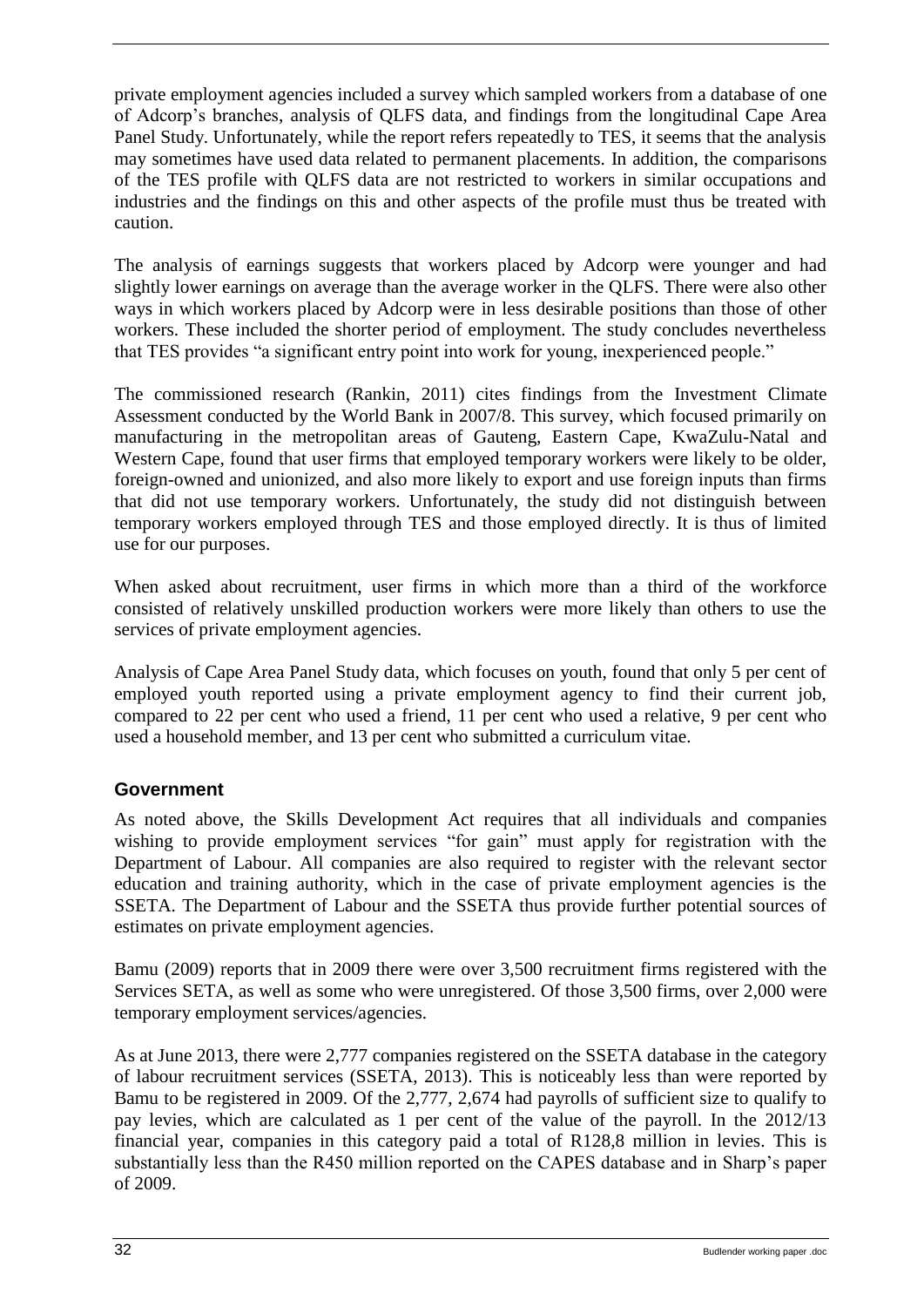In July 2013, the Department of Labour had 976 companies on its database of registered private employment agencies. This is only about a third of the number registered on the SSETA database. [Table 4](#page-38-1) shows the distribution of the registered agencies across the nine provinces. Gauteng and Western Cape each account for more than a third of the total.

| <b>Province</b>     | <b>Number</b>  |
|---------------------|----------------|
| <b>Eastern Cape</b> | 55             |
| <b>Free State</b>   | 21             |
| Gauteng             | 373            |
| KwaZulu-Natal       | 161            |
| Limpopo             | 3              |
| Mpumalanga          | $\overline{7}$ |
| Northern Cape       |                |
| North West          | 19             |
| <b>Western Cape</b> | 330            |
| <b>Total</b>        |                |

### <span id="page-38-1"></span>**Table 4. Private employment agencies registered with the Department of Labour, July 2013**

Source: Nelia Pretorius, Department of Labour

### <span id="page-38-0"></span>**Online survey**

CAPES agreed to ask members of all its affiliates to complete a short online survey developed for this research. The request coincided with the parliamentary discussions on the Employment Services Bill, which almost certainly increased the response rate. The survey also consisted of only ten questions, and companies were told that it should not take more than five minutes to complete. One disadvantage of wanting to minimize the time burden was that the survey included no instructions and explanations as to the definition of different terms. The results must thus be interpreted with this caveat in mind.

APSO sent the request to complete the survey to the 1,273 individuals on its emailing list, and ANASA did the same in respect of about 20 members. The remaining two organizations are unlikely, between them, to have accounted for more than 180 addressees, and probably account for far fewer, especially given the overlaps in membership. The total possible sample was a maximum of less than 1,500.

A total of 211 non-duplicate responses were received, implying a response rate of 14 per cent or higher. This was a pleasing result when compared with other survey investigations. The majority of respondents completed all "content" questions and 153 provided the name of the company. Examination of the latter revealed that for several of the larger companies, different branches responded separately. In the case of one company alone, there were 57 different responses. This affects the calculation of mean and maximum number of workers placed, as reported below. It could also affect the profile of types of workers placed if branches specialized in offering different types of services.

[Table 5](#page-39-0) reflects the responses in terms of types of services offered, showing both the number of companies reporting a particular type of service and the percentage this constitutes of all respondents. The questionnaire distinguished between recruitment and placement services on the one hand, and TES supply on the other and, within each of these, differentiated between permanent and temporary placements. Outsourcing was the fifth service option offered. The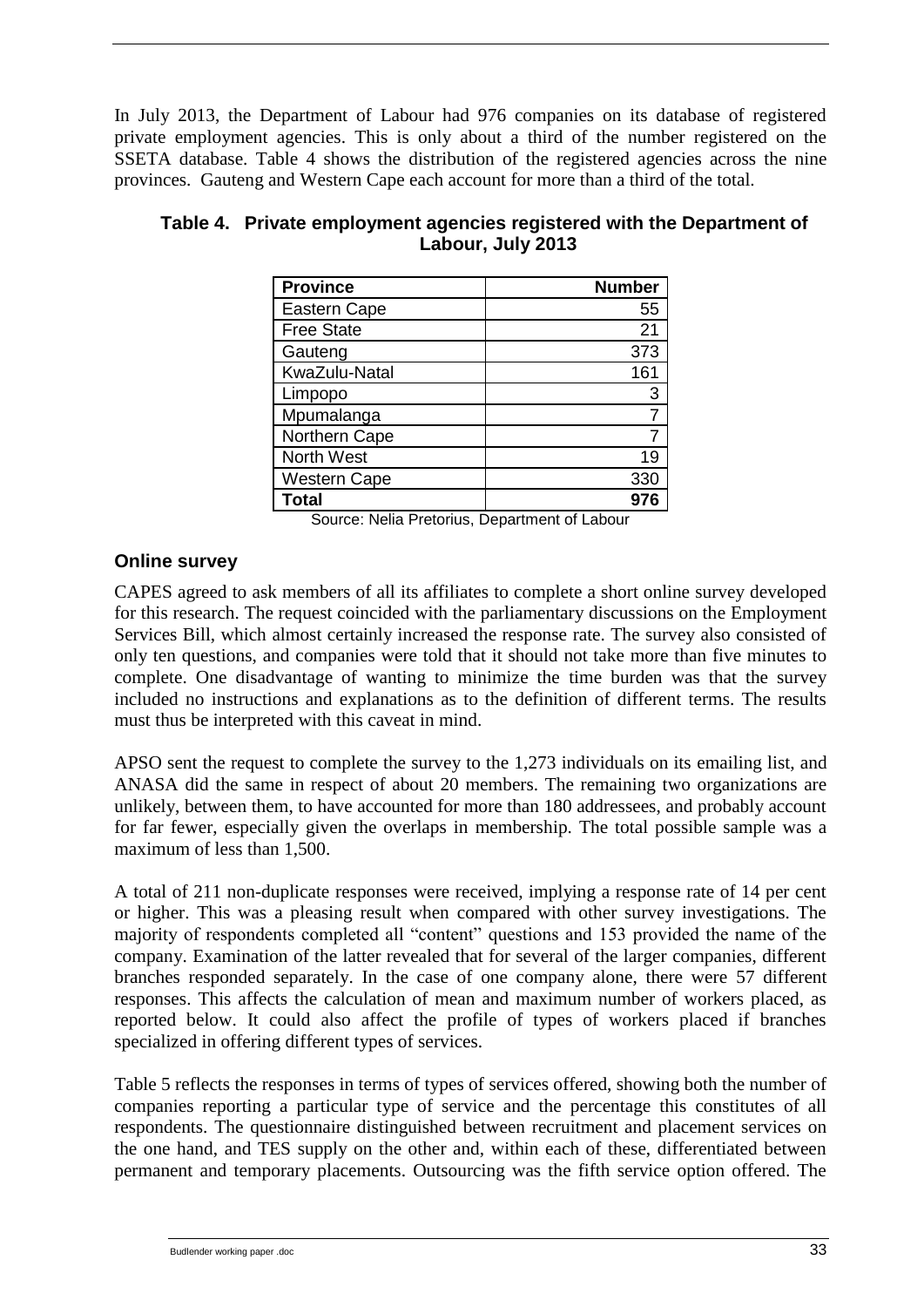table reveals that over four-fifths of agencies reported that they did recruitment and placement, while two-thirds reported that they supplied temporary TES workers and just over two-fifths reported supplying permanent TES workers. Just over two-fifths reported offering outsourced services.

<span id="page-39-0"></span>

| Recruitment & placement of permanent employees | 170 | 81% |
|------------------------------------------------|-----|-----|
| Recruitment & placement of temporary employees | 172 | 82% |
| Supply (as TES) of permanent employees         | 88  | 42% |
| Supply (as TES) of temporary employees         | 142 | 67% |
| Provision of outsourced services               | 88  | 42% |
| Source: Online survey                          |     |     |

**Table 5. Types of services provided, 2013**

Overall, 130 of the companies (62 per cent of the total) reported providing both recruitment and TES services, 64 (30 per cent of the total) provided recruitment but not TES, and 16 (8 per cent of the total) provided TES but not recruitment. The remaining companies provided only outsourced services. Expressed differently, 92 per cent provided some sort of recruitment and placement and 78 per cent provided some sort of TES.

Respondents were asked for which industries they had provided services in the past 12 months. Unfortunately, manufacturing was omitted from the list of industries in the questionnaire in respect of recruitment and placement. This should, however, not have affected the responses for the other categories. [Table 6](#page-39-1) gives the number responding positively for each industry as well as the percentage this constitutes of the full sample of 2011. The table shows financial and business services, retail/wholesale trade and transport and related as the main client industries for recruitment. The same industries dominate – although at lower percentages – for TES services, but are joined by manufacturing. Domestic work and agriculture are the least commonly served industries. Across all industries the percentage is higher for recruitment than for TES. The relative gap is largest for agriculture and smallest for government. Expressed differently, government is almost as likely to be a client in respect of TES services as it is to be a client in respect of recruitment and placement. Hospitality was the most common response among the relatively few respondents who specified an "other" industry.

<span id="page-39-1"></span>

|                                              | Recruit |       | <b>TES</b> |     |
|----------------------------------------------|---------|-------|------------|-----|
| Industry                                     | Number  | $\%$  | Number     | %   |
| Agriculture                                  | 26      | 12%   | 12         | 6%  |
| Mining                                       | 65      | 31%   | 44         | 21% |
| Manufacturing                                | --      | $- -$ | 90         | 43% |
| <b>Utilities</b>                             | 59      | 28%   | 49         | 23% |
| Construction                                 | 79      | 37%   | 57         | 27% |
| Wholesale & retail trade                     | 129     | 61%   | 95         | 45% |
| Transport, storage & communication           | 125     | 59%   | 99         | 47% |
| Financial, insurance, real estate & business |         |       |            |     |
| services                                     | 134     | 64%   | 91         | 43% |
| Government                                   | 69      | 33%   | 61         | 29% |
| Other community, social & personal services  | 56      | 27%   | 38         | 18% |
| Private households (domestic workers)        | 9       | 4%    | 10         | 5%  |

**Table 6. Industries for which services provided in past 12 months, 2013**

Source: Online survey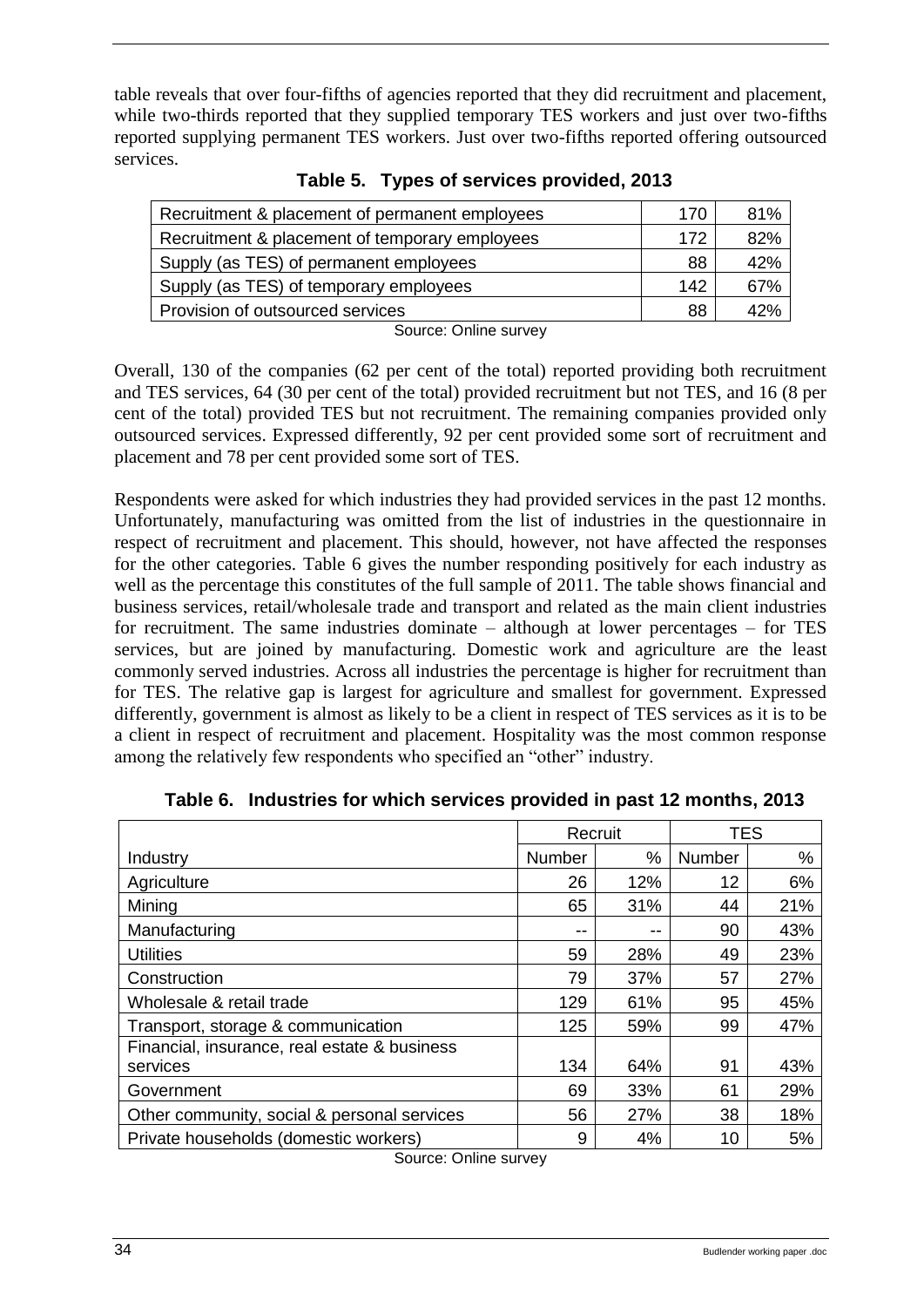Most companies provided services to more than one industry. Only 43 provided recruitment to only one industry while 46 provided TES to only one industry.

[Table 7](#page-40-0) provides the responses to a similar question in respect of TES workers' occupation. For recruitment, the dominant occupations are clerical, followed by the three higher-skilled/status occupations of managers, professionals and semi-professionals and technicians. Placement of service and sales workers is next most common. The concentration is thus more on white collar than on blue collar workers. For TES placements, in contrast, clerical workers are most common. Placements of non-agricultural skilled workers and machine operators are less common than for some other categories. However, the percentage differences between the occupational categories are much smaller than for recruitment and placement. Call centre agents was the most common response among the relatively few respondents who specified an "other" occupation.

<span id="page-40-0"></span>

|                                  | Recruitment |     | <b>TES</b> |     |
|----------------------------------|-------------|-----|------------|-----|
|                                  | Number      | %   | Number     | %   |
| Managers                         | 134         | 64% | 85         | 40% |
| Professionals                    | 135         | 64% | 98         | 46% |
| Semi-professionals & technicians | 138         | 65% | 103        | 49% |
| <b>Clerical workers</b>          | 149         | 71% | 119        | 56% |
| Sales workers                    | 109         | 52% | 70         | 33% |
| Service workers                  | 113         | 54% | 97         | 46% |
| Skilled agricultural workers     | 17          | 8%  | 13         | 6%  |
| Other skilled workers            | 71          | 34% | 78         | 37% |
| Machine operators & related      | 74          | 35% | 72         | 34% |
| Unskilled workers                | 86          | 41% | 85         | 40% |

**Table 7. Occupations of workers recruited and place in past 12 months, 2013**

Source: Online survey

Almost all companies that provided TES did so in respect of more than one occupation. Only 16 companies recruited workers within only one occupational group, while 21 placed TES workers from only one occupational group.

Respondents were asked for an estimate of the number of workers that they had recruited and placed in employment over the past 12 months. All but 21 companies provided a non-zero response. Combined, their responses gave a total of 97,895 workers, with a mean of 515 workers and a median of 75 workers. The large difference between the mean and median suggests that responses were clustered at the lower end, with a few large responses pulling up the mean. This is confirmed by the fact that 25 per cent of respondents reported placing 30 or fewer workers, while one reported placing as many as 20,000. If we use the conservative estimate of the response rate of 14 per cent and apply it to the total, we get an annual number of workers recruited and placed in employment of 1,379,214.

A total of 164 respondents provided a non-zero response in respect of the number of TES workers employed in the past month. The responses here summed to a total of 193,090 workers, more than the number of placements reported over the past 12 months. The mean was 1,177 and the median 80. This again suggests clustering at the lower end. A quarter of respondents reported 30 or fewer TES workers, while one reported 88,409. If we again use the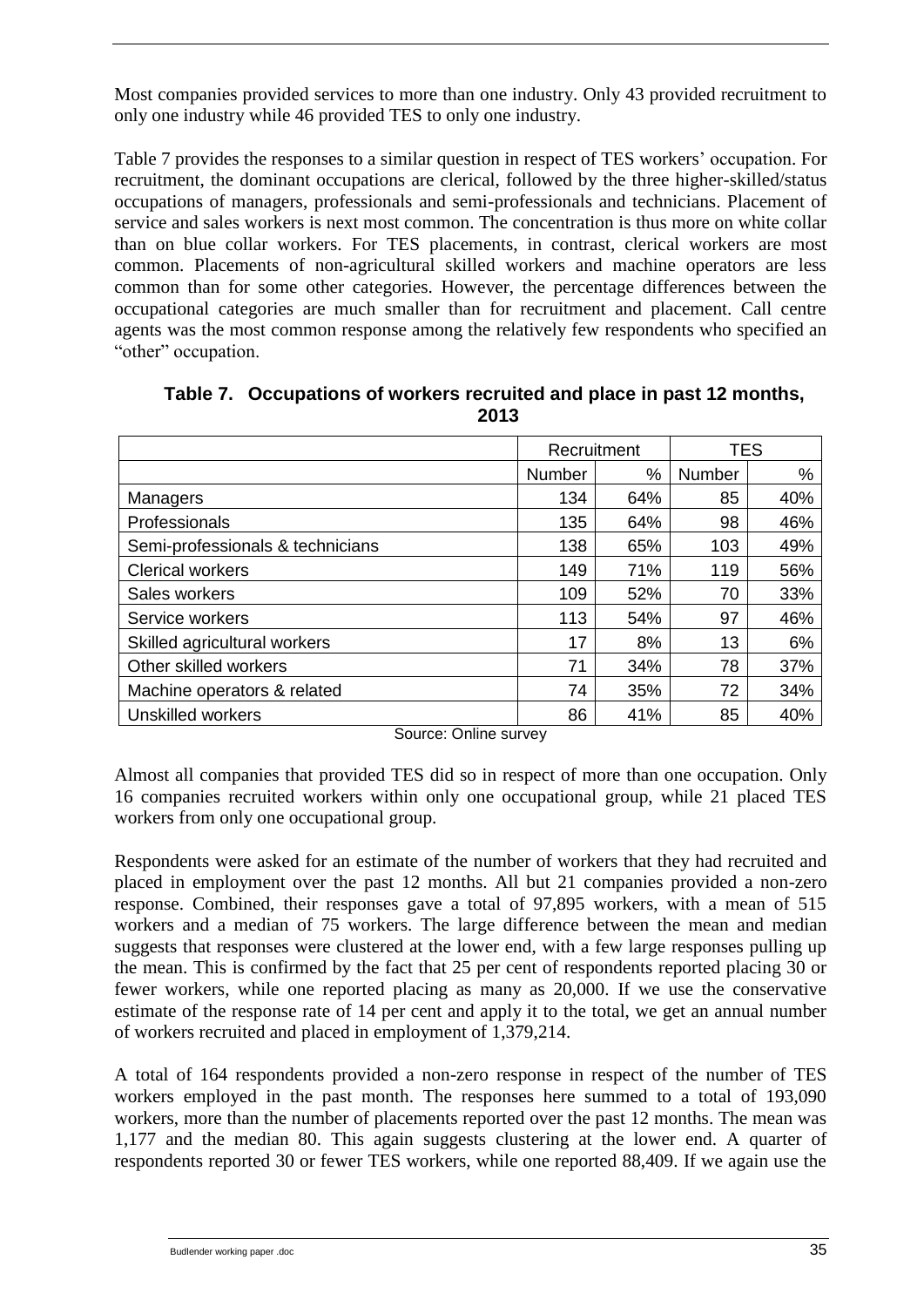conservative estimate of the response rate of 14 per cent and apply it to the total, this gives a total of 699,250 TES workers on a monthly basis, and presumably fewer on a daily basis.

Finally, respondents were asked how the number of workers recruited and employed as TES had changed over the past five years.

[Table 8](#page-41-1) shows the number that chose each option as well as the percentage this represents of the total respondents for each of recruitment and TES. Overall, for both types of service there were more respondents who said that the number of workers increased than who said that it had decreased. Companies offering TES services were more likely than those offering recruitment to say that it had increased substantially, but were also more likely to say that the number had decreased a lot. This could indicate more volatility in TES than in recruitment services of agencies. One caution in interpreting this table is that the survey did not include those companies who might have been operating at some point in the past five years but had gone out of business. The table could thus exaggerate the extent to which the private employment industry has grown.

<span id="page-41-1"></span>

|                              | Recruitment |      | TES    |      |
|------------------------------|-------------|------|--------|------|
| Change                       | Number      | %    | Number | %    |
| Increased a lot              | 63          | 32%  | 65     | 36%  |
| Increased a little           | 40          | 20%  | 31     | 17%  |
| Stayed more or less the same | 42          | 21%  | 30     | 16%  |
| Decreased a little           | 34          | 17%  | 29     | 16%  |
| Decreased a lot              | 18          | 9%   | 28     | 15%  |
| <b>Total</b>                 | 197         | 100% | 183    | 100% |

**Table 8. Change in number of workers over past five years, 2013**

Source: Online survey

### <span id="page-41-0"></span>**Concluding remarks on statistics**

Overall, statistics on TES are scarce. Where they exist, they are based on possibly biased samples, on assumptions that are sometimes "heroic", and on databases that are almost certainly incomplete and not well up-dated both to include new actors and to remove nonactive actors. While we can be fairly confident that the extent of TES in South Africa is high in international terms, it is not at all certain that South Africa's "exceptionalism" is as stark as the estimates recorded in the CIETT publication suggest. Our own estimates based on information provided by the industry (Adcorp individually and the online questionnaire) suggest that the commonly quoted estimates could be 40 per cent or more higher than the reality. It also seems that the number of agencies has fallen over time. This could reflect both the ongoing impact of the global economic crisis and increasing domination of the bigger companies.

Available statistics on non-TES recruitment and placement are even scarcer than statistics on TES.

The research was intended to cover indicators of the gender profile of workers assisted through private employment agencies. However, the limited available information suggests little more than that, overall, women probably account for half or more of such workers. If they account for more than half, the extent to which they predominate is probably relatively small.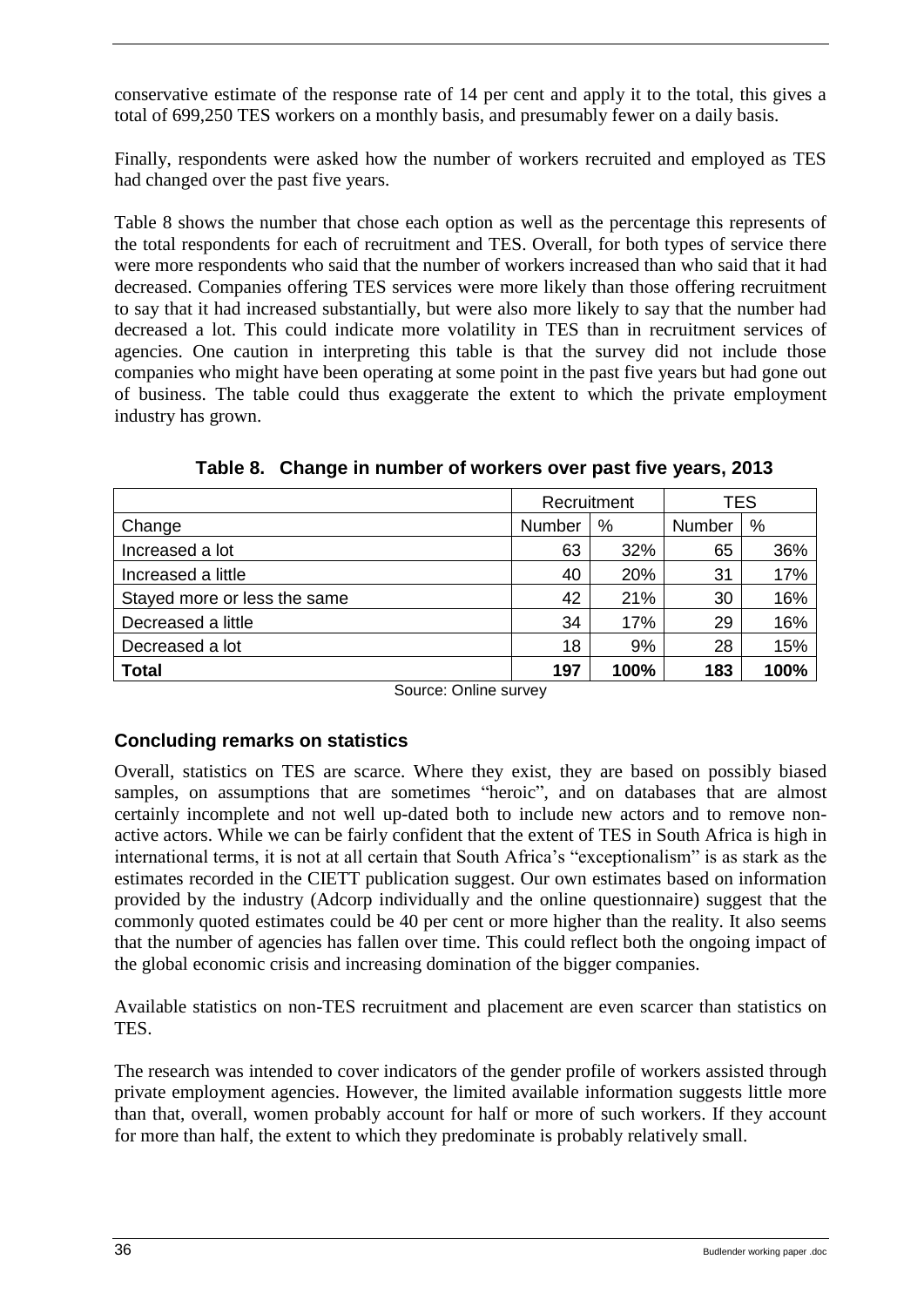# <span id="page-42-0"></span>**5. Key sectors**

The previous section reported on available quantitative estimates in respect of private employment agencies. This section provides a selection of brief qualitative snapshots of TES users in particular industries. The selection is not a representative sample. As noted above, Sharp (2009) observes that the studies commissioned by the Department of Labour in the mid-2000s excluded sectors such as nursing, education, information technology, financial services, sales, market research and airlines, where TES and other forms of atypical employment is also common. The selection presented below similarly excludes many user sectors and types of work. It is nevertheless offered to provide examples of what is recorded in the literature or was revealed through this research. The relative dearth of material in respect of the other sectors and types of work might, in part, reflect the fact that many of these are areas in which workers are less likely to be unionized. Despite these gaps, the information in this section is offered as a basis for assessing the extent to which there would be compliance with Convention No. 181 if the Convention had been ratified by South Africa.

Almost all the examples focus on TES, as there is very limited information available on ordinary recruitment and placement of workers. The mining example below is an exception in this respect.

### <span id="page-42-1"></span>**Chemicals**

Rees (2011) explores a case study of collective bargaining in respect of TES workers at African Explosives Limited (AEL) in Gauteng that went beyond a narrow reading of the law as to who constitutes the employer. AEL first started using workers supplied through TES in 1992. These workers, employed on short-term contracts, were often recruited from among former AEL retrenchees. As from 2000 AEL began using only young workers who had grade 12 in maths and science, who were supplied by Capacity Outsourcing, but who were "permanently placed" at AEL. In order to manage this, Capacity established an office not far from the Modderfontein factory. By 2010, Capacity supplied 500 TES workers into a factory totalling about 3,000 workers.

TES workers at AEL were doing the same work and working the same hours as the permanent workers. However, while the wage rates of permanent AEL workers were set by the National Bargaining Council for the Chemical Industries, the TES workers were paid at a lower hourly rate set by Capacity. Capacity workers were also paid lower shift allowances, did not receive a thirteenth month's pay per year and were not covered for any of the benefits. Their situation was thus worse than the temporary workers' previously employed by AEL who had received the same wages, shift allowance and thirteenth month's pay as permanent workers, but were not entitled to benefits such as medical aid, provident fund, and life insurance.

The South African Chemical Workers Union (SACWU), which was the majority union at the Modderfontein plant, had apparently not objected to the company's planned use of TES on the grounds that it would increase employment. Another union, the General Industries Workers Union of South Africa (GIWUSA), engaged with management during 2006 and also convinced SACWU to join the demand that TES workers be permanently employed. AEL accepted GIWUSA as a representative of the workers even though they legally fell under another employer. Negotiations that began formally in 2006 resulted in a settlement in August 2008. AEL did not agree to permanent employment of the Capacity workers as they said they had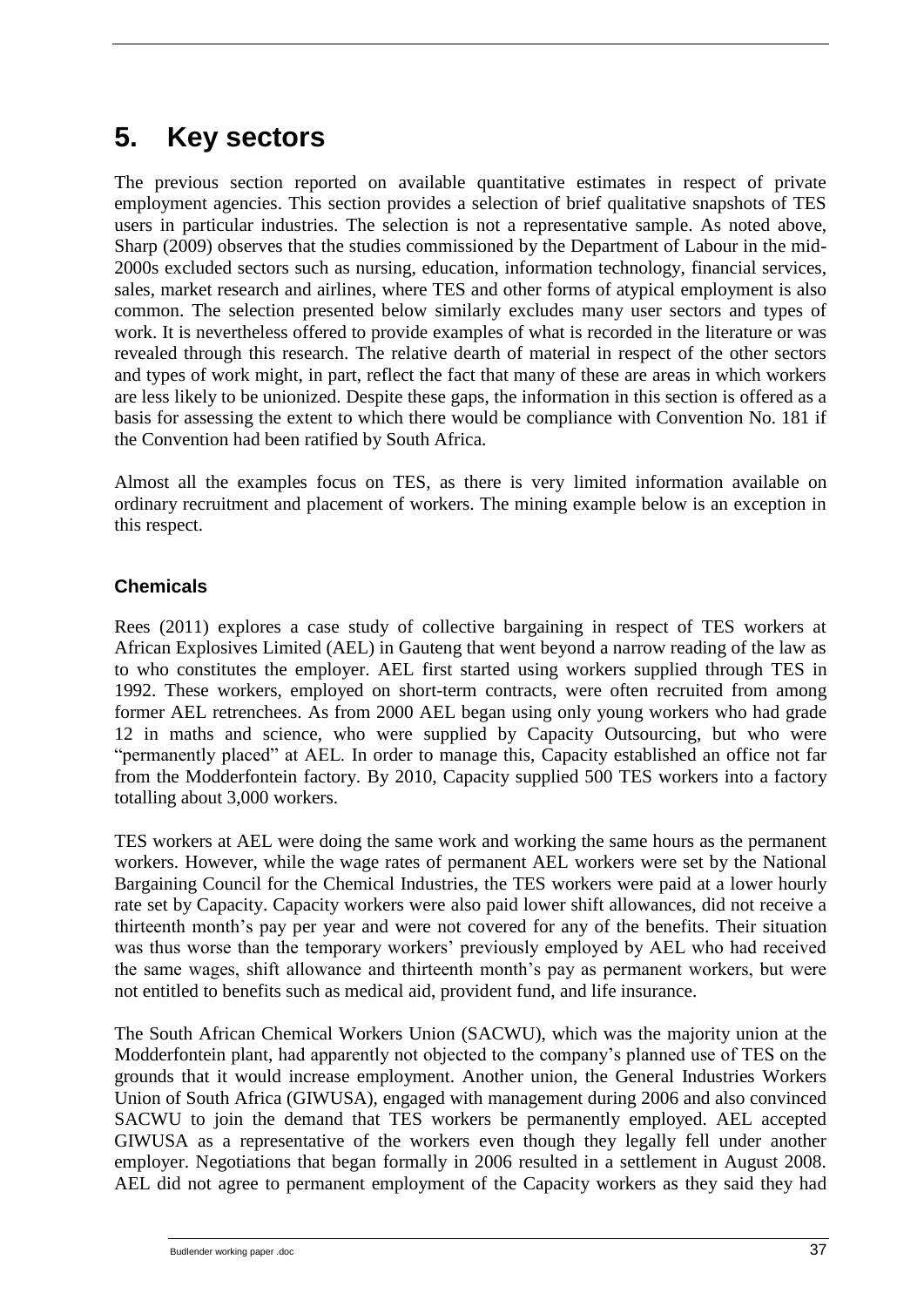plans for automation that would result in fewer workers being needed. However, the company agree that a Capacity worker who had worked at AEL for two years would receive a temporary employee contract from AEL.

A total of 185 workers were transferred to become AEL workers in October 2008 and a further 165 by mid-2010. The contracts of all workers were extended until the end of 2011. The company also agreed that if workers were retrenched, they would receive severance pay in line with the BCEA. In addition, the wages of the temporary workers concerned increased by R900 per month or more, as did their shift allowances, so as to be in line with the bargaining council agreement. However, they remained excluded from the provident and medical funds and life insurance.

### <span id="page-43-0"></span>**Clothing and textiles**

The collective bargaining agreements reached within the National Textile Bargaining Council have, over the years, included some provisions in respect of labour broking. The extension of the main collective bargaining agreement gazetted in 2007 (no 29578) outlaws employment of workers through labour brokers in both the Carpet Subsector and Blanket Section (Government Gazette 29578: 43; 73). These clauses have remained in place since then. The new agreement that has been submitted for 2013 provides for regulation of employment of labour brokers in the Woven and Crochet Subsector. Discussions on similar provisions for other subsectors are ongoing.

The Southern African Clothing and Textile Workers Union (SACTWU), which is the union party to the textiles agreement, is also taking up the issue of labour broking in other sectors in which it organizes. A snap survey conducted by the union found that distribution was the most affected by labour broking, followed by textiles and leather. Labour broking was less common within the clothing sector. Geographically, KwaZulu-Natal appeared to have the highest incidence of labour broking, followed by Gauteng and Western Cape. In KwaZulu-Natal, of the companies in which labour broking was reported by workers, approximately two-thirds of workers were reported to be employed by labour brokers. In Western Cape, more than a third were reported to be employed by labour brokers.

Union members reported that those employed by TES were required to sign contracts on a monthly basis, were not guaranteed work for each day of the week, did not receive benefits such as provident fund contributions, bonus and annual leave pay, received wages that were sometimes substantially less than those received by directly employed workers, and were the first to lose their work when production fell.

### <span id="page-43-1"></span>**Communications**

Elsley & Petersen (2013) report that while the union concerned has recruited workers employed in call centres for the cellular networks, the TES concerned refused to recognize the union, to permit union information to be posted on notice boards, and did not allow for meetings to be held on the premises.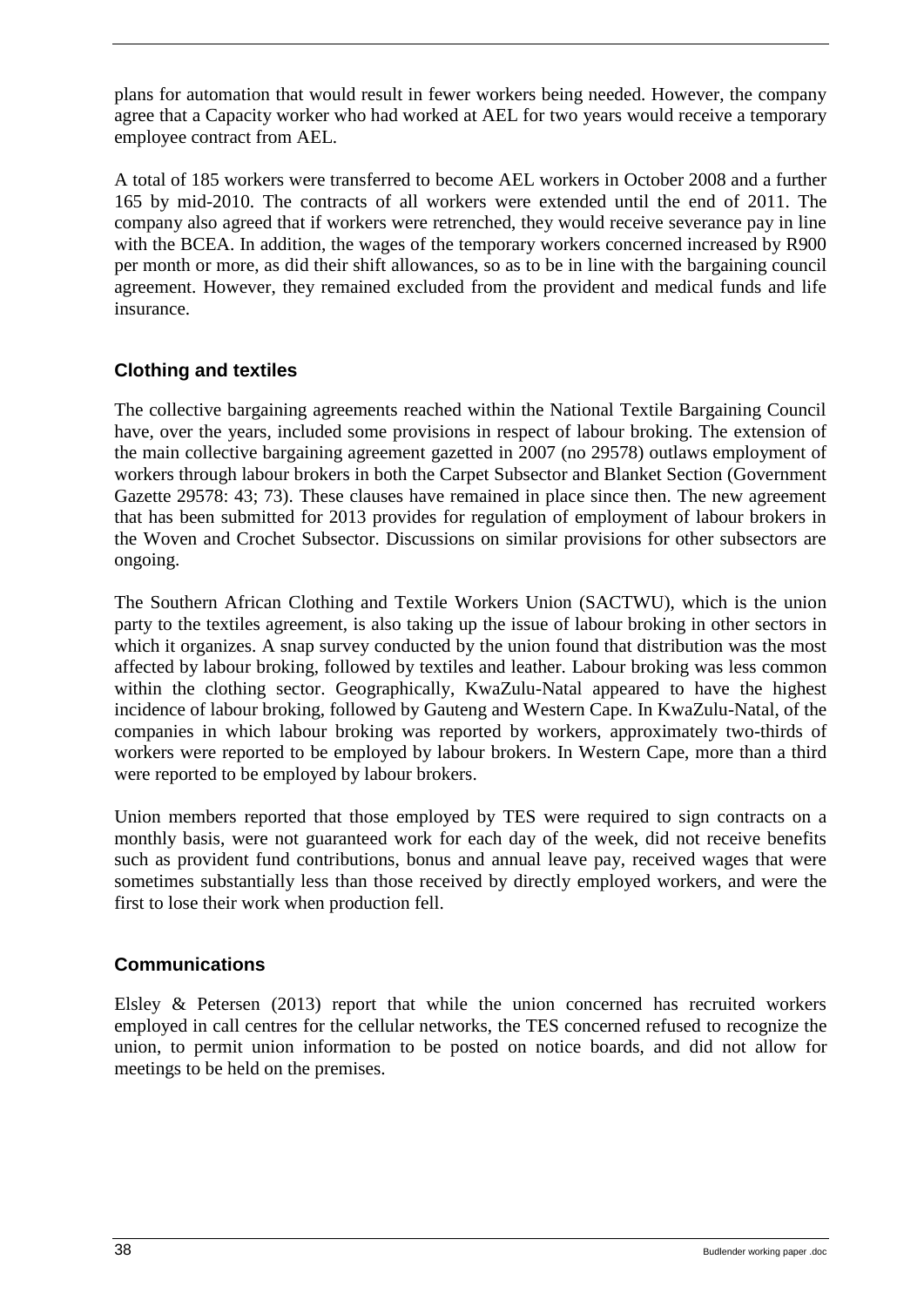### <span id="page-44-0"></span>**Construction**

Bamu's (2009) detailed study is one of the few available focused studies on TES. Bamu's approach was largely qualitative. This approach was chosen after the research was unable to get a comprehensive list of TES agencies operating within the construction industry. A total of 30 TES firms that appeared to operate in construction were approached, for interviews. Eight said they did not operate in construction, and of the remaining 21, 11 participated in the survey. Interviews were also conducted with 16 building subcontractors on three building sites. Of the 16, seven provided materials, while nine were labour-only subcontractors. None of the 16 was considered to be a labour broker. The research focused on labour brokers that complied with some or all of the relevant legislation, and did not investigate what is commonly referred to as the "bakkie brigade".

Key informants reported that, in the past, most construction workers were employed on a fulltime, permanent basis, and that widespread short-term and precarious employment was a relatively recent phenomenon. One informant said that three of the largest national firms each employed less than 500 permanent staff who worked on construction sites. Workers provided by labour brokers ranged from unskilled labourers to skilled workers and artisans.

One of the surveyed companies had provided labour to only one client since it was first established. The owner of the labour broking firm was a close relation of the owner of the client firm. The client firm, which was a project management company, serviced several construction companies. All the TES firms said that they also provided some permanent placements. All said that they would replace any worker at the request of the client.

Two informants provided the researcher with their standard contract of employment. Both of these contracts stated that the contract of employment would end when placement with the client ended. They also stated that termination at this point could not be seen as dismissal or retrenchment.

In the past, there were regional bargaining councils for the building industry that covered much of the country. However, over the years four of the ten bargaining councils had collapsed, and only four of the remaining six – North and West Boland, Kimberley, Bloemfontein and Western Cape - had collective agreements in place. The four agreements have been extended to non-parties i.e. they covered employers and workers regardless of whether they belong to the member employer associations and trade unions. All of the bargaining councils required labour brokers to register as employers with the councils and comply with the collective agreements.

Representatives from three of the bargaining councils with agreements said that the relatively few labour brokers operating in the industry were registered and operated in line with the law. One council had four brokers registered, one had two brokers, and one council had only one. They were not aware of other brokers operating in the industry.

Western Cape, in contrast, reported a large number of labour brokers, but said that few had registered, and only five – an estimated 10 per cent of all those operating in the region – were compliant. In 2008, 50 complaints were brought against labour brokers, most of which related to the non-payment of benefit contributions. Trade union representatives also reported widespread non-compliance, but some said compliance improved where there was a collective bargaining agreement because there were then enforcement measures.

One of the larger unions operating in the Western Cape and Boland reported that 5-10 per cent of their members were employed through labour brokers. Some of the brokers, including both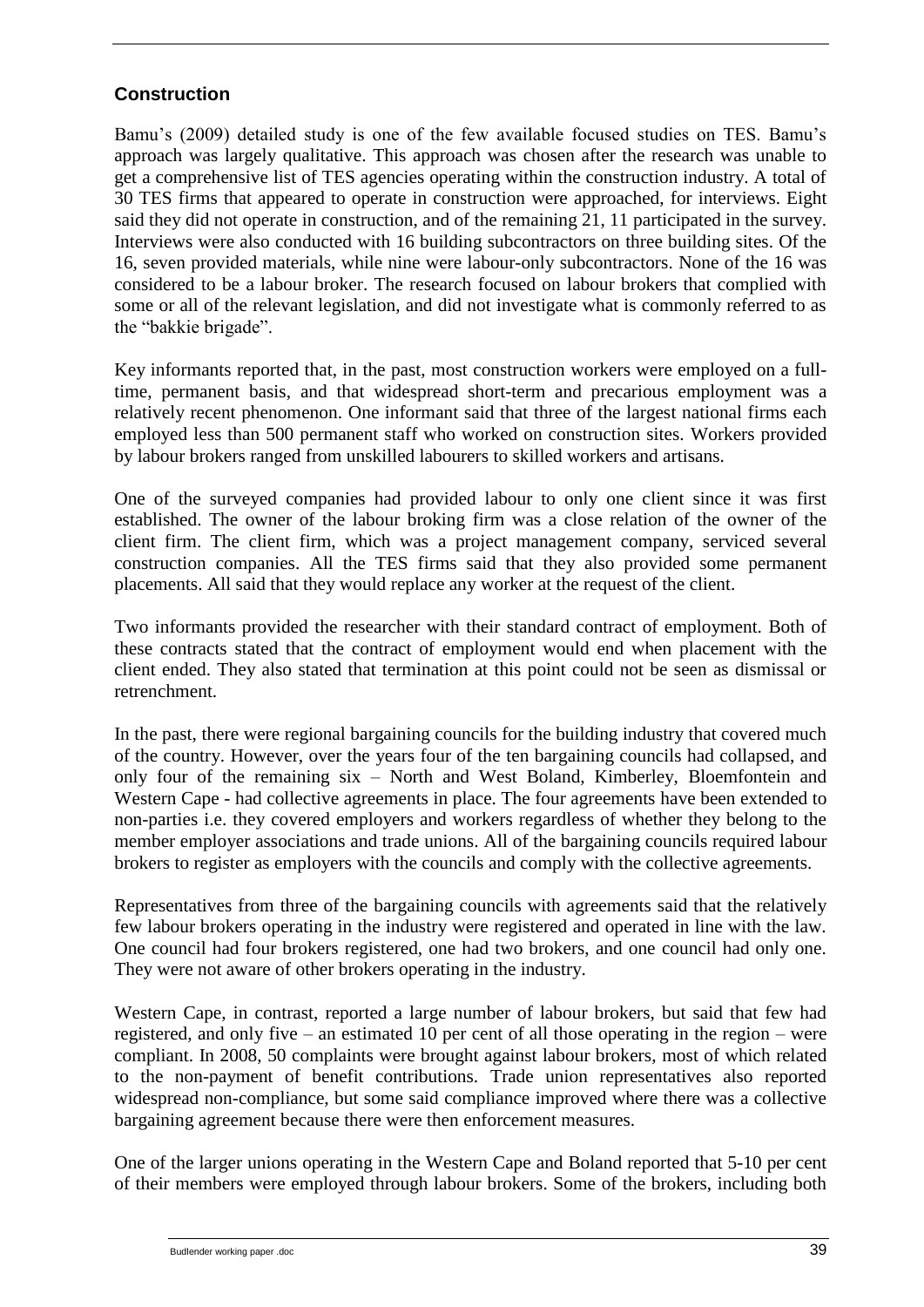big and small, recognized the union and granted organizational rights such as deductions for trade union subscriptions. However, turnover among labour broker workers made organizing them difficult. Another union that organized in the Western Cape said that about a third of their members were employed through labour brokers. Three labour brokers recognized the union and granted it organizational rights, but large labour broking companies required that the union prove representativeness for each project separately before being recognized. The Western Cape co-ordinator for a third union estimated that a quarter of their members were employed through labour brokers, and said that five brokers had recognized the union. He said that it was often difficult for the union organizer to distinguish which workers were employed by the client company and which by a labour broker. It was also often difficult to track down labour brokers if they were unregistered and without a fixed address.

In contrast to the situation in Western Cape, the largest unions in Gauteng could not give estimates of the number of labour broker workers that they had organized.

Bamu reports that some labour brokers defined the duration of the contract according to the completion of a specific task or project, rather than a date. He observes that this contravenes section  $29(1)(m)$  of the BCEA, which requires that the date of termination be specified.

### <span id="page-45-0"></span>**Health**

A recent report by the National Education, Health and Welfare Union (NEHAWU) describes the union's efforts to bring an end to externalized employment (NEHAWU, 2012). The report focuses on efforts to insource currently outsourced services at two regional hospitals in Bloemfontein. None of the services covered in this campaign was delivered by TES workers. The example is therefore interesting primarily for the fact that the campaign built on a commitment by the Premier of the province that workers would be insourced. The report is also relevant because the union tends to use the term "labour broking" to refer to all forms of externalization, including outsourcing.

The Free State Premier's commitment arose from the 2009 policy conference of the African National Council having committed to decent work. Subsequent to this, there was reportedly tacit acknowledgement in the Public Service Bargaining Council that work should be insourced. The Council subsequently commissioned research on the topic, but did not take it further.

The Free State campaign had impact beyond the two hospitals. By the time the report was written, a total of 1,270 workers across 28 institutions had been insourced, with a further 777 workers from 32 additional institutions to be insourced by June 2012.

In relation to TES, NEHAWU's concerns include the fact that full-time employed public sector nurses obtain "moonlighting" work at private institutions and are then unable to perform their public sector work effectively.

### <span id="page-45-1"></span>**Local government**

Rees's (2009) Masters dissertation describes how the South African Municipal Workers' Union (SAMWU) organized labour broker workers in the Tshwane municipality, and succeeded in having many workers transferred from the employ(ment) of the labour broking companies to the employ of Tshwane municipality. However, the union encountered resistance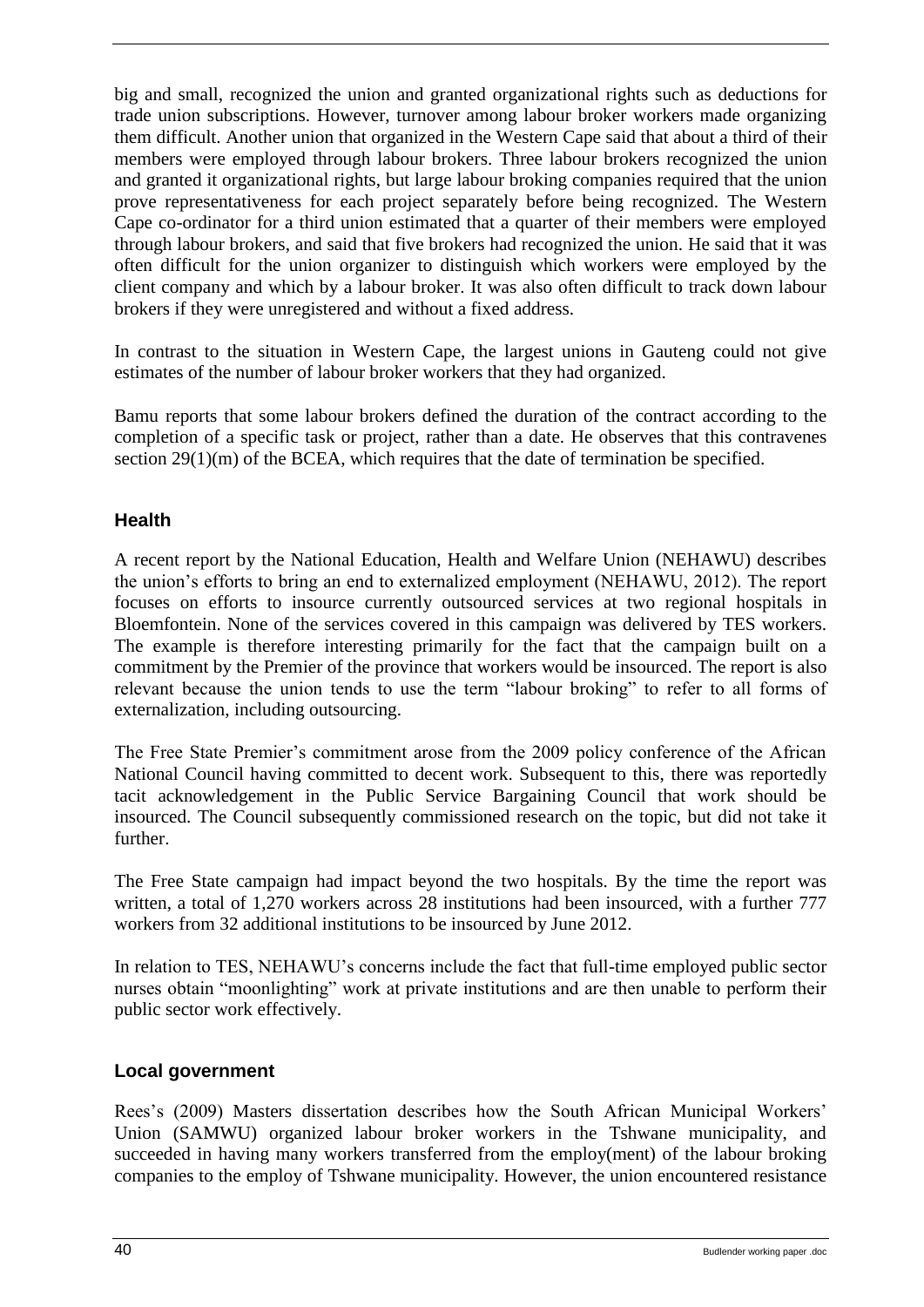when it tried to expand these gains beyond Tshwane in negotiations with the South African Local Government Association in the South African Local Government Bargaining Council.

SAMWU first became aware of labour broking in what was later renamed the Tshwane metropole in 1993, in the water department. The use of labour broking expanded substantially after that date. Labour broker workers fell into two categories, namely (a) office employees and (b) artisans and others workers in units such as public works and infrastructure. By late 2006 many of the workers had been employed by labour brokers for more than four years. At that date they accounted for 37 per cent of the total of 3,732 employees in basic service delivery. In housing, city planning and the environment they accounted for nearly half of total employment.

By 2008 labour broker workers had contracts with several different companies, but at least some of these companies shared the same UIF reference number. There were also allegations that some of the councillors had links with the broking companies. The wages of labour broker workers were calculated on the basis of a daily rate and they did not have the medical and provident fund coverage that the municipal employees had. Their wages were also less than half of those of municipal employees. After SAMWU organized the labour brokers, the council agreed to employ nearly 3,500 of the labour broker employees on two-year contracts and employed a further 600 on a permanent basis. The wages of the contract workers increased to the minimum rates in the South African Local Government Bargaining Council agreement, but they still were not covered by the provident and medical funds.

### <span id="page-46-0"></span>**Metal and engineering**

Theron et al. (2005) describe how in 2003 the Metal and Engineering Industry Bargaining Council (MEIBC) introduced a requirement into their main agreement that TESs operating in the industry must register with it. At the time their research was conducted, 16,116 workers – 6.8 per cent of all workers – were recorded as working for TES. The authors note that a representative of the MEIBC had said that some TES registered for fewer workers than they employed so as to be liable for lower benefit and other statutory payments. The 6.8 per cent was thus likely an underestimate.

The MEIBC agreement has remained in place. It prohibits the use of TES who are not registered with the Department of Labour and the MEIBC. Client companies using TES are required to notify the MEIBC and keep records of workers obtained in this way. The agreement further requires that where TES workers are employed in the "direct production process", a company that plans to use TES workers is required to give 30 days prior written notice to the MEIBC and representative trade unions. The notice must give reasons for using TES workers, as well as details of the TES concerned. The company must then engage in "meaningful joint consultation" to try to reach consensus on the use of TES workers. The consultation must include conditions of employment, compliance with MEIBC agreements, and organizational rights of workers (Elsley & Petersen, 2013). The Agreement requires that the client company (referred to in the agreement as the "employer") ensure that the TES comply with the MEIBC agreement. The agreement also limits the use of TES workers to a continuous period of twelve months.

The CEA website notes that in about 2005, the Labour Broking Division of the CEA negotiated with unions in the bargaining council for the "flat rate" principle (which is not allowed in the main agreement) to be used for TES work on construction sites. The bargaining council subsequently attempted to ensure compliance by brokers who used this system in the workshop setting.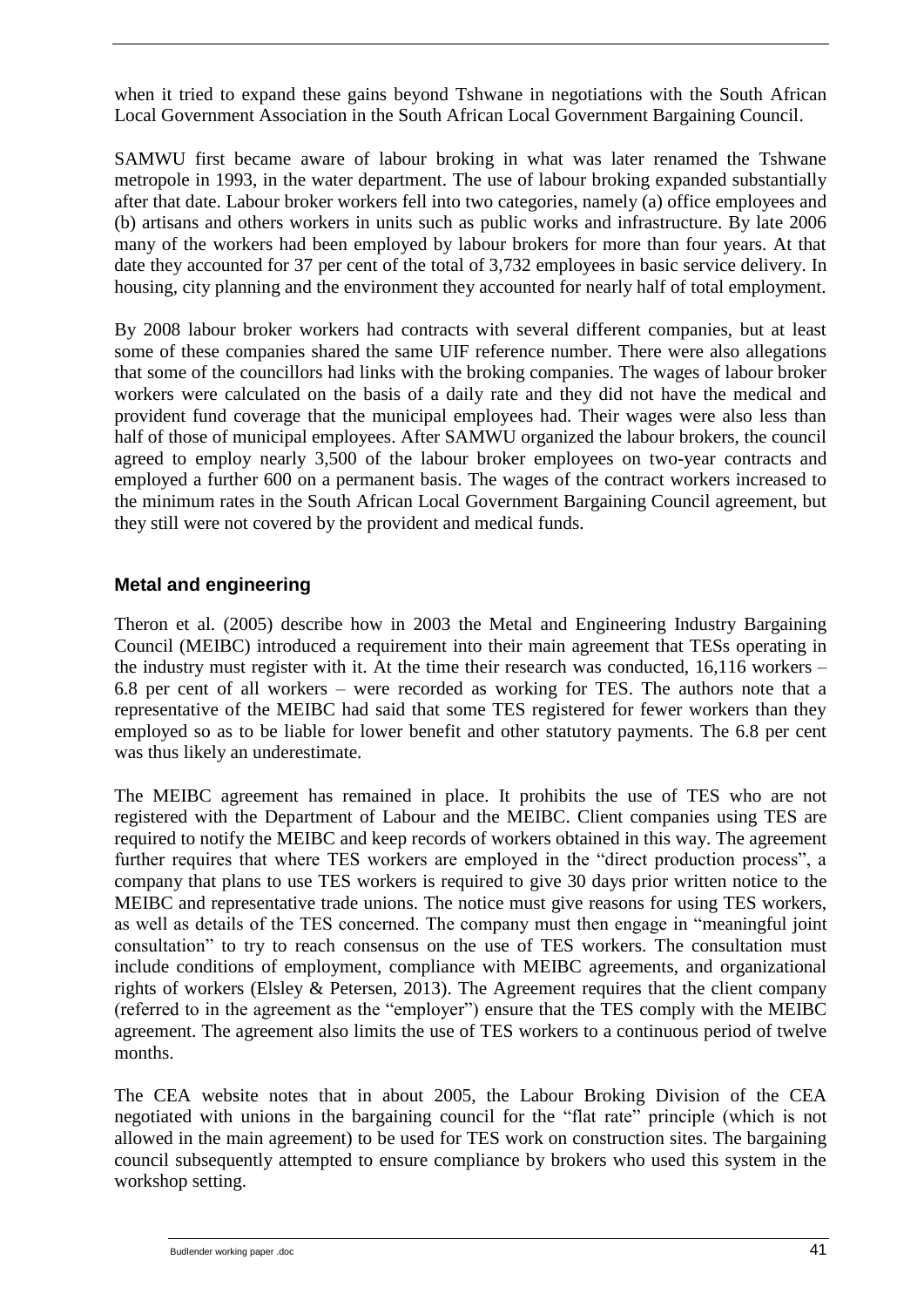The correct term for the "flat rate" principle is the "package rate exemption". This system requires a separate application for each site on which TES companies wish to use it. The application form requires that the TES specify the duration of the contract, the number of employees affected and the type of work to be done. The system provides for all monies to which the worker is entitled to be combined into a single hourly wage. The combined hourly wage is calculated to include the minimum hourly rate prescribed for the given category of work in the main agreement plus extra amounts for leave pay, leave enhancement pay, public holidays, sick leave, family responsibility and subsistence allowance. There is also an option – if the worker so chooses – for an amount to be added in lieu of the usual provident fund contributions for workers whose contract is four months or less (Louis Breckenridge, personal communication, June 2013). Where workers work on Sundays or public holidays, they must be paid a premium on the package rate. Further, the TES must make standard contributions in respect of levies and benefit funds administered by the MEIBC.

The CEA has made further proposals, including for a system of accreditation of brokers and extension of the package rate approach to workshops. The unions have strongly opposed the latter. The provisions for regulation of labour broking have not been agreed to by the unions, which have demanded that a worker become the employee of the client after three months of work, and that the client be responsible for all statutory deductions and payment of these to the council.

While the CEA has made relatively slow progress in resolving disputes, it is recognized by the bargaining council and unions, and has formulated a code of ethics and a pro forma contract of employment. For its members, it serves as a source of information on labour and tax legislation.

Over the years, the association has negotiated with one of the trade union federations on a system which provides for trade union subscriptions by members. Negotiations were also successfully concluded around the rules for allowing TES workers to choose whether or not to belong to the industry provident fund.

[Table 9](#page-48-1) provides summary information on TES companies registered on the MEIBC database as at mid-2010. The table provides information on both the number of companies and the number of workers for which they are registered. The information on the number of workers is very incomplete as the information is available for only 172 of the 756 companies. For two regions – Cape and KwaZulu-Natal – there is no information at all on employees. The number of companies is more than double the 342 reported by Theron et al. (2005) at the time they undertook their research five years earlier.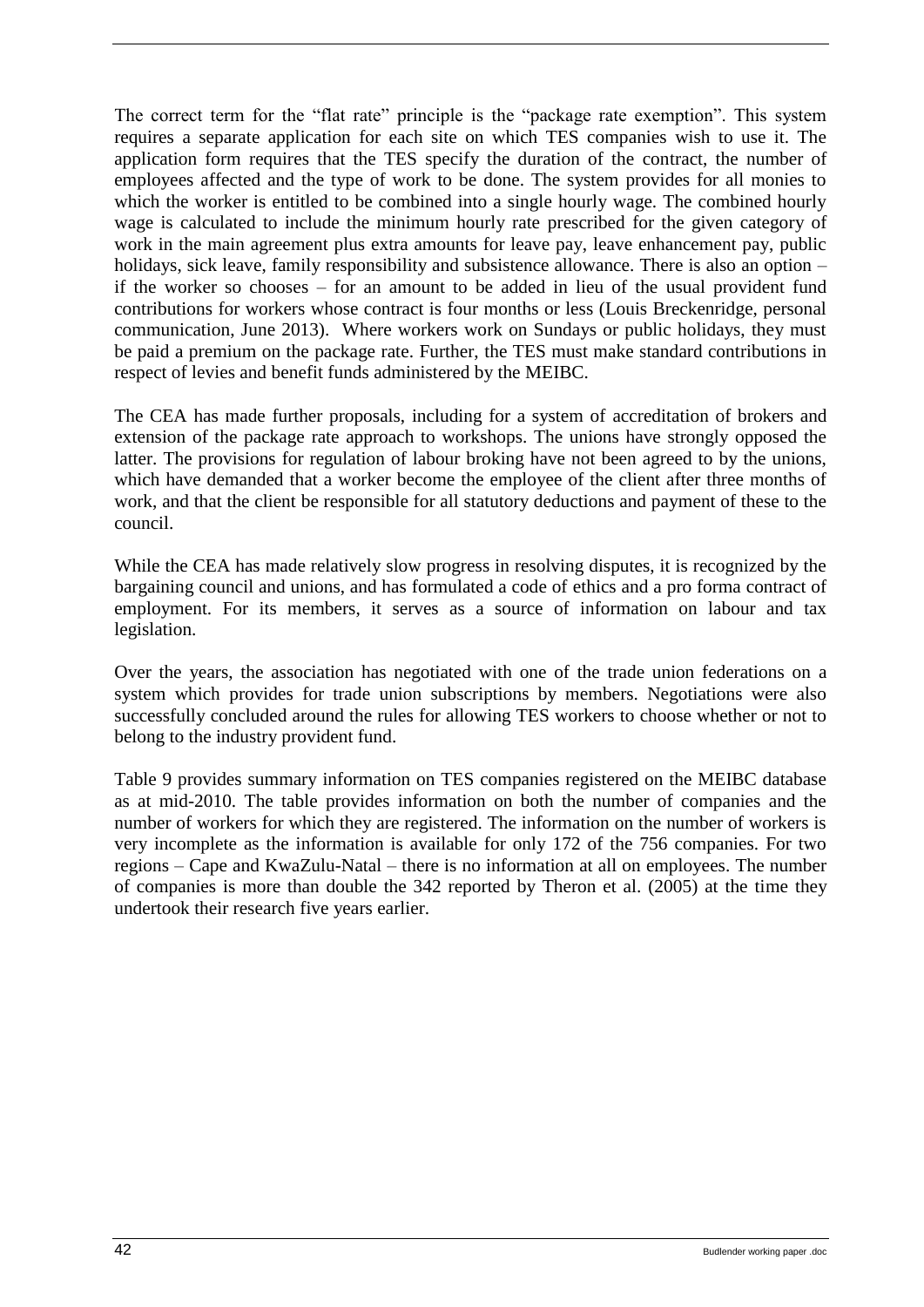|                   |           |                    | Companies          |
|-------------------|-----------|--------------------|--------------------|
|                   | Number of | Number of reported | reporting non-zero |
|                   | companies | employees          | employees          |
| Gauteng           | 382       | 1919               | 109                |
| Tshwane           | 90        | 630                | 13                 |
| <b>Free State</b> | 18        | 242                | 17                 |
| Cape              | 104       | -                  |                    |
| KwaZulu-Natal     | 125       | -                  |                    |
| <b>Border</b>     | 3         | 91                 | っ                  |
| Midland           | 34        | 1060               | 31                 |
| Total             | 756       | 3942               | 172                |

<span id="page-48-1"></span>**Table 9. TES companies registered on MEIBC database as at 30 June 2010**

Source: Vice Ngonyama, MEIBC

### <span id="page-48-0"></span>**Mining<sup>5</sup>**

Approximately 80 per cent of employees on South Africa's gold and platinum mines are recruited by The Employment Bureau of Africa (TEBA), which also recruits employees for coal mines. TEBA acts as a recruitment agency in respect of these workers rather than as a labour broker, but does take responsibility for some of the administrative work for which the employers would otherwise be responsible. In particular, TEBA organizes the work permits that are required before foreign workers can work in South Africa.

The workers recruited by TEBA fall into the lower-skilled categories, namely Paterson grades 3-8 within the A and B bands. All TEBA contracts are for a maximum of 12 months, after which foreign workers must return home. However, an estimated 95 per cent of contracts are subsequently renewed.

Since the coming into effect of the Immigration Act of 2002, the mines may no longer recruit novices. As a result, the percentage of TEBA recruits on South African gold, platinum and coal mines fell from 32 per cent in 2006 to 22 per cent in 2012. Lesotho's share fell from 14 per cent to 11 per cent over the period, while Mozambique's fell from 15 per cent to 11 per cent. Over this same period the percentage of TEBA recruits employed by the mines themselves, rather than by sub-contractors, ranged between 69 per cent (2007 and 2008) and 76 per cent (2009). In 2002, the percentage stood at 75 per cent.

TEBA is not the only official recruiting agency. In Lesotho, for example, three others were licensed in the late 1990s – ER Ramsden Bleskop, Ribaneng Recruiting Agency and Anglo-Colliery Recruiting Organization Lesotho. TEBA was the main recruiting agency for gold mines, while the other three agencies recruited workers for specialized tasks in gold mines, such as shaft sinking. Algos is a major recruiter in respect of workers from Mozambique and does recruitment for both the mines and agriculture.

 $<sup>5</sup>$  Budlender, 2013, for the information in this sub-section, unless otherwise specified.</sup>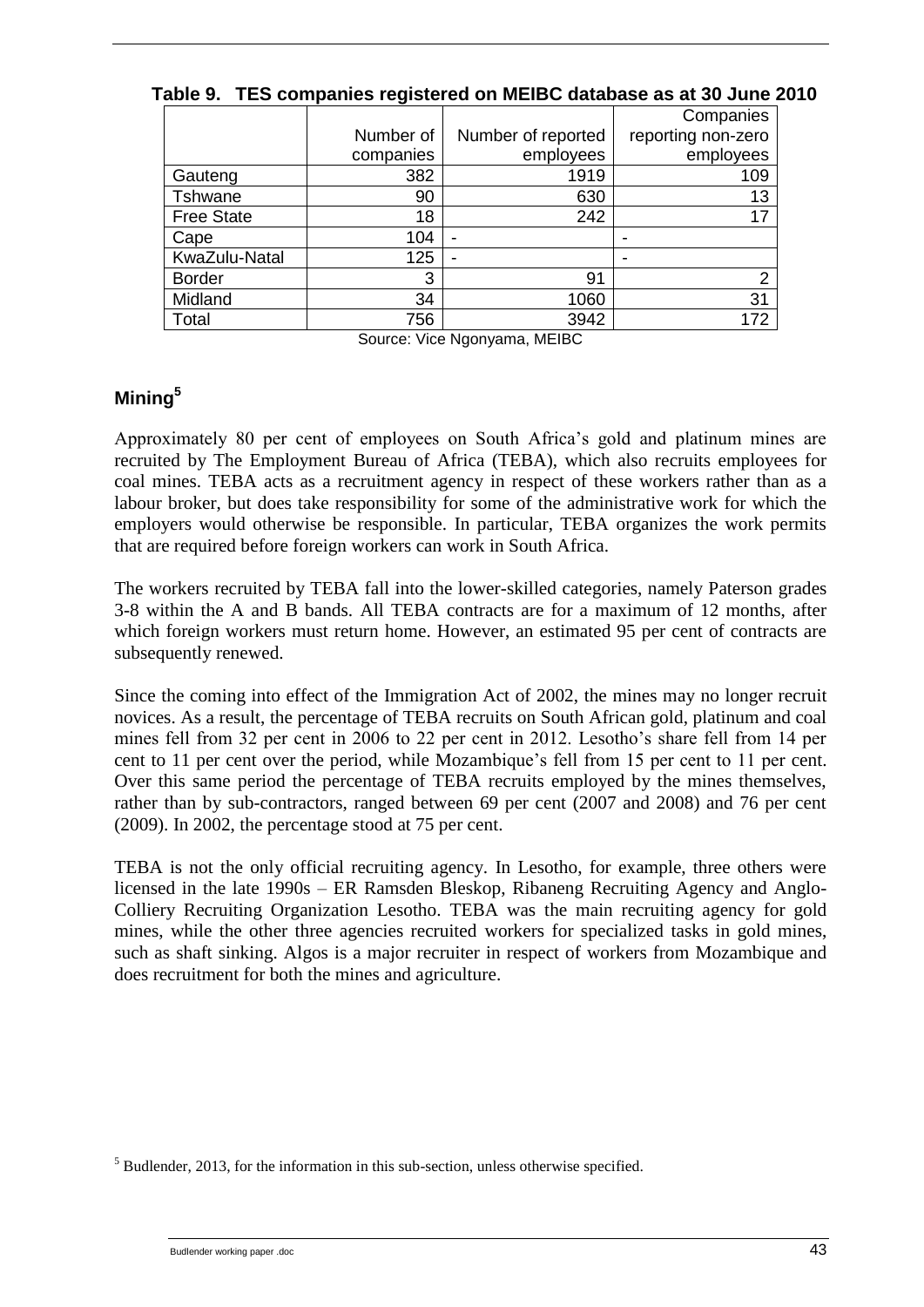### <span id="page-49-0"></span>**Motor industry**

In the 2012 round of collective bargaining in the Motor Industry Bargaining Council, the parties agreed that all employees – including those employed through labour brokers – must be on at least minimum conditions. The parties also agreed that by 2013 no employer would have a workforce in which more than 35 per cent of employees were employed through labour brokers and that where labour broking occurred, there would be joint and several liability across the client and labour broking companies. Labour broking employees would also be entitled to all benefits. For the fuel sector, none of the companies would use labour brokers for any core staff (Grawitzky, 2011).

In the 2013 round of collective bargaining, the National Union of Metalworkers of South Africa (NUMSA) has submitted demands that include a complete ban on labour brokers. In doing so, the union is building on its experience of controlling TES in the metal and engineering industry after previously reaching an agreement that TES work should be phased out.

### <span id="page-49-1"></span>**Printing and packaging**

Elsley & Petersen (2013) describes union organization of TES workers at Nampak, a major company in the printing and packaging industry. CEPPWAWU, which is the union concerned, represented virtually all permanent workers at the company. The union and the company had been engaged for some time in a dispute around the company's plan to reduce the wages of entry-level employees from R8,000 to R4,500 per month or, alternatively, to retrench existing workers. Eventually a compromise was reached whereby voluntary severance packages were offered to workers near pensionable age. All new workers were employed through labour brokers. Workers employed by the TES did the same work as permanent workers but earned between R1,700 and R2,400 pm and received none of the benefits enjoyed by the permanent staff.

### <span id="page-49-2"></span>**Retail trade**

Pick 'n Pay is one of the largest South African supermarket chains. It owns and operates many stores itself, but also has franchises with other companies which run further stores. In the recent past the company has utilized TES workers for some of the core functions in companyowned stores. This was done as the company had halted all new recruitment while undergoing a process in terms of section 189 of the LRA to deal with the fact that some stores and departments were seen to be over-staffed while others were under-staffed. Going forward, the company does not plan to utilize TES workers in areas that are the core business. It will only use TES workers in circumstances such as stock-taking, stay-aways, excessive absenteeism or industrial and protest actions (Bakar Jakoet, personal communication, June 2013).

From the union side, SACCAWU's gender committee has played a lead role in establishing mall committees in commercial shopping malls. These committees are elected by workers across the different companies operating in any particular mall. The committee is not a constitutional structure of the union, but assists in servicing workers with different forms of employment, different employers and different conditions of employment. It provides protection to workers in workplaces which are not well organized and in which there are no shop-stewards.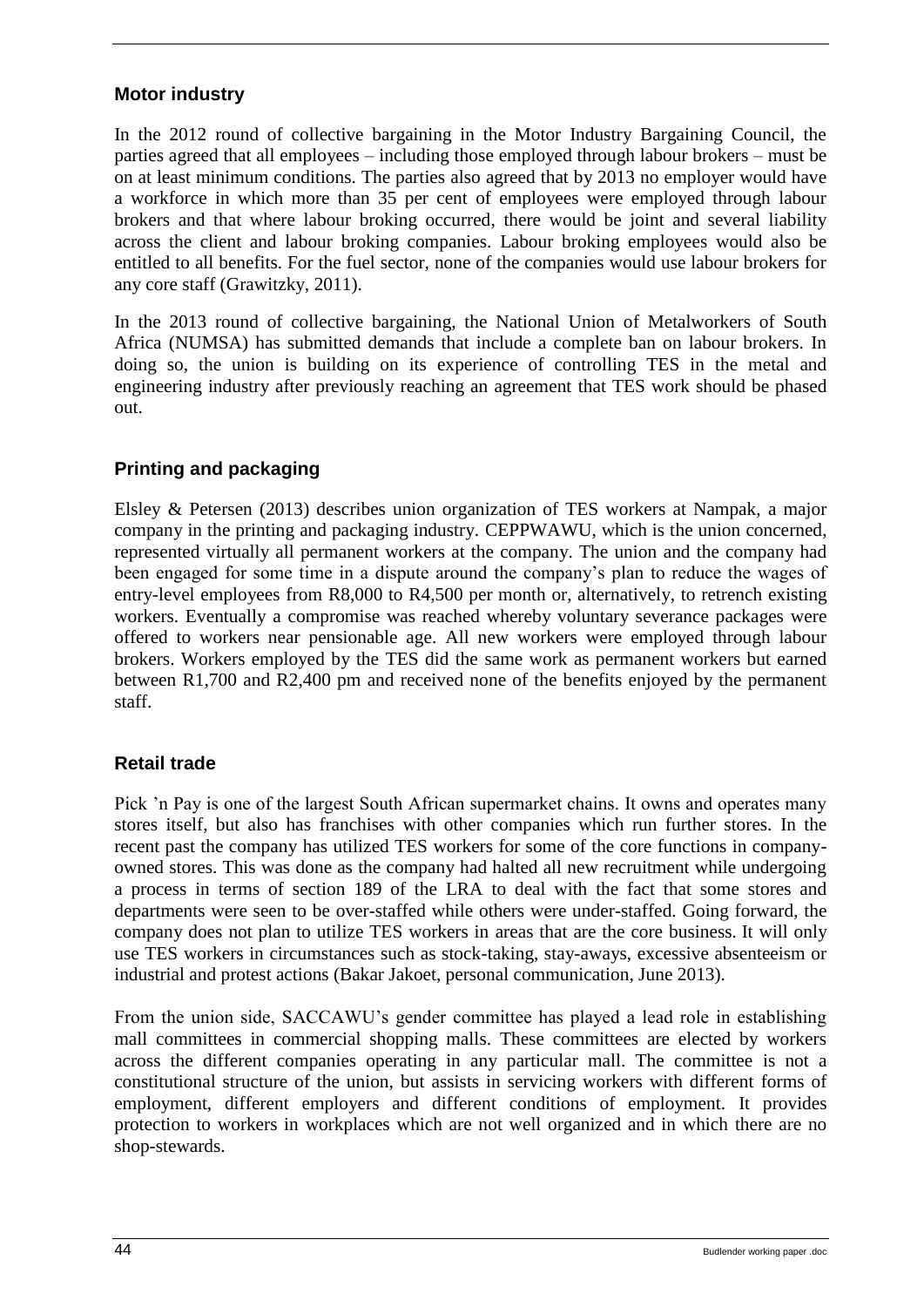The union has found that labour broker workers are difficult to organize because they fear they may lose their jobs if they join a union, or that they may be scheduled to work less often. The mall committees have, however, been able to profile and publicize labour broking. The larger retail companies have also allowed the union to organize labour broker workers, and the issue is on the collective bargaining agenda. The union has not, however, engaged with the labour broking companies themselves, and it also encounters resistance from many of the smaller companies that use labour broker workers. The extent to which labour broker workers are represented by mall committees thus depends, among others, on the nature of particular malls and the commercial companies that operate in the mall (Patricia Appollis, personal communication, July 2013).

### <span id="page-50-0"></span>**Road freight**

Clauses 66 and 67 of the 2010 collective agreement for the Road Freight and Logistics Industry, as agreed by the bargaining council, provides that a worker who has worked for more than two months for one or more employers will be regarded as an "ordinary" employee and covered by all clauses of the agreement. After two months, the contract is deemed to be weekly for all workers except those of TES, for whom the contract is deemed to be daily. Companies in the industry may only use TES that are registered with the Council, and must notify the Council in writing within a month of doing so. The TES must prove that they have complied with requirements in terms of UIF, Compensation for Occupational Injuries and Diseases Act and tax. Where the agreement is flouted, the client company can be held liable. TES workers may not account for more than 30 per cent of an employer's workforce.

### <span id="page-50-1"></span>**Transport (Rail, ports and pipelines)**

The 2010 agreement of the Transnet Bargaining Council provided for 1,000 contract workers to be employed on a permanent basis, and a process to be put in motion for placement of the remaining contract workers (Grawitzky, 2011).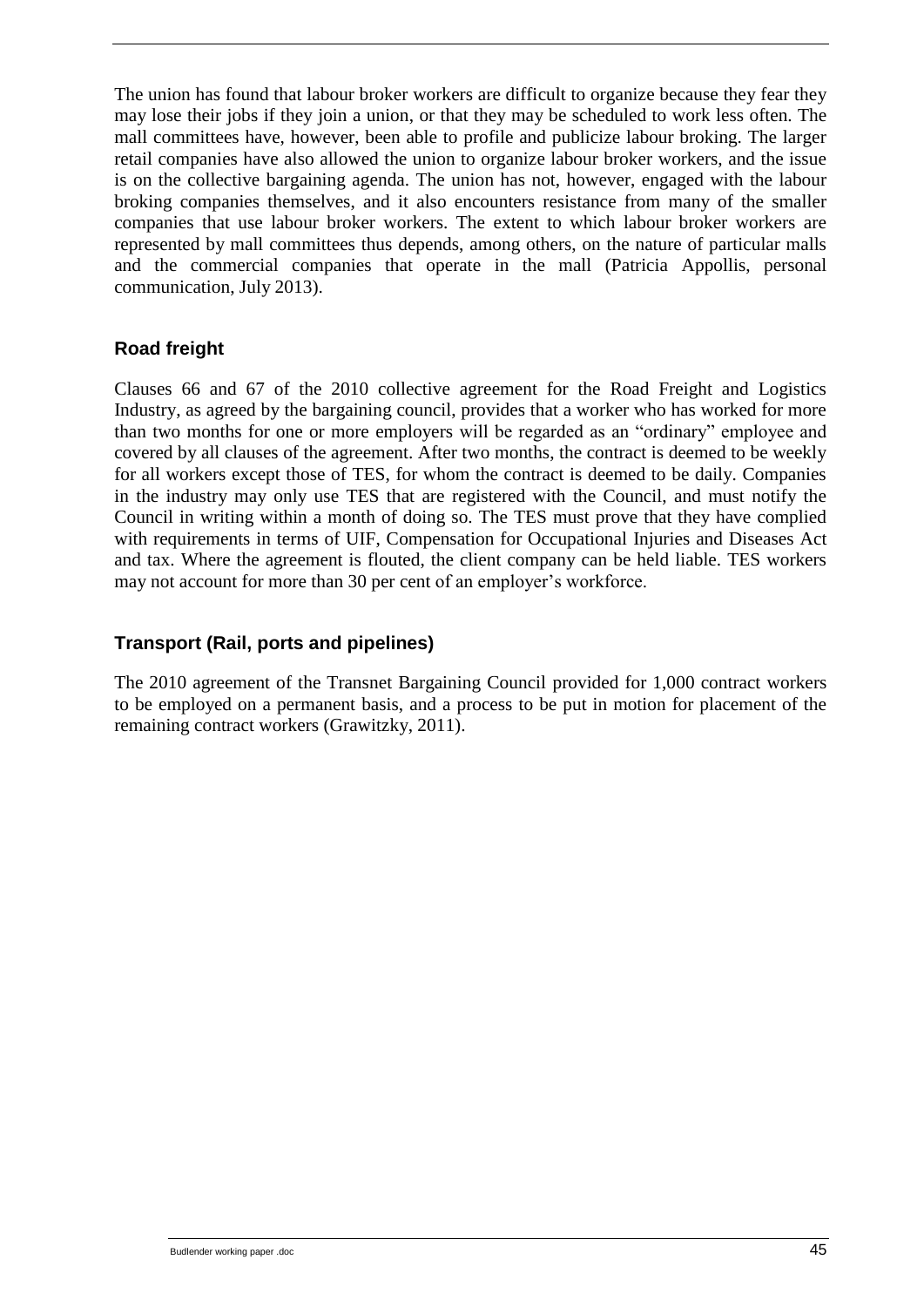# <span id="page-51-0"></span>**6. Comparison of South African practice on agency work with Convention No. 181**

The research brief required that this paper investigate the extent to which the situation in South Africa is in line with ILO Convention No. 181. This section of the paper reviews what the evidence discussed above reveals in respect of each of the aspects specified in article 11 of ILO Convention No. 181.

### <span id="page-51-1"></span>**Article 11 of ILO Convention No. 181**

### <span id="page-51-2"></span>*Freedom of association*

The LRA is the main legislation governing trade union rights, which relate to workplacerelated rights in respect of freedom of association. Section 12 of the LRA provides that trade unions that are sufficiently representative can have access to the employer's workplace to recruit and service members. Benjamin et al. (2010) note that this assumes that the employer controls the workplace. This is not usually correct in the case of TES, where the client (the user enterprise) controls the workplace. This provision is thus potentially meaningless in terms of organization by trade unions and freedom of association.

A further problem arises in respect of how representativeness is determined. For a union to gain organizational rights in respect of a TES company, must it achieve sufficient representativeness across all the workers employed by the TES company concerned? This is clearly a huge, near impossible task where the agency employs mainly temporary workers, scattered across many distant workplaces, in different companies, operating in various sectors/industries. Alternatively, if the TES workers are to be represented in bargaining with the client (who is not, in fact, their legal employer), must the union that represents the client's workers show representativeness for the full workforce including both sets of workers?

The problem is exacerbated by the fact that COSATU, the largest federation, was established as a federation of "industrial" unions. Its motto "One industry, one union" envisaged each union focusing on a particular industry. This is not appropriate where there are TES workers who are, in legal terms, employed by the private employment agency industry or the financial and business services industry, whereas other workers, alongside whom they work, are employed by another industry.

### <span id="page-51-3"></span>*Collective bargaining*

Theron et al. (2005) point to the difficulties TES workers will experience in bargaining for higher wages, as these will be part of the contract between the client and the TES. They note that for the most part the amount would "obviously" be less than what permanent workers would receive because the client would also be paying a fee in respect of each TES worker. Collective bargaining would only be successful if the client were prepared to increase the fee paid to the TES.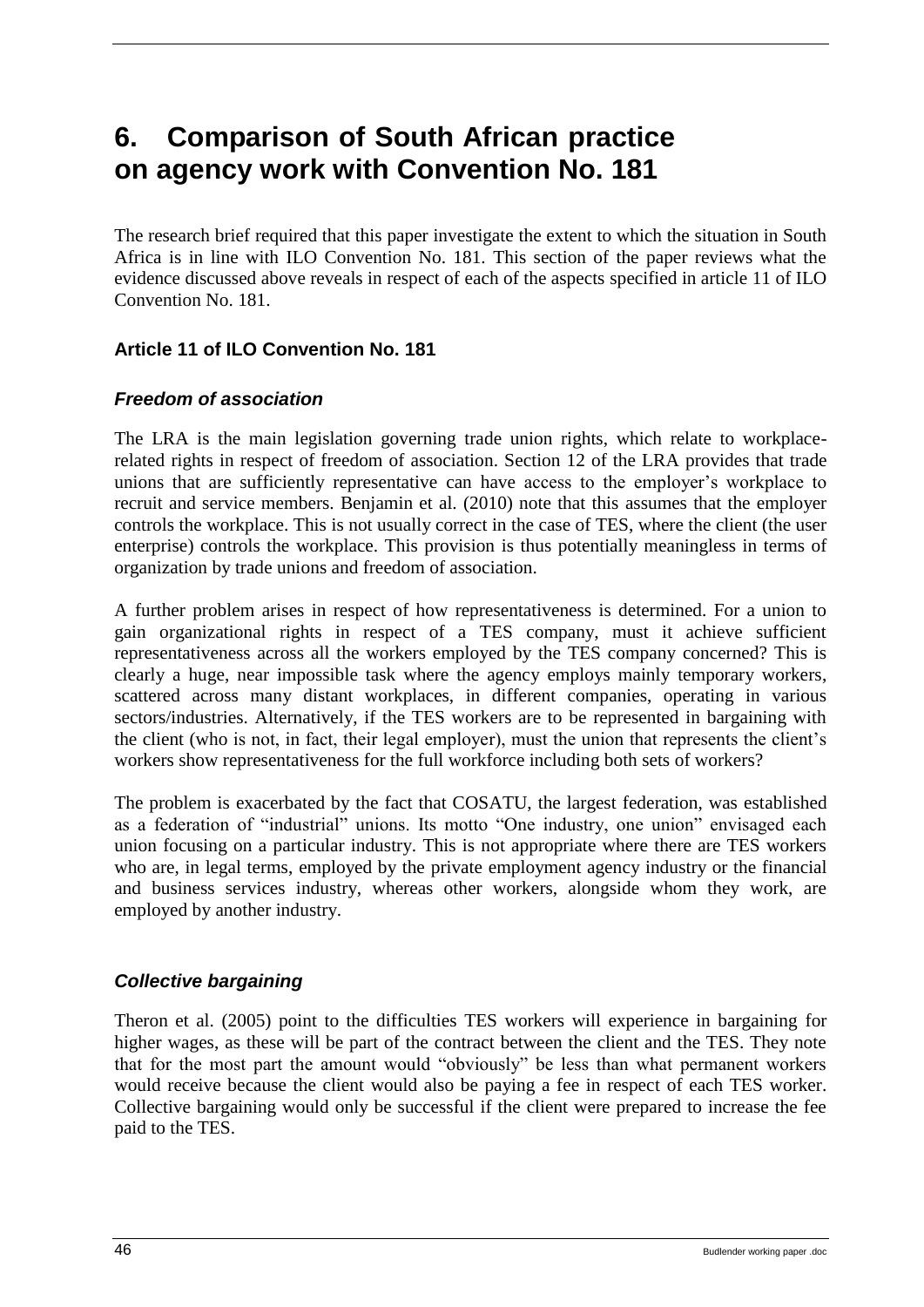The authors note further that TES workers will not necessarily be covered by a bargaining council agreement unless it is extended to non-parties or unless – as is the case in the metal and engineering and road freight industries – labour brokers are required to register with the Council.

For the most part, TES workers are dependent on the collective bargaining strength of others, in particular the workers alongside whom they work. As discussed above, some bargaining councils now place restrictions on the use of TES workers, or even outlaw it completely. Restrictions might include the percentage of workers who can be employed by a TES, the wages and conditions of TES workers, and the length of time for which a worker can be employed through a TES. Similar provisions are found in some agreements at the enterprise level (Trenton Elsley, personal communication, June 2013).

### <span id="page-52-0"></span>*Minimum wages*

Several of the qualitative case studies illustrate the extent to which TES workers are likely to receive lower pay than other workers doing similar work, often in the same workplace. This is unsurprising as, in the first place, cost-cutting is often a motivation for employing TES services. Further, even if the client company is prepared to incur the same expenditure as it would with directly employed workers, some part of the money paid for TES workers will go to the TES company.

A representative of a TES company who completed the online questionnaire phoned to discuss the meaning of both TES and "worker". The representative was adamant that while her agency supplied workers to whom they paid salaries to other companies, it was not involved in "labour broking". She said that the latter term related to the practice in respect of lower-skilled workers in which agencies supplied workers at a low rate of pay determined by the client. In contrast, her agency supplied higher-skilled and higher-paid "staff" (rather than "workers") and it was her agency that stipulated the necessary earnings rather than the client company. Her observations suggest that it is lower-paid and lower-skilled TES workers in particular who lack adequate protection in respect of minimum wages.

### <span id="page-52-1"></span>*Working time and other working conditions*

Many of the observations above in respect of minimum wages would apply equally to working conditions.

Theron et al. (2005) reports that the contract of one TES included the statement, to be signed by the worker, that "in the event of my services being provided to any client on a temporary basis and thereafter to a different client or clients, I fully understand and accept that the conditions of employment will vary from client to client and that such variation will be beyond the control of [the TES] and will not constitute an unfair labour practice*.*"

In the application form, one TES asked to sign acceptance of the statement: "Due to the nature of our business, you will have to work long shifts*.*" Another TES noted that, if the application was successful, R18 (3.26 USD at 2005 exchange rate) would be deducted from their first payment to cover the costs of a check for a criminal record.

The nursing agencies have, since 2005, been successful in applying for a ministerial determination that provides for a variation of section 50 of the Basic Conditions of Employment Act in respect of annual and sick leave. The variation provides that, instead of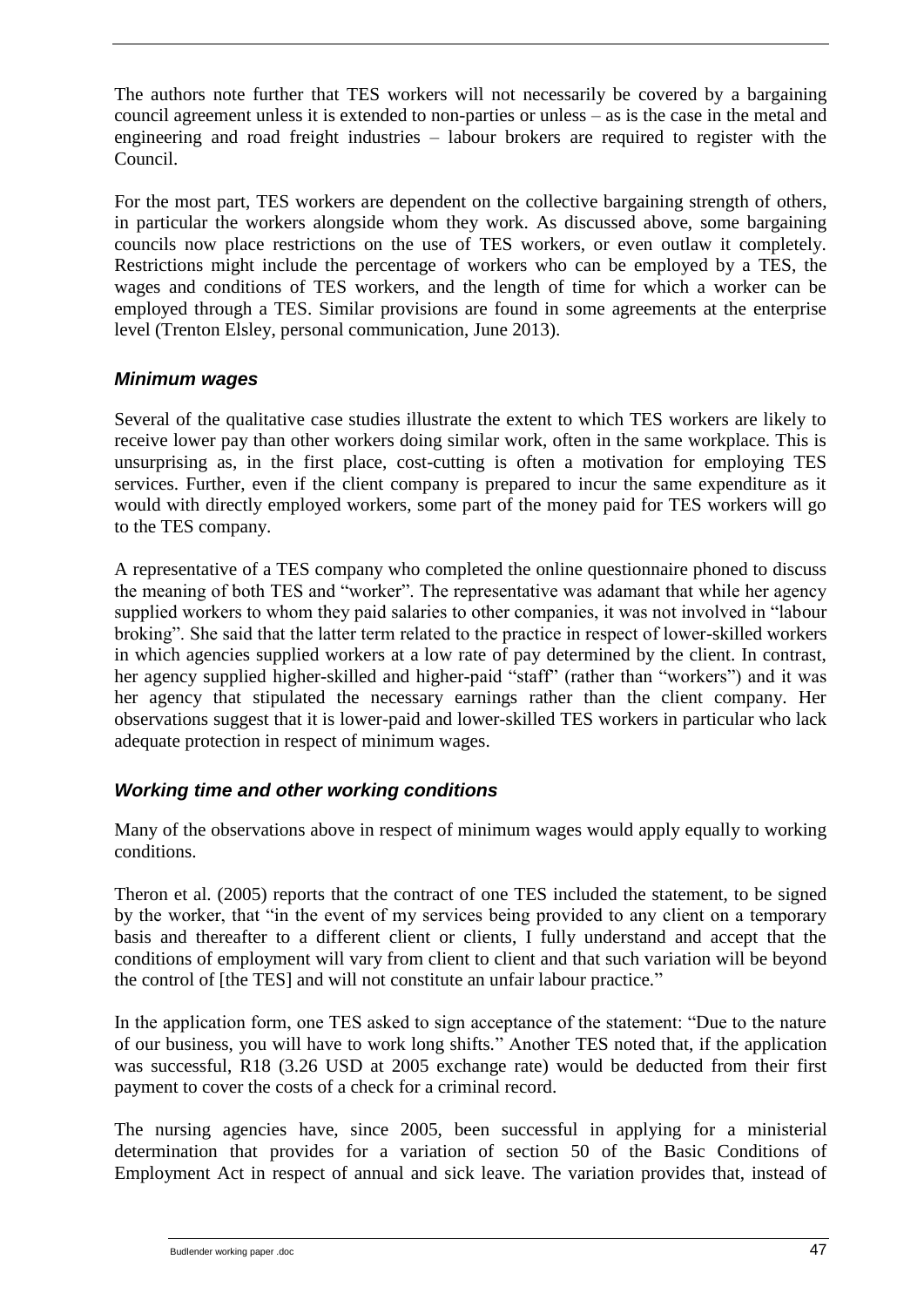granting annual leave, the agency can pay the worker the equivalent of one hour's pay for every 17 hours worked. Further, entitlement to sick leave can be calculated on the basis of one day's paid sick leave for every 26 days worked for the duration of the 36-month cycle (Leigh-Ann George, personal communication, June 2013).

### <span id="page-53-0"></span>*Statutory social security benefits*

The qualitative case studies reveal that it is especially in the area of benefits such as retirement (provident or pension) funds and medical cover that TES workers are likely to be disadvantaged compared to directly employed workers. Where a TES worker is in an industry that has a collective bargaining agreement that provides for such funds, the worker will not necessarily be covered unless the agreement has been explicitly extended to cover such workers.

CAPES has tried to address this problem through providing a provident fund for TES workers, and Kelly provides access to a medical aid scheme. The small number of workers who have taken up these opportunities suggest that these are not viable solutions for many TES workers. Firstly, in both cases the TES employer does not make matching contributions as is the case for workers who are directly employed by client companies. Secondly, these funds rely on regular monthly contributions through deductions from earnings. This is not possible for workers who are employed on erratic short-term contracts.

### <span id="page-53-1"></span>*Access to training*

Training is rarely mentioned in the literature. To the extent it is mentioned, it relates to the ability of private employment agencies to provide workers who have been pre-screened to ensure that they have the requisite education and skills. Further, as mentioned in passing above, some of the larger TES companies appear to be increasing their involvement in learnerships. This form of practical-cum-theoretical training has potential advantages for all parties. The TES companies can access the tax breaks available for companies that take responsibility for learnerships, the client companies can access workers with the requisite training, and the learner-workers are assisted to find an employer where they can do the practical part of the learnership and perhaps subsequently be taken into permanent employment. This growing area of engagement by the private employment agencies merits further research.

### <span id="page-53-2"></span>*Occupational safety and health*

There are very few mentions of safety and health in the discussion above. The Occupational Health and Safety Act has a definition of workplace that is more favourable for TES workers than the definitions in other legislation. However, it is unlikely that TES workers participate in the health and safety committees required by the legislation, especially if they are at a workplace for a relatively short period of time.

### <span id="page-53-3"></span>*Compensation in case of occupational accidents or diseases*

TES companies are required to make contributions in respect of TES workers in terms of the Compensation of Occupational Injuries and Diseases Act. The literature and interviews did not reveal anything in this respect apart from the fact that the CAPES web-site alerts member companies to their responsibilities in this respect.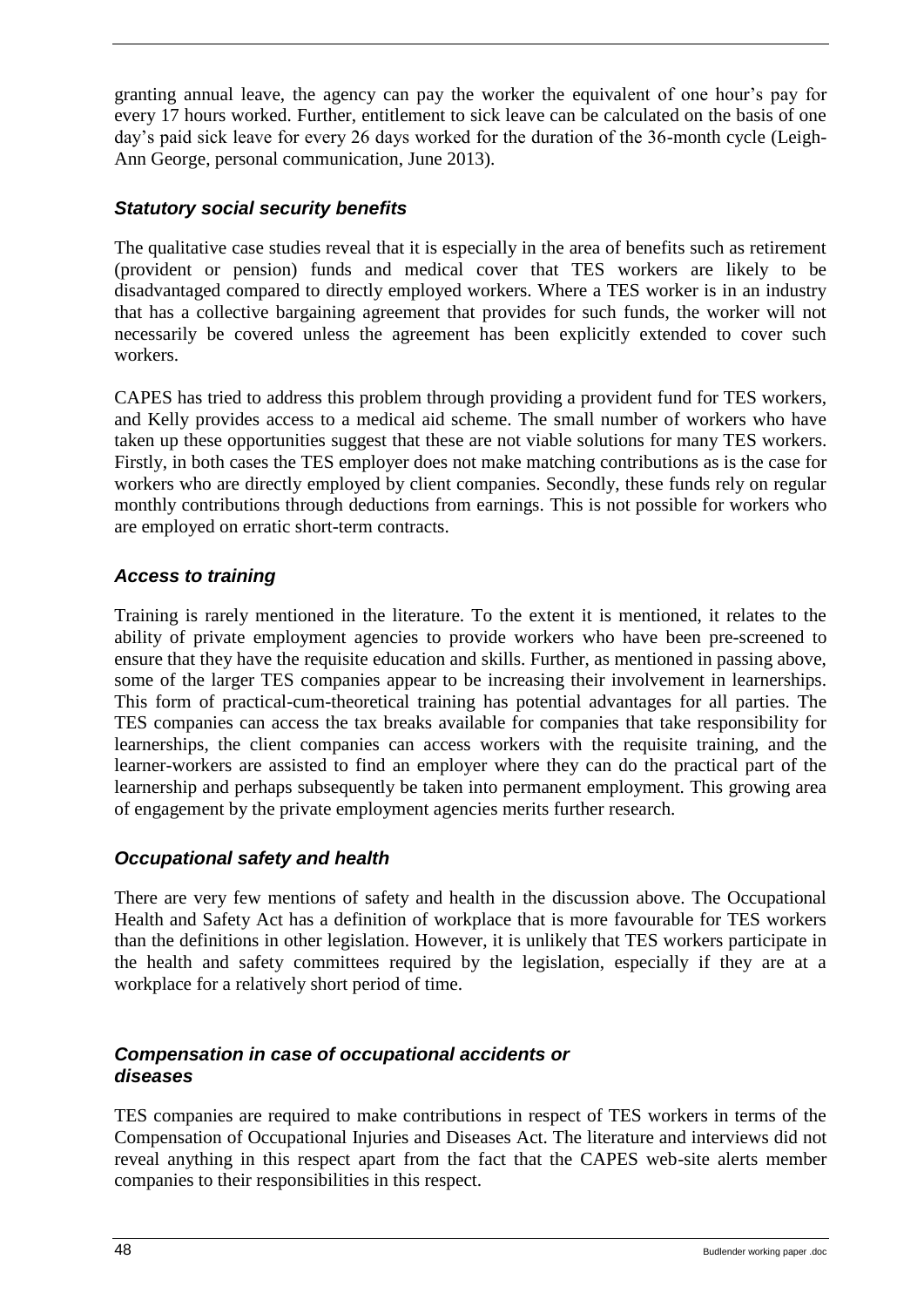### <span id="page-54-0"></span>*Compensation in case of insolvency and protection of workers' claims*

The fact that the contracts of TES workers are short-term makes it unlikely that they would ever qualify for severance pay, which is the primary way in which workers are protected in cases of insolvency.

Theron et al (2005), in their survey of TES agencies, asked interviewees about the contracts of employment that they entered into with TES workers. The majority (87 per cent) of the TES said that they had standard contracts of employment, but 59 per cent explicitly refused to provide a copy of the contract and only five actually provided the contracts.

These difficulties exist despite the fact that some TES workers are employed on a relatively long-term basis. Thus Benjamin et al. (2010) note that while the term TES included the word "temporary", in reality it covered what was sometimes indefinite-period employment relationships. They cite the case of East Rand Proprietary Mines where, in 2002, almost the entire workforce of 4,000 was employed by a TES. They also cite problematic cases in which employers transferred their employees to TES, as well as cases in which workers were unaware that they were employed by a TES.

### <span id="page-54-1"></span>*Maternity protection and benefits, and parental protection and benefits*

The Basic Conditions of Employment Act provides for four months of maternity leave. Employers are not required to pay workers during this period, but are also not permitted to dismiss or otherwise discriminate against workers on the basis of pregnancy. The challenge in respect of TES workers is that a worker who is pregnant may not be appointed in the first place, and it would then be difficult to prove that pregnancy was the reason for the decision not to employ her.

TES companies are required to register workers with the Unemployment Insurance Fund, which provides payment of part of the wage when workers are on maternity leave if workers have made sufficient contributions to have the necessary credit, in the form of more than four months' of contributions to the Fund. One challenge in this respect is the relatively low wages of TES workers. These would result in workers who qualified receiving even smaller amounts while on maternity leave. A second challenge is that many TES workers will not have sufficient credits to quality for maternity leave pay.

<span id="page-54-2"></span>TES agencies could play a role in protecting permanent workers who take maternity leave as the TES agency could provide the replacement worker for the period that the worker is on leave. The replacement worker could also be directly employed by the employer, but in some cases it may be easier for a TES agency to recruit a temporary worker with the required skills. (Similar reasoning would apply in respect of replacement workers while specialized workers are on annual, sick or other forms of leave – although sick leave cannot be covered by TES workers in the same way as planned annual or maternity leave.)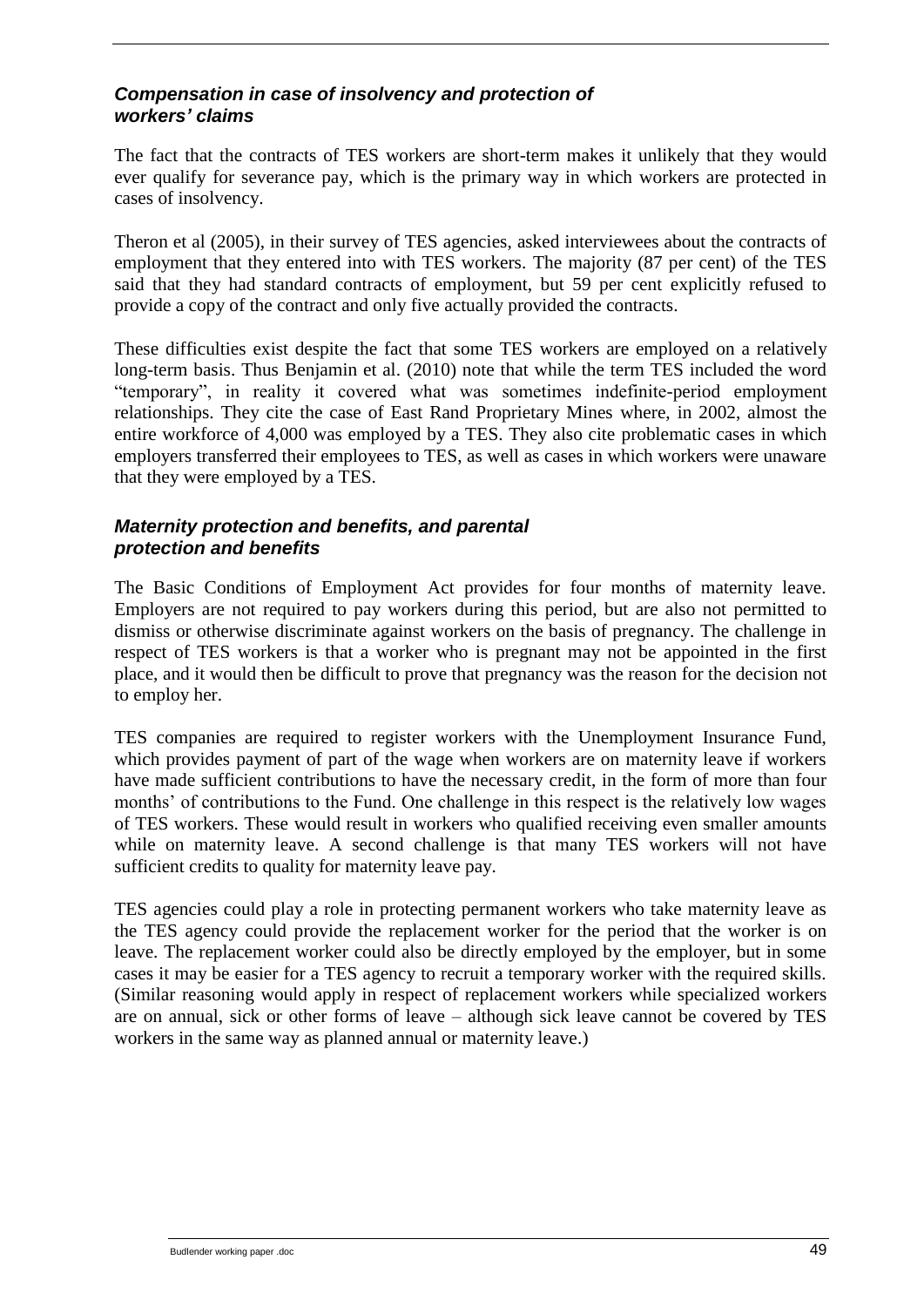# **7. Other issues**

<span id="page-55-0"></span>This section considers other aspects of temporary agency work in South Africa that were included in its terms of reference or that emerged through the research.

### *Security of employment*

One of the most disadvantageous aspects of TES work for workers relates to the lack of employment security. This is found, firstly, in the fact that many of the contracts are fixedterm, sometimes for very short periods. It is found, secondly, in the relative ease with which the employment contract can be terminated. This is one of the attractions of TES for employers in a context in which they perceive that South Africa places restrictions that are too onerous on hiring and firing. Conversely, it is one of the most unattractive features for the workers concerned.

Theron et al. (2005) refer to a study of 39 CCMA awards in respect of TES over the period 1997-2001. All cases related to unfair dismissal in the context of the triangular relationship. The study found that arbitrators adopted differing approaches and reached different decisions in similar cases. The conceptual challenges that resulted in these conflicting findings included difficulties in identifying who was the employer, identifying the correct procedure, defining dismissal, and determining the reason for dismissal.

Benjamin et al. (2010) also point to the lower level of protection enjoyed by TES workers against dismissal and termination of employment, in that when a client requests an agency to remove a worker, this is done as part of the commercial contract. The worker then does not have the remedies – including protection against victimization and severance pay – that they would have in terms of employment law.

### <span id="page-55-1"></span>*Drivers of agency work*

The research brief required discussion of the "main drivers of the dynamics of agency work". Employer publications, including the Adcorp Employment Index, listed companies' annual reports, and the Topline Research report all provide indications as to the reasons why TES work happens, and why it is attractive to user enterprises.

For example, the Adcorp annual report for 2002 notes the difficulty of dismissing permanent employees for poor performance, the fact that minimum wage agreements reached through collective bargaining have "had the effect of pricing labour out of the market", and the perception that "South Africa's labour force has become increasingly unreliable, prone to militant strike action". In these circumstances, companies "are opting to automate, mechanize, outsource, off-shore, sub-contract and utilize contract labour as an alternative to the hiring of permanent employees." The Adcorp Employment Index of May 2013 cites two main reasons for the fact that temporary work is more common in South Africa than in other countries. The first is that companies with 50-500 employees that do not have specialized human resources capacity prefer to avoid the hassle related to ensuring the labour laws and regulations are observed. The second is that collective bargaining agreements do not always apply to temporary workers. This, among others, means that temporary workers do not need to be given annual wage increases.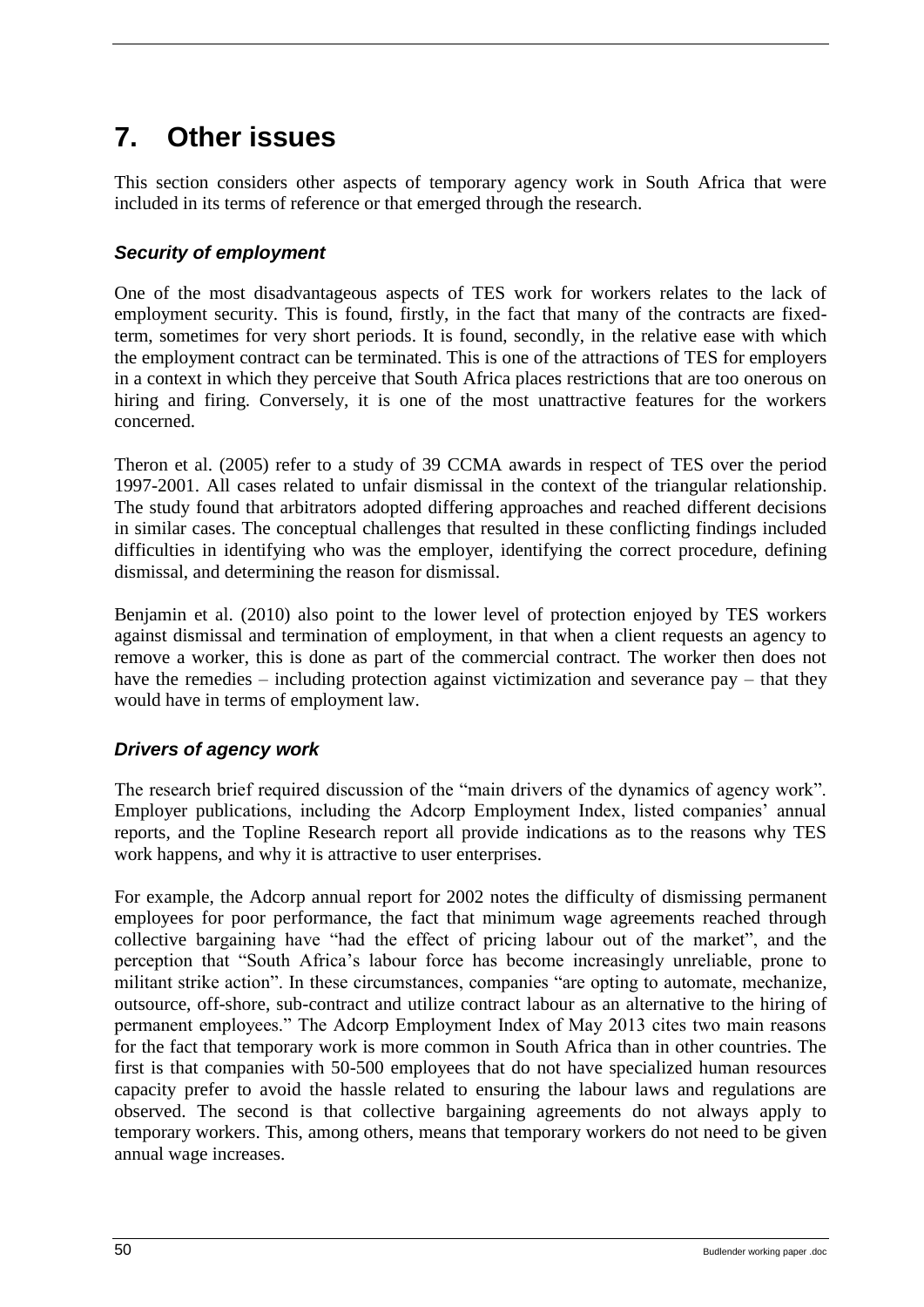A representative of CAPES suggested that the unusually high penetration rate of TES in South Africa might reflect unusually high levels of unemployment, the poor quality of education, and the "very restrictive employment policies" which would make companies operating in cyclical or otherwise volatile sectors reluctant to employ workers directly and permanently.

The Topline research cited above found that 64 per cent of TES companies said that clients used their services to deal with seasonal increases in labour requirements, 49 per cent for shift work requirements, and 61 per cent because they wanted to outsource. The latter percentage probably refers primarily to those who choose outsourcing as a way of either avoiding the administrative and other burdens of labour legislation and/or not having to meet the wage, benefit and other requirements.

### <span id="page-56-0"></span>*Rogue agencies*

The research brief required discussion of the role of "rogue" agencies in the private employment industry. Within South Africa, these agencies are generally referred to as the "bakkie brigade". Theron et al. (2005) describe these as "brokers whose primary assets are a bakkie [pick-up truck] and a cell phone, and who procure labour from street corners and outside informal settlements. In their case the intention is to evade all forms of regulation."

A CAPES representative estimated that the bakkie brigade would account for about 100,000 employees at any time. Perhaps surprisingly, the research uncovered very few references to rogue agencies. As is evident from the discussion of sectors above, the unions have focused their attention on use of TES workers in formal enterprises, and for the most part it seems that these companies use formal TES agencies.

### <span id="page-56-1"></span>*Social dialogue*

Finally, the research brief required discussion on how workers, employers (presumably both TES and clients/user enterprises), government and others can work together to improve working conditions and social dialogue in respect of private employment agencies. It is very difficult to know what to suggest here at the national level. Business, labour and government representatives have probably spent more time and energy on discussing TES than has happened in most other countries. The parties still seem relatively far apart in what they would like to see, but there is perhaps an emerging compromise position on regulation of the extent of TES. It is less clear if attention has been paid to addressing all the aspects of TES employment that make it so unattractive to labour and that in some cases are out of line with Convention No. 181.

At the sectoral and company level, there has been more progress. As the above sectoral case illustrate, employers and unions in different industries have been able to reach agreement on either outlawing labour broking completely, placing limits on the practice in terms of the number or percentage of workers involved or the length of time for which they are employed, and/or ensuring that the earnings and conditions of work of people employed through labour brokers satisfy the same minimum standards as those of people employed directly. Less commonly, agreements have provided that workers employed through labour brokers enjoy the same benefits as workers employed directly. What is noteworthy, is that these agreements have almost all been reached with the main user enterprise employer rather than with the TES companies.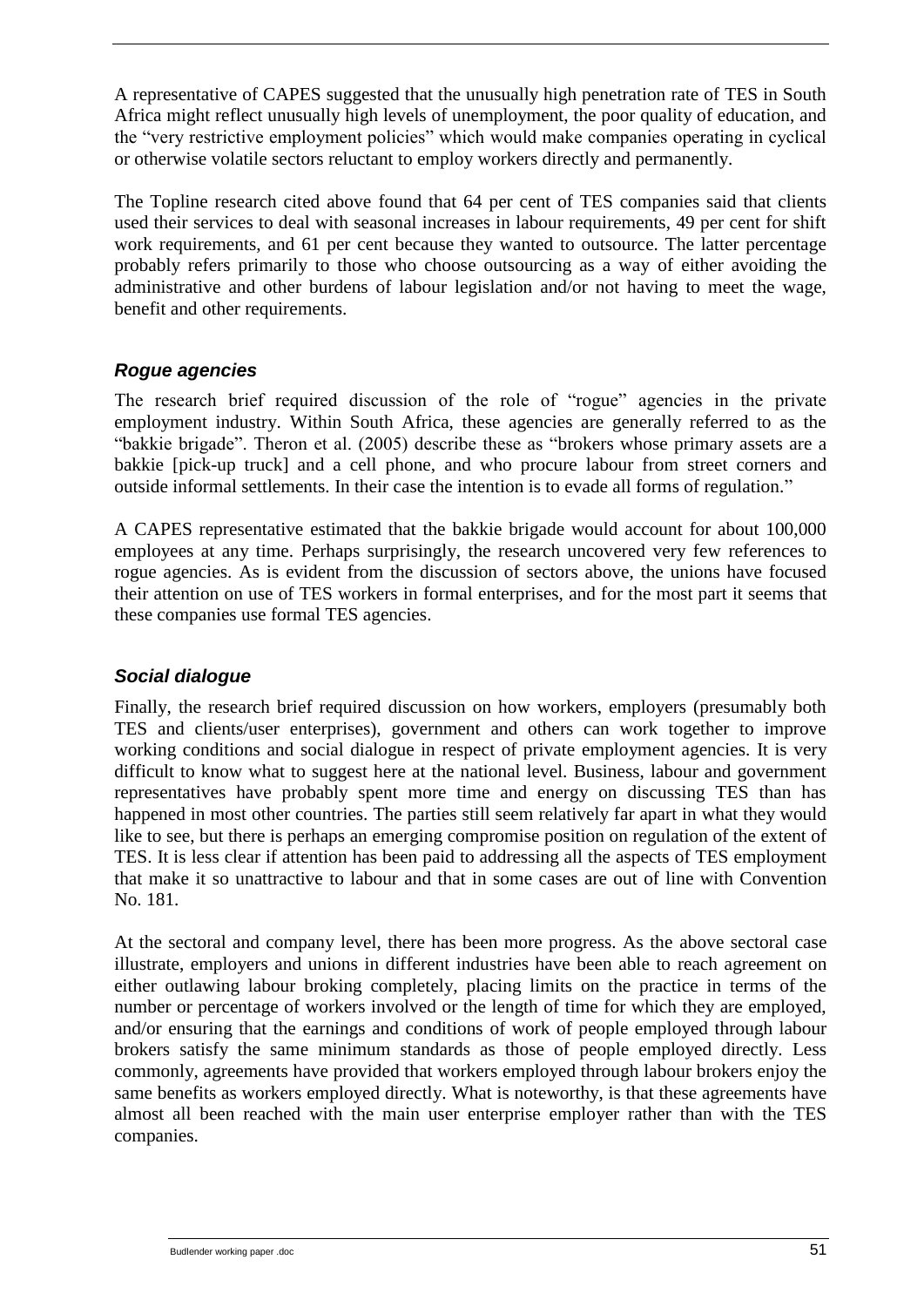### <span id="page-57-0"></span>**References**

Adcorp. 2010a. *Adcorp Employment Index*, March 2010

Adcorp. 2010b. *Adcorp Employment Index*, November 2010

Adcorp. 2011. *Adcorp Employment Index*, February 2011

Adcorp. 2012. *Adcorp Employment Index*, December 2012

Adcorp. 2013. *Adcorp Employment Index*, May 2013

Adecco Group. 2012. *Annual Report 2012*.

Altbeker, Anthony; Schirmer, Stefan; Bernstein, Ann. 2012. Routes into Informal Employment: Public and private assistance to young workseekers. *CDE In Focus*. Centre for Development and Enterprise: Johannesburg.

Bamu, Pamhidzai H; with Godfrey, Shane. April 2009. "Chapter Four: Flexibility and Precariousness: Exploring labour broking in the construction industry in South Africa" in Labour Research Service. *Bargaining Indicators 2009*. Cape Town: 119-158.

Benjamin, Paul; Bhorat, Haroon; van der Westhuizen, Carlene. 2010. *Regulatory Impact Assessment of Selected Provisions of the: Labour Relations Amendment Bill, 2010, Basic Conditions of Employment Amendment Bill, 2010, Employment Equity Amendment Bill, 2010, Employment Services Bill, 2010*. Prepared for the Department of Labour and the Presidency. University of Cape Town: Cape Town.

Budlender, Debbie. 2013. *Improving the quality of available statistics on foreign labour in South Africa: Existing data-sets*. MiWORC Paper N°1. African Centre for Migration & Society, University of the Witwatersrand.

Congress of South African Trade Unions. 12-15 March 2013. *Report of the COSATU Collective Bargaining, Organizing and Campaigns Conference*. Boksburg.

Congress of South African Trade Unions. 2012. *Organizational report*. COSATU 11<sup>th</sup> National Congress. Johannesburg.

Elsey, Trenton; Petersen, Patricia. 2013. *Organizing and Representing Vulnerable Workers: Drivers and Obstacles.* Labour Research Service: Cape Town.

Ensor, Linda. 2013. "ANC U-turn on labour brokers, strike votes". *Business Day*, 6 June 2013.

Godfrey, Shane. 2011. *Collective Bargaining, the Bargaining Council System, and the National Clothing Industry Bargaining Council*. Report submitted to the Office of the State Attorney: Kwazulu-Natal, Department of Justice and Constitutional Development. Labour and Enterprise Policy Research Group, University of Cape Town: Cape Town.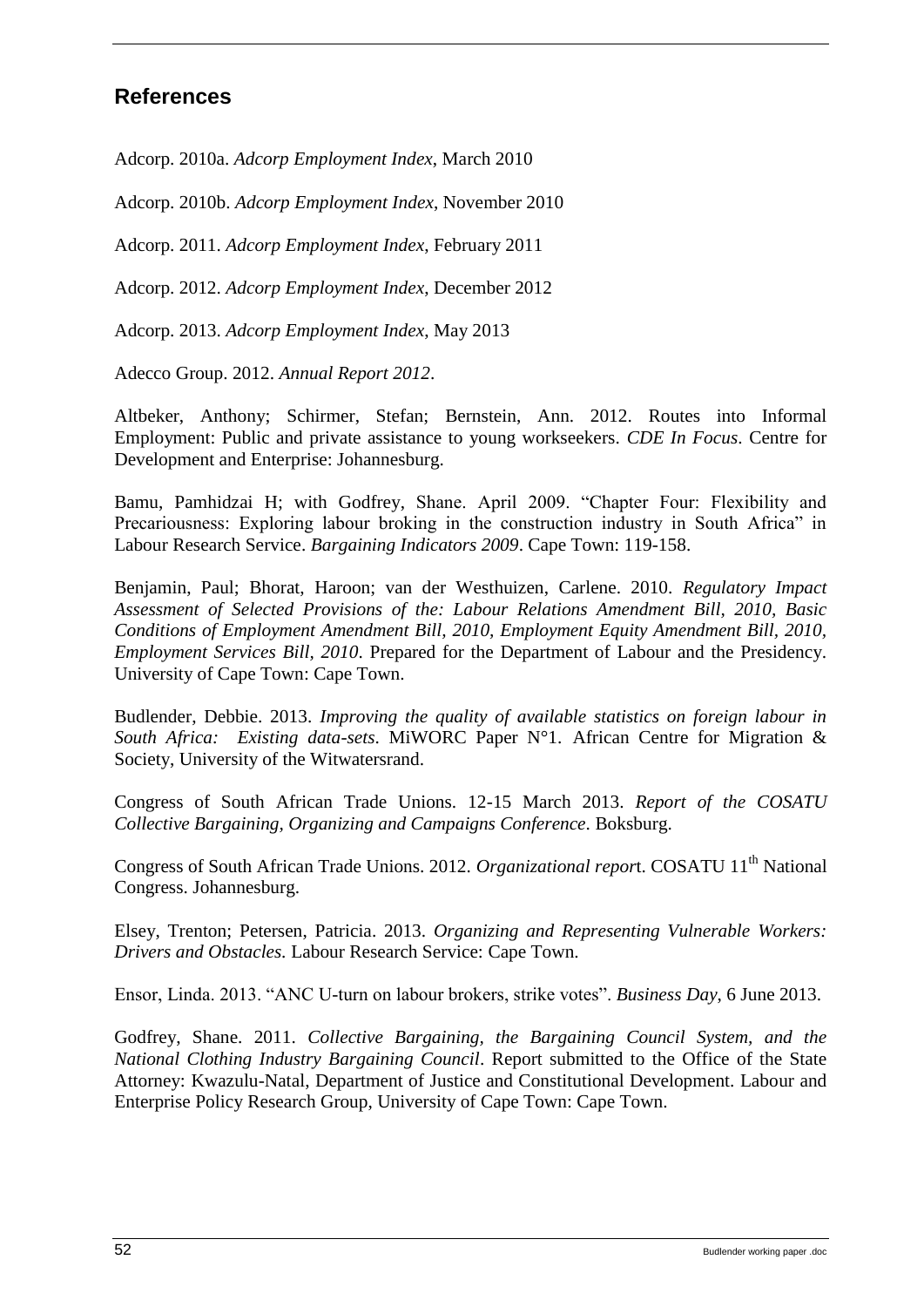Government of South Africa. 9 February 2007. *Labour Relations Act (66/1995): Textile Bargaining Council: Extension of New Main Collective Agreement to Non-Parties*. Government Notice R78. Government Gazette 29578.

Government of South Africa. *Employment Services Bill 2012*. 2 November 2012. Government Gazette 35844. Volume 560.

Grawitzky, Renee. 2011. *Collective bargaining in times of crisis: A case study of South Africa*. Working paper no. 32. Industrial and Employment Relations Department. Geneva.

Grotepass, Odette. 2012. "Investigation into the reliability of Statistics South Africa's employment estimates". Research paper for Actuarial Science Honours. University of Cape Town: Cape Town.

International Confederation of Private Employment Agencies (CIETT). 2013. *The Agency Work Industry Around the World: Economic Report*. Brussels.

Kelly Group. 2012. *Putting People First: Integrated Annual Report*. Johannesburg.

Kerr, A; Wittenberg, M. 2012a. "Criticisms of the Adcorp Employment Index". Available: http://www.datafirst.uct.ac.za/home/index.php?/news.

Kerr, A; Wittenberg, M. 2012b. "Science and Nonsense: Further criticisms of Adcorp". DataFirst, University of Cape Town: Cape Town.

National Bargaining Council for the Road Freight and Logistics Industry: Main collective agreement. 6 January 2012. *Government gazette* 34910. R4.

National Education Health and Allied Workers' Union. April 2012. *Public Service Delivery Campaign: The Free State Experience: What can be learned?*

National Labour and Economic Development Institute. July 2012. *State of COSATU Affiliates Report*. Johannesburg.

Primeserv. *Annual Integrated Report 2012*.

Rankin, Neil. 2011. *Pathways to employment: The temporary employment services route*. African Microeconomic Research Unit, Witwatersrand University: Johannesburg.

Rees, Robin Alexis. 2011. "Organizing labour broker workers: The case of Giwusa at AEL and Samwu in Tshwane". MA thesis. University of Witwatersrand: Johannesburg.

Services SETA. 28 June 2013. *Report on labour recruitment companies that are members of the Services SETA*. Johannesburg.

Sharp, Loane. 2009. *South Africa's Out-of-Work Deficit: A Critical Examination of the Country's "Decent Work" Agenda*. Paper submitted to the Business Unity South Africa Social Policy Task Team on Atypical Employment. Adcorp: Johannesburg.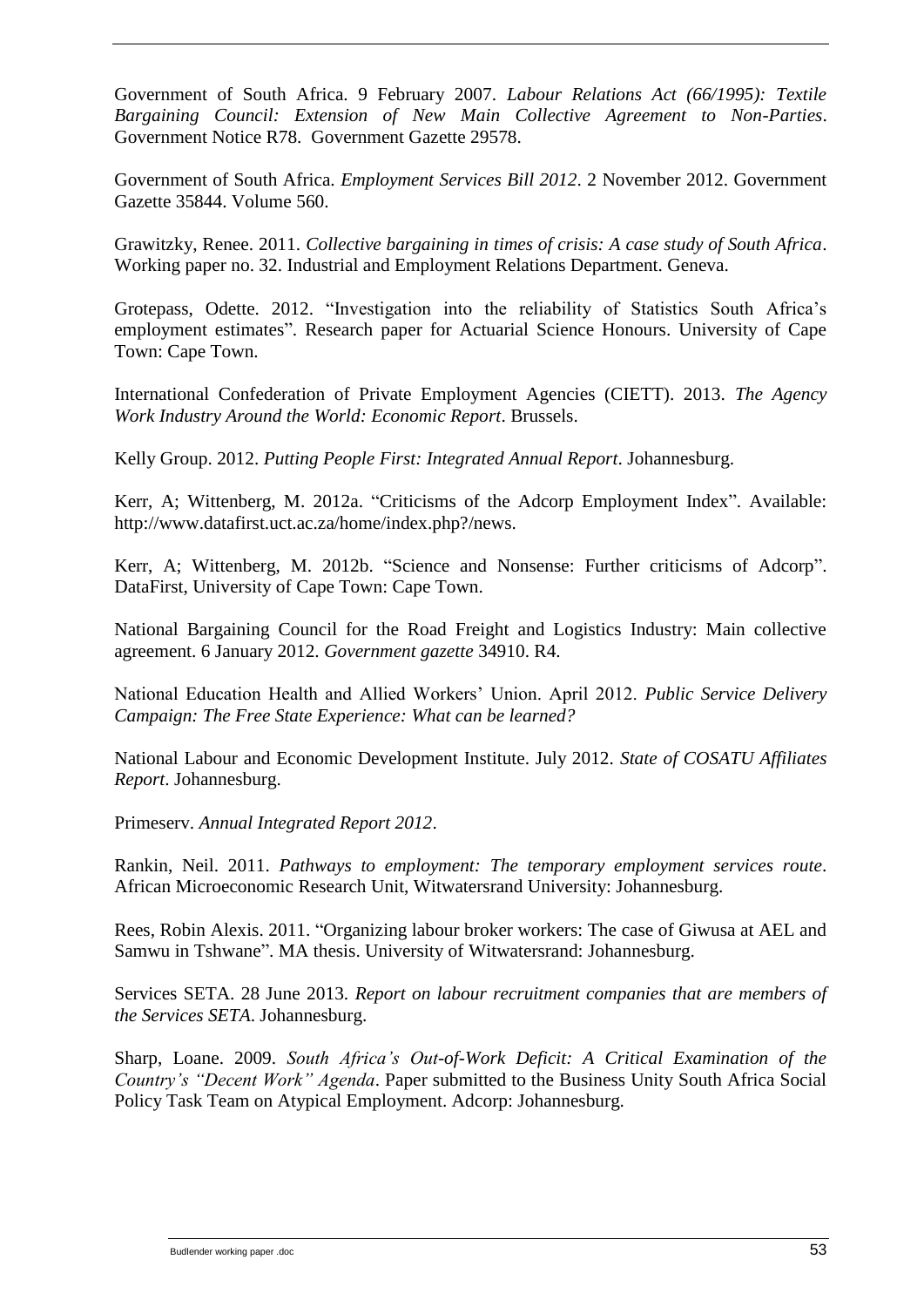Theron; Jan with Godfrey, Shane; Lewis, Peter. 2005. *The Rise of Labour Broking and its Policy Implications*. Development Labour Monograph Series 1/2005. University of Cape Town: Cape Town.

Topline Research Solutions. October 2010a. *Labour Recruitment Chamber Research on the Nature of the TES Industry*. Services SETA: Johannesburg.

Tregenna, Fiona. 2010b. "How significant is intersectoral outsourcing of employment in South Africa?" *in Industrial and Corporate Change*, Volume 19, Number 5, pp. 1427–1457**.**

Workforce Holdings Limited. 2012. *Integrated Annual Report*.

### <span id="page-59-0"></span>**Informants/Interviewees**

Patricia Appollis, SACCAWU Jane Barrett, Congress of South African Trade Unions Louis Breckenridge, MEIBC Clive Damonze, Metro Cleaning Trenton Elsley, Labour Research Service Johnny Goldberg, CAPES June Greyvenstein, Kelly Group Leon Grobler, UASA Leigh-Ann George, ANASA Bakar Jakoet, Pick 'n Pay Grace Mbedzi, Kelly Group Vice Ngonyama, MEIBC Neil Rankin, University of Stellenbosch Alvin Pillay, National Textile Bargaining Council Nelia Pretorius, Department of Labour Martin Ratshivhanda, Department of Labour Rob Rees, National Labour and Economic Development Institute (NALEDI) Dave Reynolds, Supercare Services Group Kate Shuttleworth, Marvellous Maids Loane Sharp, Adcorp Natalie Singer, APSO and CAPES Guy Slingsby, NEHAWU Susan Steyn, Statistics South Africa Jan Theron, University of Cape Town Chris Todd, Bowman Gilfillan Etienne Vlok, Southern African Clothing and Textile Workers Union Rahab Zulu, Services SETA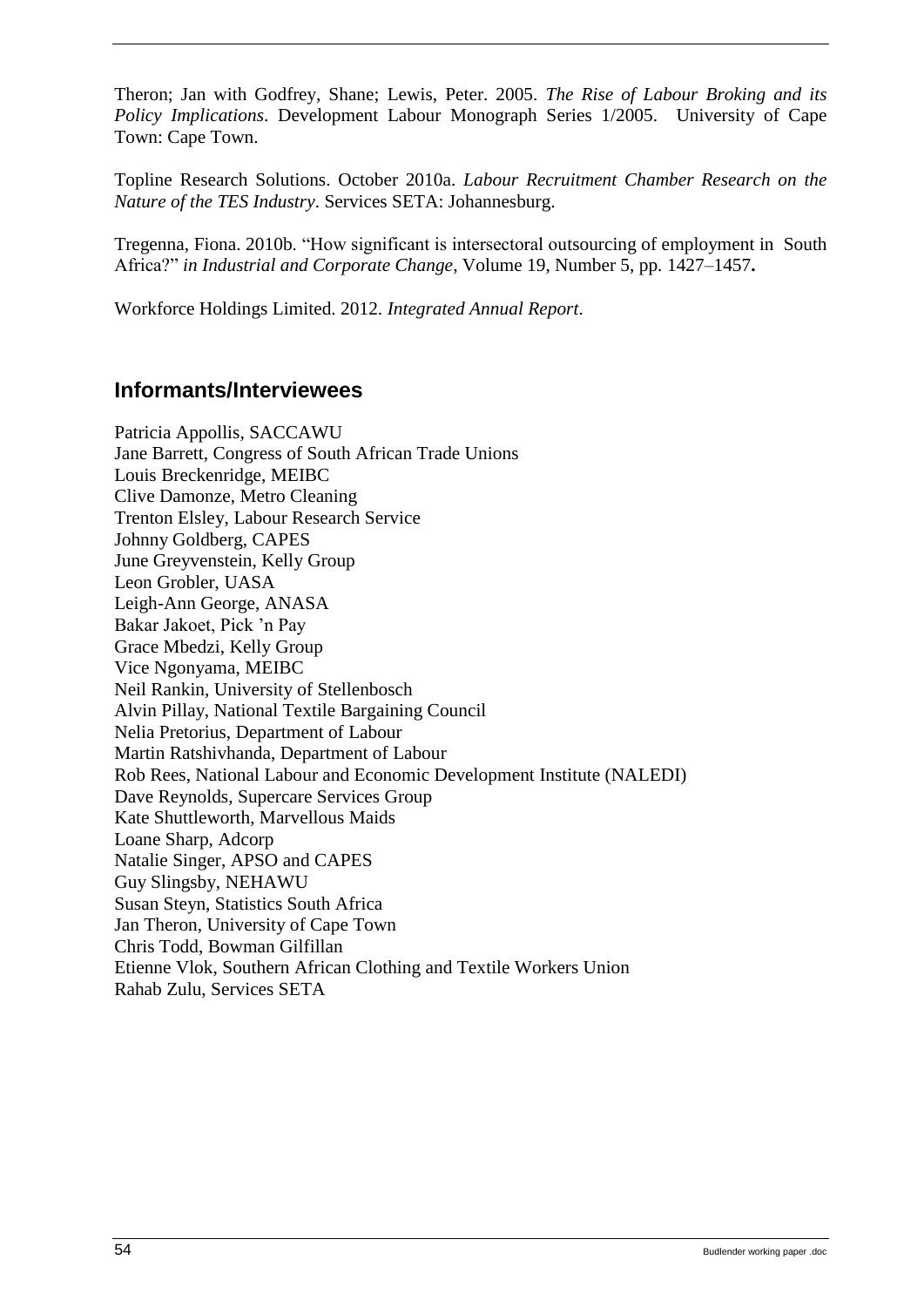# **Sectoral working papers <sup>6</sup>**

| ILO Database on export processing zones<br>(J.P. Singa Boyenge)                                                                                                                                                                                  | 2007 | WP.251 |
|--------------------------------------------------------------------------------------------------------------------------------------------------------------------------------------------------------------------------------------------------|------|--------|
| The use of contract teachers in developing countries:<br>Trends and impact<br>(Alec Fyfe)                                                                                                                                                        | 2007 | WP.252 |
| Le recours aux enseignants contractuels dans les pays<br>en développement: tendances et impact (extraits)<br>(Alec Fyfe)                                                                                                                         | 2007 | WP.253 |
| Promoting good industrial relations in the oil and gas<br>industries in Indonesia (Mengembangkan Hubungan<br>Industrial yang Baik di Industri Minyak dan Gas Indonesia)<br>(Ratih Pratiwi Anwar & Muyanja Ssenyonga)                             | 2007 | WP.254 |
| Participatory approaches for planning and construction-<br>related assistance in settlement upgrading and expansion -<br>The roles of tripartite actors and other stakeholders<br>(David G. Williams)                                            | 2007 | WP.255 |
| Social dialogue in the education sector: An overview<br>Le dialogue social dans le secteur de l'education: Tour<br>d'horizon<br>(Anamaria Vere)                                                                                                  | 2007 | WP.256 |
| Freedom of association and staff participation in higher<br>education decision-making: An overview and<br>Liberté syndicale et participation du personnel à la prise de<br>décisions dans l'enseignement supérieur: Un aperçu<br>(Anamaria Vere) | 2007 | WP.257 |
| Social dialogue perspectives in Romanian road transport<br>(Roxana Radu)(PDF ONLY)                                                                                                                                                               | 2008 | WP.258 |
| Hacia el trabajo decente en el sector del azúcar, Mexico<br>(Leonard Mertens)                                                                                                                                                                    | 2008 | WP.259 |

*Year Reference*

 $6$  Working Papers Nos. 1-250 are not included on this list for reasons of space, but may be requested from the Sectoral Activities Department.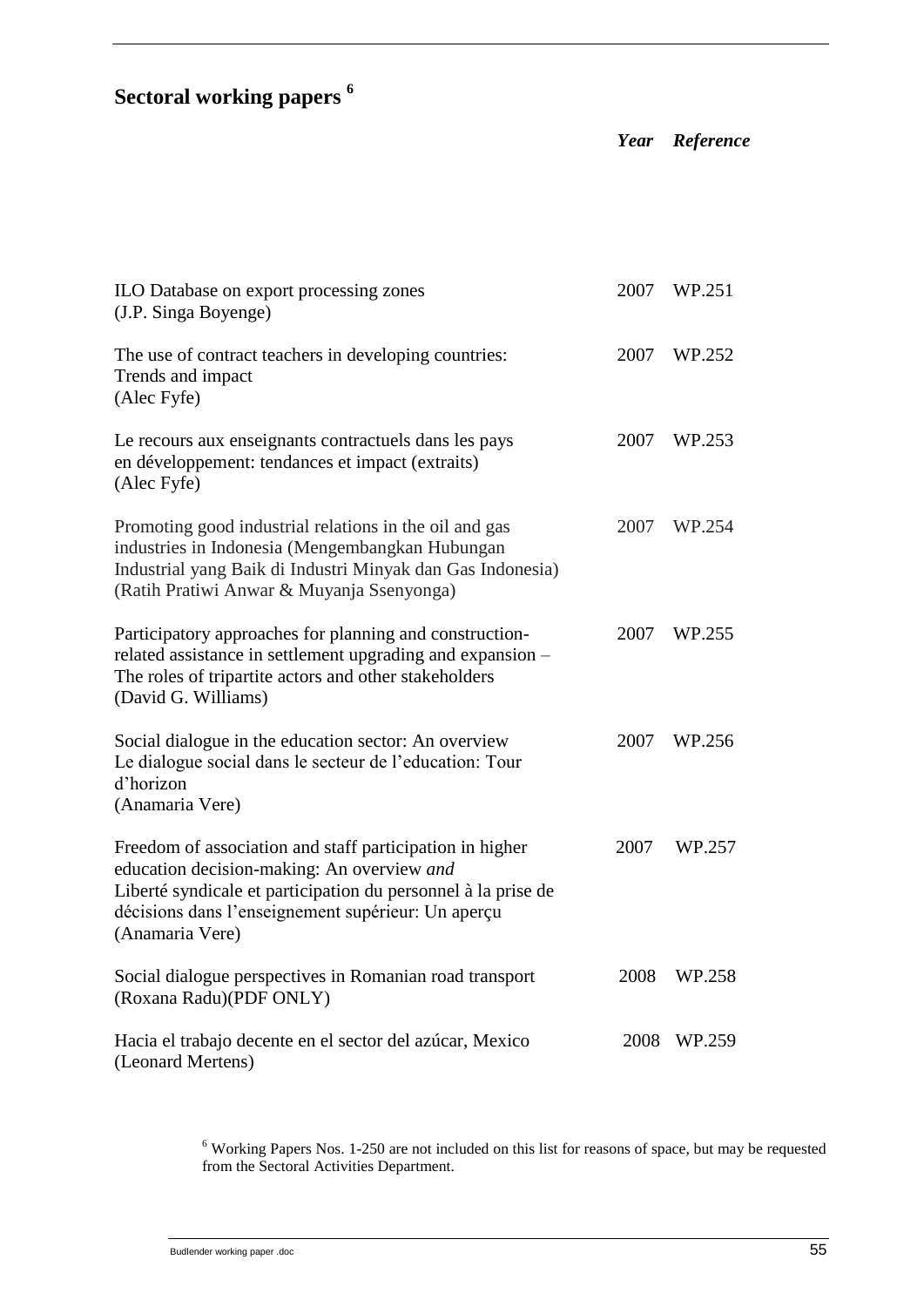| Coffee in Kenya: Some challenges for decent work<br>(Leopold M. Mureithi)                                                                                                 |      | WP.260 |
|---------------------------------------------------------------------------------------------------------------------------------------------------------------------------|------|--------|
| Hacia el trabajo decente en el Perú: la mujer en la<br>industria pesquera<br>(Gerardo Pejerrez Piedra)                                                                    | 2008 | WP.261 |
| Alimentación, bebidas, tabaco – El banano en Costa Rica<br>y sus retos laborales<br>(Ernesto Quirós)                                                                      | 2008 | WP.262 |
| The Kretek cigarette industry, Indonesia – challenges and<br>opportunities for decent work<br>(Ratih Pratiwi Anwar)                                                       | 2008 | WP.263 |
| Safety and health in the European forestry sector.<br>The impact of more open markets and of increased<br>regulation<br>(Malcolm Gifford)                                 | 2008 | WP.264 |
| Guide for social dialogue in the tourism industry<br>(Dain Bolwell and Wolfgang Weinz)                                                                                    | 2008 | WP.265 |
| Reducing poverty through tourism<br>(Dain Bolwell and Wolfgang Weinz)                                                                                                     | 2008 | WP.266 |
| Review of socially responsible HR and labour<br>relations practice in international hotel chains<br>(Jacqui Boardman and Candida Barbato)                                 | 2008 | WP.267 |
| Reducir la pobreza a través del turismo<br>(Dain Bolwell and Wolfgang Weinz)                                                                                              | 2008 | WP.268 |
| Industrial relations and social dialogue in the oil and gas<br>industries in Indonesia (based on a field study)<br>(Ratih Pratiwi Anwar and Muyanja Ssenyonga)            | 2009 | WP.269 |
| The role of worker representation and consultation in managing<br>health and safety in the construction industry (David Walters)                                          | 2010 | WP.270 |
| Sectoral Coverage of the Global Economic Crisis,<br>Trends in Employment and Working Conditions by<br>Economic Activity,<br><b>Statistical Update, Third Quarter 2009</b> | 2010 | WP.271 |
| Strengthening social dialogue in the utilities sector in Nigeria<br>(Professor Sola Fajana)                                                                               | 2010 | WP.272 |
| Strengthening social dialogue in the utilities sector in Malawi<br>(Winford H. Masanjala)                                                                                 | 2010 | WP.273 |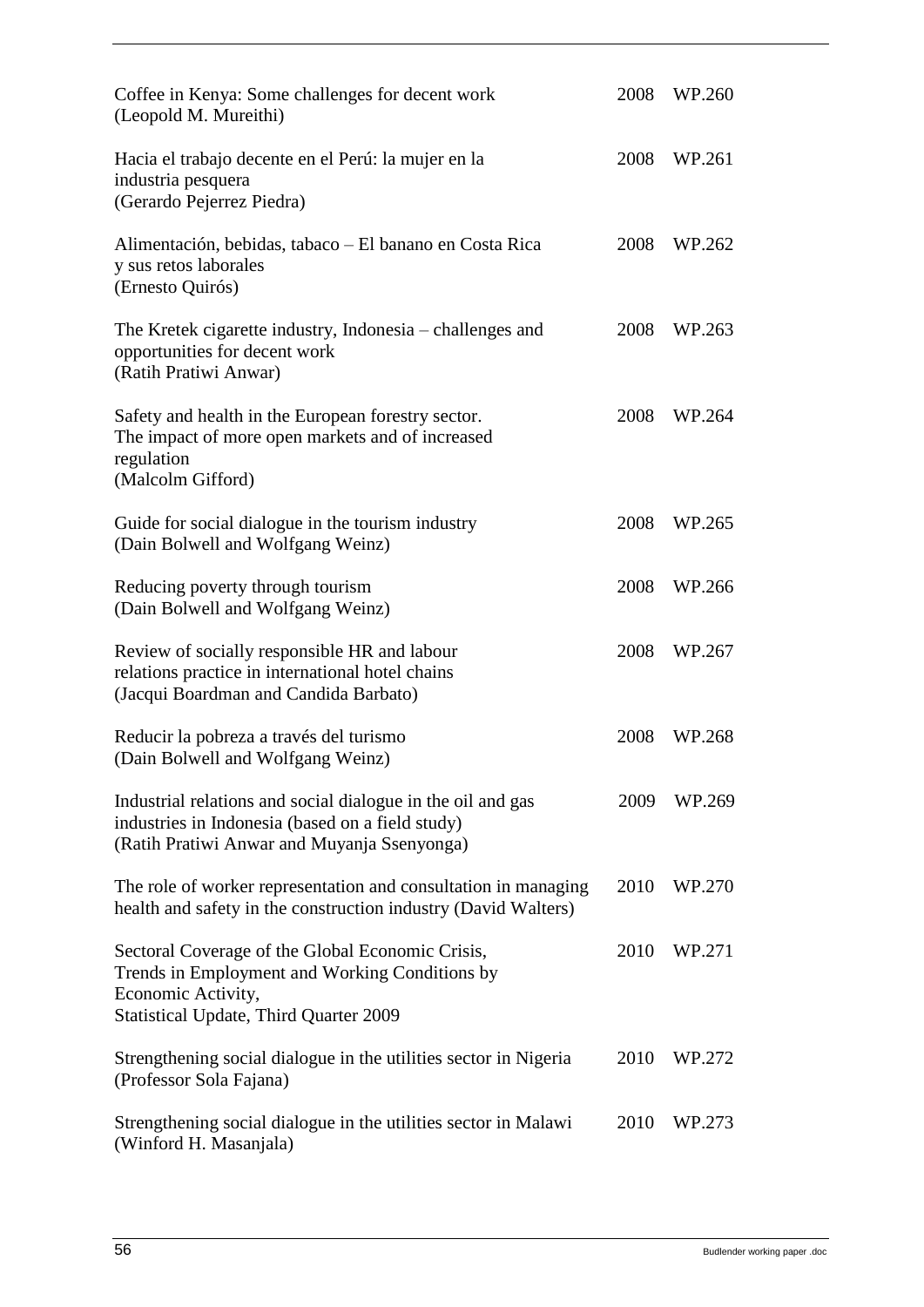| The Global Economic Crisis: Trends in Employment<br>and Working Conditions by Economic Activity,<br><b>Statistical Update, Fourth Quarter 2009</b><br>(Erick Zeballos and Stefanie Garry)           | 2010 | WP.274 |
|-----------------------------------------------------------------------------------------------------------------------------------------------------------------------------------------------------|------|--------|
| Green Jobs Creation through Sustainable Refurbishment<br>in Developing Countries (Ramin Kievani, Joseph H.M. Tah,<br>Esra Kurul and Henry Abanda)                                                   | 2010 | WP.275 |
| Working Conditions of Contract Workers in the Oil and<br>Gas Industries (Ian Graham)                                                                                                                | 2010 | WP.276 |
| Dispute Prevention and Resolution in Public Services<br>Labour Relations: Good Policy and Practice<br>(Clive Thompson)                                                                              | 2010 | WP.277 |
| Automotive Industry: Trends and Reflections<br>The global Economic Crisis – Sectoral Coverage (Ian Graham)                                                                                          | 2010 | WP.278 |
| Job Crisis Recovery: A Global Overview of Employment<br>Trends and Working Conditions by Economic Activity<br><b>Statistical Update, First Semester 2010</b><br>(Erick Zeballos and Stefanie Garry) | 2010 | WP.279 |
| Labour-oriented Participation in Municipalities: How<br>decentralized social dialogue can benefit the urban economy<br>and its sectors (Carlien van Empel and Edmundo Werna)                        | 2010 | WP.280 |
| Situation of Social Dialogue in the Philippines Water Supply<br>(Marie Beth Lorenzo)                                                                                                                | 2011 | WP.281 |
| Responsible contracting: An approach aimed at improving<br>social and labour practices in the property services sector<br>(Andrew Bibby)                                                            | 2011 | WP.282 |
| Private Employment Agencies in Morocco<br>(Ghada Ahmed)                                                                                                                                             | 2011 | WP.283 |
| Restructuring and social dialogue in the chemical industry<br>in India (National Safety Council of India-NSCI)                                                                                      | 2011 | WP.284 |
| Restructuring and social dialogue in the chemical industry<br>In China (Xiangquan Zeng, Xiaoman Li and Liwen Chen)                                                                                  | 2011 | WP.285 |
| Restructuring and social dialogue in the chemical industry<br>in Brazil<br>(Nilton Benedito Branco Freitas and<br>Thomaz Ferreira Jensen)                                                           | 2012 | WP.286 |
| The Digital Labour Challenge: Work in the Age of New Media<br>(Aidan White)                                                                                                                         | 2012 | WP.287 |